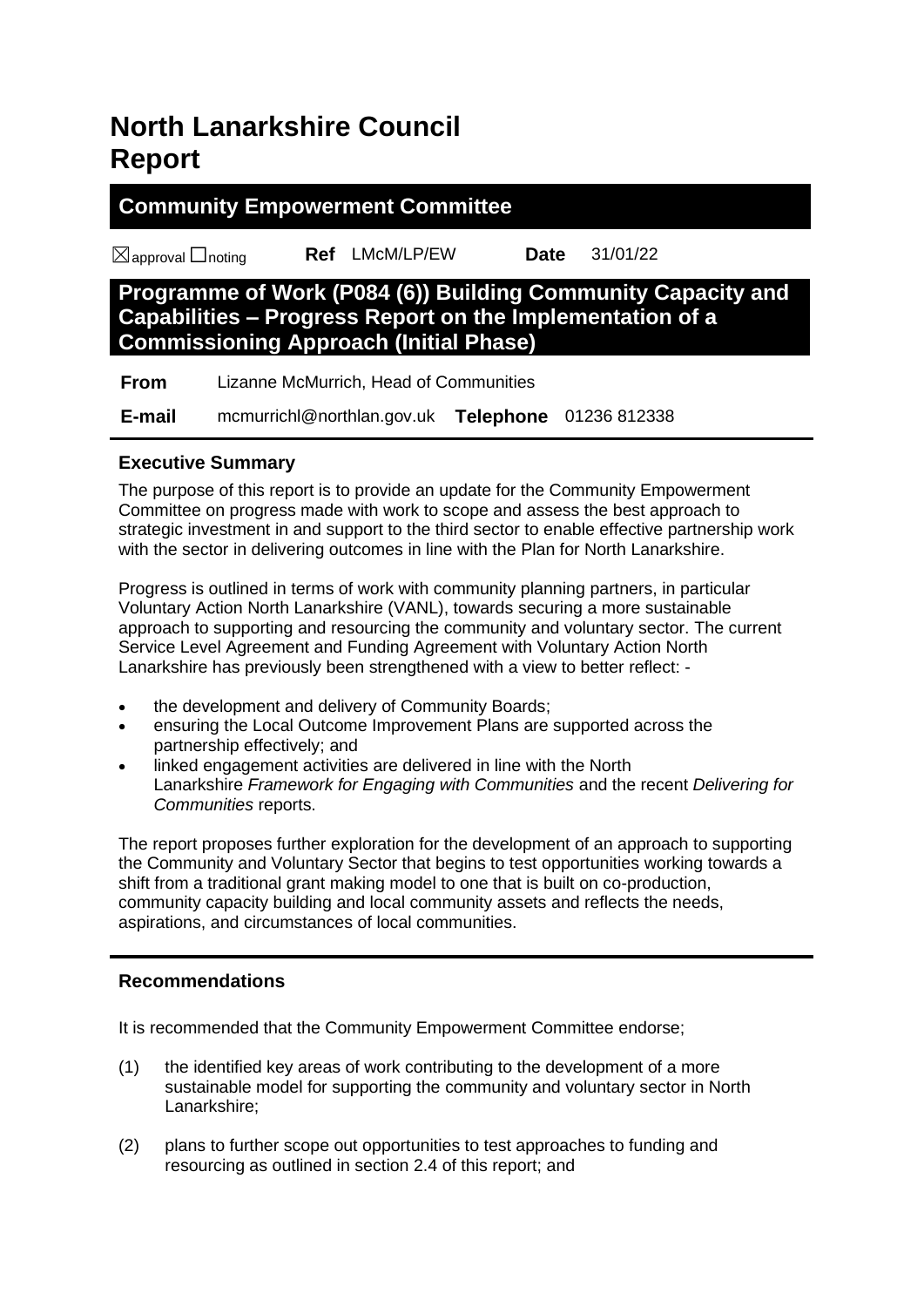(3) proposals to develop a corporate community wealth building statement.

#### **The Plan for North Lanarkshire**

| <b>Priority</b>    | Enhance participation, capacity, and empowerment across our<br>communities                                                  |
|--------------------|-----------------------------------------------------------------------------------------------------------------------------|
| Ambition statement | (20) Improve the involvement of communities in the decisions, and<br>development of services and supports, that affect them |

#### **1. Background**

- 1.1 In October 2019, Committee approved a report recommending review and exploration of approaches to resourcing of the community and voluntary sector in North Lanarkshire and the development of a North Lanarkshire Community and Voluntary Sector Strategy. In February 2020 Committee noted the completion of the North Lanarkshire Community and Voluntary Sector Strategy 2020/23. An update on progress with implementation of the strategy will be reported under a separate agenda item.
- 1.2 Since then, despite the demands of the Covid 19 pandemic on council services, the community, and voluntary sectors a number of development areas have been progressed that have the potential to improve and build a more collaborative and supportive approach to enhancing the role of the community and voluntary sector. There is no doubt that the challenges associated with the impact of the pandemic have been useful in highlighting the invaluable role of the community and voluntary sector and opportunities have been created to build on lessons learned to strengthen support to the sector and mechanisms for making best use of cross sector resource.
- 1.3 Voluntary Action North Lanarkshire (VANL) play a lead role in supporting the participation and representation of the voluntary sector in Community Planning. It makes sense that communities and local organisations can influence resource decisions based on their local knowledge and contribution to supporting locally agreed priorities. It is important to ensure that approaches to resourcing the sector recognise and are compatible with its diverse nature and harness the known and potential 'added value'. For example, around: -
	- flexibility and responsiveness (closeness and accountability to communities, members, users).
	- building social capital;
	- experience and expertise in involving and developing volunteers;
	- ability to reach some of the most marginalised and excluded groups in communities;
	- high levels of trust with service users and the public:
	- knowledge and expertise to address difficult social issues;
	- socially and mission driven;
	- independence (contribution to advocacy, social policy, campaigning, etc.).
	- ability to innovate and attract additional, non-statutory sources of funding
	- positive collaborative partnerships with other community and voluntary organisations and with statutory agencies; and
	- diversity.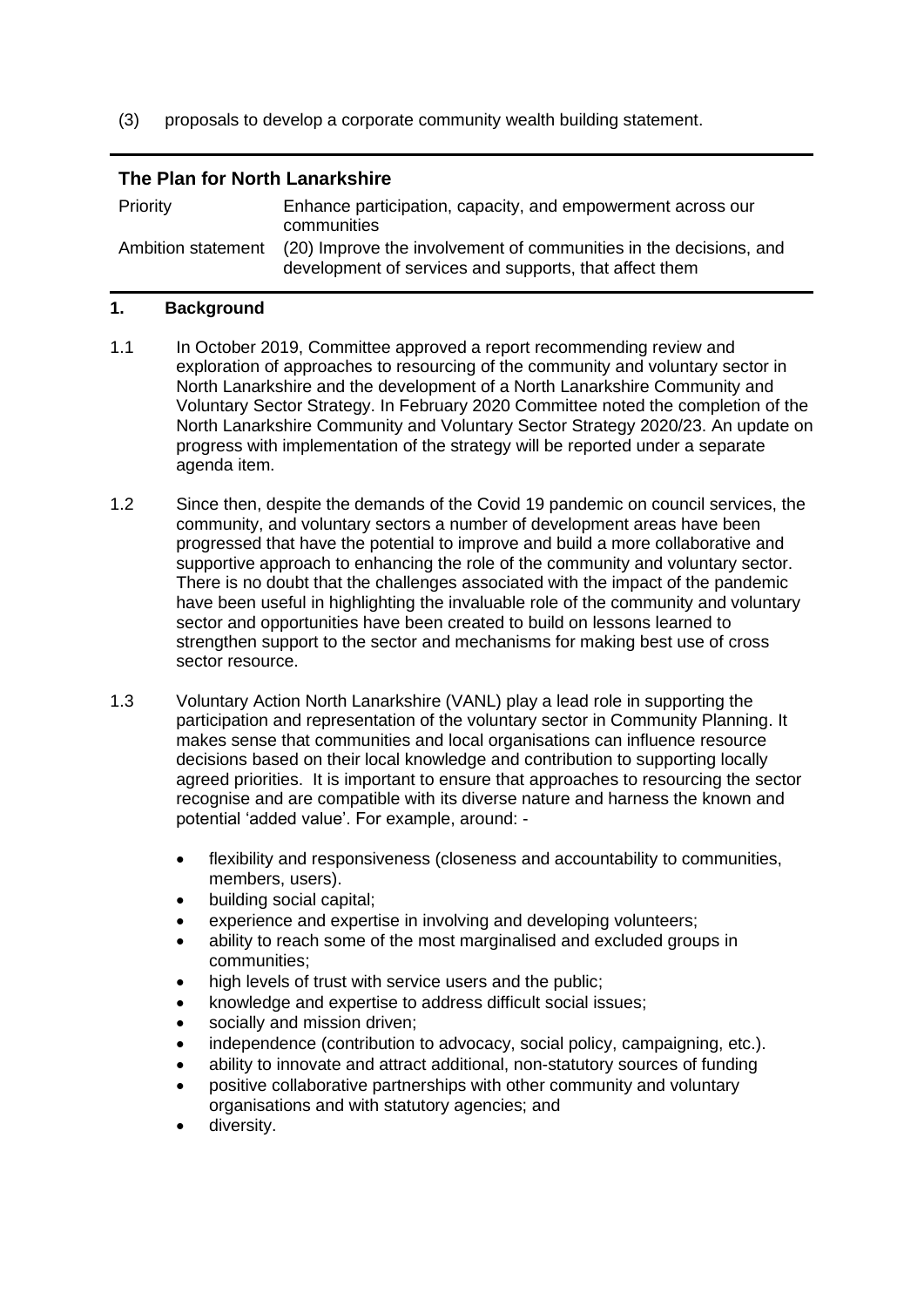#### **2. Report**

#### 2.1 **Voluntary Action North Lanarkshire - Funding Agreement/Service Level Agreement 2022/23**

- 2.1.1 VANL's draft Service Level Agreement (SLA) and Funding Agreement is attached as Appendix 1. (the 2022/23 Agreement is subject to some final data input by VANL) Committee will recall that from 2021/22 a three-year agreement was approved with reviews to be undertaken annually. An annual performance update from VANL will be reported separately to committee. Recognising the role of the organisation in supporting and coordinating activity that enhances the involvement and capacity of the community and voluntary sector the 2021/22 level of core funding for VANL of £191,550 is retained for 2022/23.
- 2.1.2 The SLA for 2022/23 also reflects an additional one of payment to VANL of £60,000 related to engagement and co-production with communities and partners to develop a concordat. Further details of this work are provided within a separate report to committee.
- 2.1.3 The SLA covers: -
	- the role of VANL in supporting and delivering on strategic objectives and outcomes linked to the Plan for North Lanarkshire, with reference to, for example, implementation of the Framework for Working with Communities, supporting delivery of the requirements set out in the Community Empowerment (Scotland) Act 2015, representation and support for the community and voluntary sector and promotion of citizen involvement with a focus on supporting the development of the Community Boards;
	- VANL support for effective community engagement and positively contribute to outcomes linked to the Plan for North Lanarkshire;
	- The need for VANL to subscribe to joint working arrangements measured through the performance frameworks for the Plan for North Lanarkshire and that out in place to measure the effectiveness of community planning;
	- provision of support for effective communication and collaboration with and between local citizens and the community and voluntary sector and the statutory and private sectors; and
	- the requirement for VANL to adhere to a series of performance measures.

#### 2.2 **Strengthening Support for the Sector**

- 2.2.1 Committee is aware of plans to develop a partnership Community Commissioning Framework to better direct available resource to services and activity that reflects and supports: -
	- the current strategic priorities within The Plan for North Lanarkshire;
	- the model for Working with Communities and the priorities identified with communities through the development of the 9 Local Outcome Improvement Plans (LOIP's); and
	- the role of key community anchor organisations as catalysts for building community and voluntary sector capacity to support delivery of local community led priorities.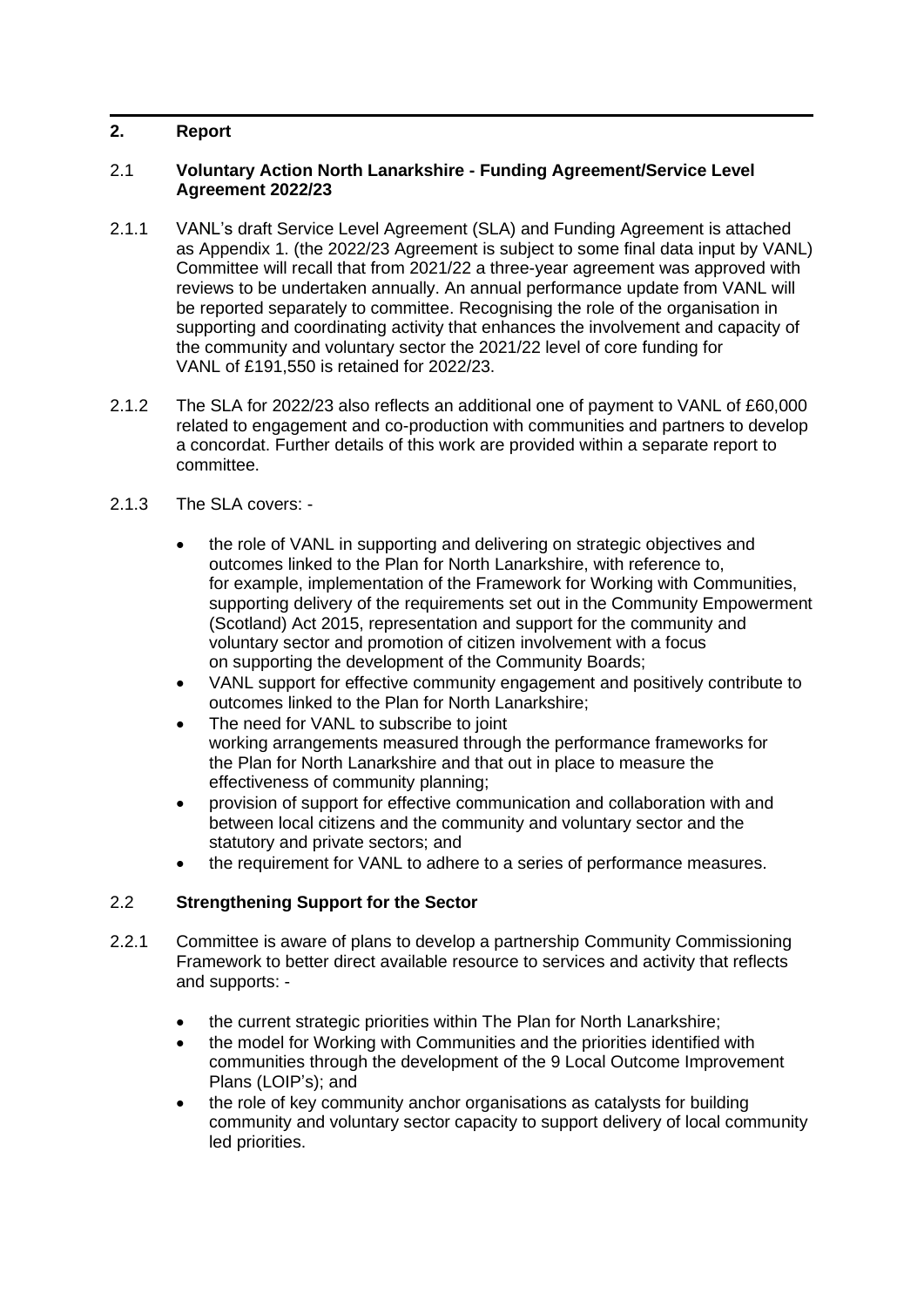- 2.2.2 Whilst the intention behind this is still relevant there has been a shift in thinking to focus better on the key building blocks that need to be put in place to improve approaches to resourcing the community and voluntary sector more widely than linked to specific funding. Rather than focussing solely on commissioning which, as outlined later in this report, can be restrictive the aim is to establish effective, accountable, and transparent processes for involving the Community and Voluntary Sector (CVS) in the planning, resourcing, and delivery of services. This may eventually involve a shift in approach to funding within an agreed framework and should allow for transition from any current to the intended and longer-term approaches reflecting the complexity and potential fragility of individual organisations given the current financial climate and focus to date on short term resourcing. To date progress has been made in the following areas: -
	- principles framework to underpin strategic investment in the NL CVS led by VANL;
	- defining 'Community Anchor' organisations as a key support and capacity building mechanism for wider sector activity;
	- scoping work to identify opportunities to test a 'community led commissioning approach for council resource;
	- early work to develop a Community Concordat to agree expectations, principles and values and guide work between communities, the voluntary and public sector partners under the community planning banner; and
	- exploring opportunities to define and better embed community wealth building across key policy and strategy areas.

#### 2.3 **Progress**

#### 2.3.1 **Strategic Investment in North Lanarkshire CVS - Principles Paper**

2.3.1.1 Recognising the different operating models and governance and procurement arrangements across community planning partnership agencies as well as the current 'responsive' nature of available funding streams, it would be unrealistic to expect that 'one' approach to funding the sector in the short to medium term is feasible. While this may continue to be a longer-term ambition for North Lanarkshire, engagement with VANL, NHSL and has highlighted that it would be more useful to develop a Community and Voluntary Sector investment framework in the shorter term. This would ensure that an agreed set of principles, parameters and approaches is applied to resource decisions, design, administration, and implementation funding procedures open to the community and voluntary sector in North Lanarkshire. VANL are preparing a first draft of this early in 2022 for finalising with partners with a final draft referred for consideration to the North Lanarkshire Partnership Strategic Leadership Board, Community Empowerment Committee and Community Boards.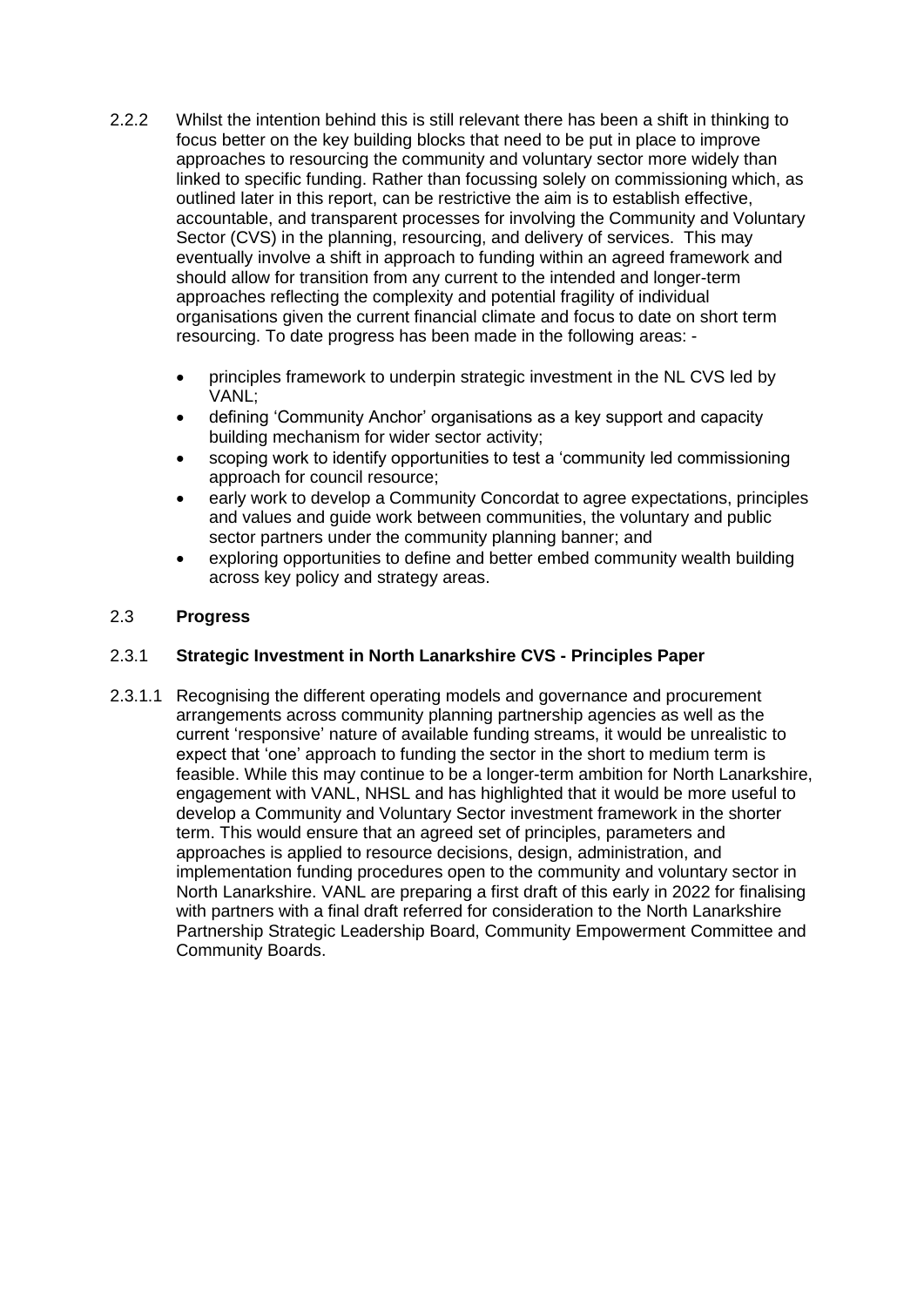#### 2.3.2 **Community Anchor Organisations**

2.3.2.1 Partnership work between VANL, NLC and NHSNL has placed importance on the role of Community Anchor organisations to act as a main conduit for voluntary and Community activity across a Community Board area. By their definition these types of organisation are likely to have the organisational capacity to benefit from resources available to the voluntary sector but more importantly have local knowledge and skills required to encourage, support and coordinate to make best use of resource across the sector within a geographic area or thematic priority. Broadly a Community Anchor organisation can be defined as:

*a voluntary sector organisation that is well-established in their community; with a good understanding of the challenges and opportunities it faces; that is willing and able to coordinate and/ or deliver activities or resources to meet these needs, in partnership with other local organisations and statutory services*

- 2.3.2.2 The role of local community anchor organisations in supporting local resourcing of the sector may be: -
	- convening and supporting community organisations to come together to organise themselves in a way that coordinates activity and can make best use of resource opportunities;
	- oversight to encourage the linking of proposed activity to existing activity or LOIP priority delivery mechanisms including other Community board sub groups to avoid duplication;
	- providing advice and support to organisations and groups submitting funding proposals or requests for support;
	- working with Council officers to carry out monitoring of project activity linked to funding as appropriate;
	- support organisations and groups to develop sustainability; and
	- taking on the role of anchor organisation for wider activity within the relevant area.
- 2.3.2.3 Defining and considering the role of community anchor organisations has been important and a list of anchor organisations is being compiled. As we move to the next stage of development of proposals for strategic investment in the voluntary sector, engagement with anchor organisations will be crucial

#### 2.4 **Scoping Exercise – Options to Develop Community Led Funding Model – Commissioning vs Community Led Grant Making**

2.4.1 Discussion to develop this approach to date has focused on the potential for a 'commissioning' approach. The Institute of Commissioning Practitioners defines Commissioning as:

*'..securing the services that most appropriately address the needs and wishes of the individual…making use of…intelligence and research and planning accordingly..'*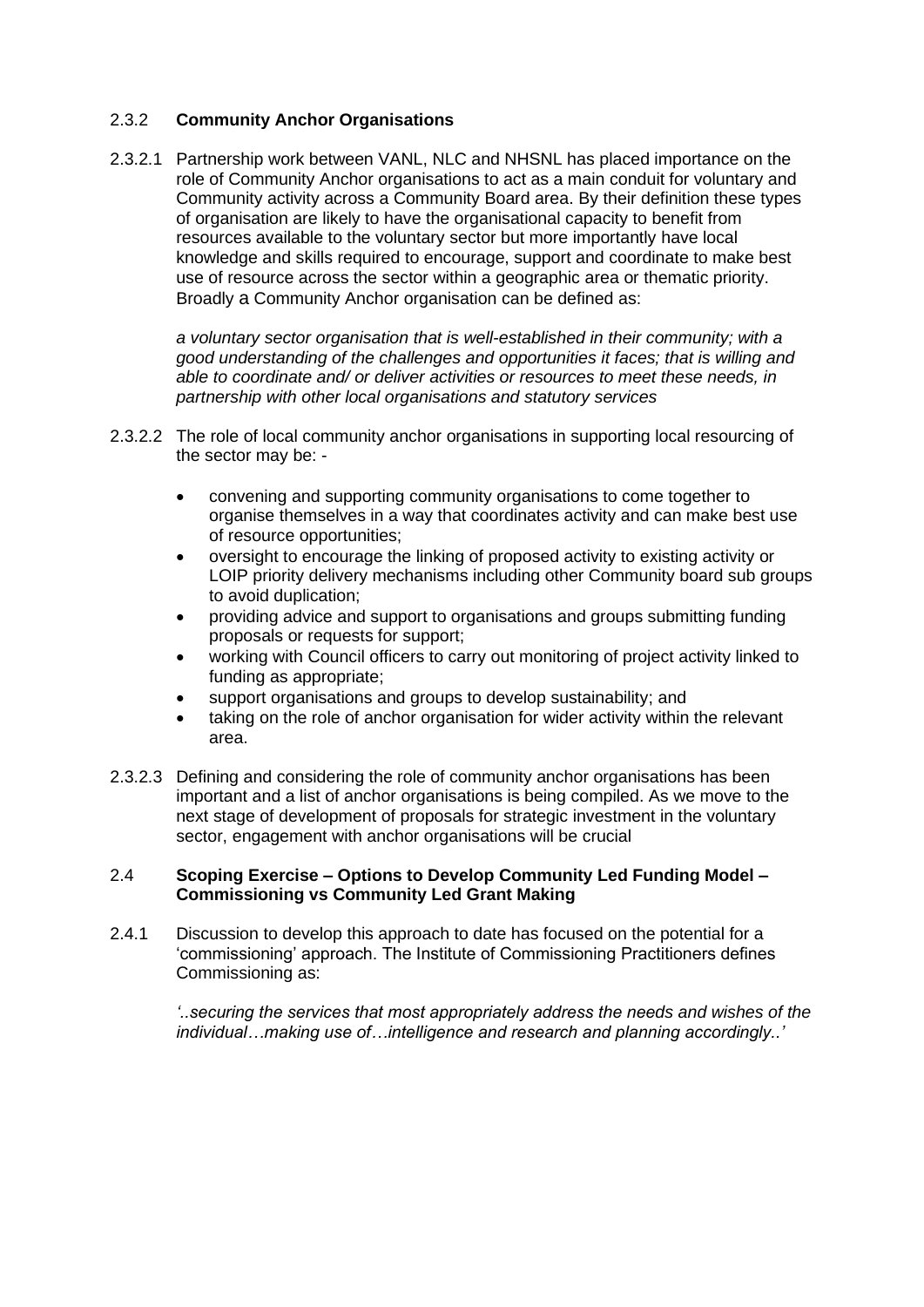- 2.4.2 Although emerging good practice in public sector commissioning seeks to involve service users in different ways, traditionally the initiative and power rests with the public institution, rather than with people and communities. A Community Commissioning model lends itself to a more open and empowering approach that puts local communities at the heart of decision making and meets local need. Ultimately how existing resource can be spent on the things that matter for people – and give them a greater role in defining this. Conventional commissioning is often characterised by for example tightly defined services and activities, highly prescriptive processes, and a focus on price rather than social value or prevention. This approach is not always conducive to localised or social action or supporting partnership or coproduction
- 2.4.3 Evolving Community Commissioning approaches are shifting toward:
	- improved social, environmental, and economic outcomes for the wider community;
	- promoting innovation and social action by asking potential service providers to come up with ideas and activities to meet outcomes;
	- the long-term vision and improving outcomes through prevention and best used of shared resource and efforts;
	- community need, assets, and aspirations and not solely data to understand what action is required;
	- co-production of the assessment and decision-making process with communities and in turn about service providers coproducing services with the intended beneficiaries through clear engagement and involvement processes;
	- flexibility and use of continuous reflection and evaluation to support adaptive approaches and activity to meet needs; and
	- collaboration and promoting strong relationship across and between public, voluntary and community sector.
- 2.4.4 The proposal for North Lanarkshire is to identify existing funding opportunities that could be scoped out to create a Community led funding model. An in-scope example initially could be an assessment of whether the allocation of the existing Community Grant Award Programme could be used to illustrate how this may work in practice. This could be used to demonstrate to committee an approach that could in time be applied to other Council and partnership funds as required to create opportunities for empowering local communities to act relating to the priorities they set. The approach outlined does not fit neatly with either definition of a commissioning model. The proposed approach is better described as one that is seeking to work collaboratively with the Community and Voluntary sector to deliver services and activities in response to local need and in line with strategic priorities for North Lanarkshire.
- 2.4.5 The proposed model reflects components of different approaches to working with communities:-
	- community commissioning in that priorities ((linked to LOIP's and/or the Plan for North Lanarkshire) and types of activity may be defined, and local community and voluntary organisations will be able to 'bid' for resource to deliver;
	- grant making in that the detail of proposals will be up to the submitting organisation reflecting their knowledge of the community, their target audience and the subject matter and they will be required to evidence this in their submission;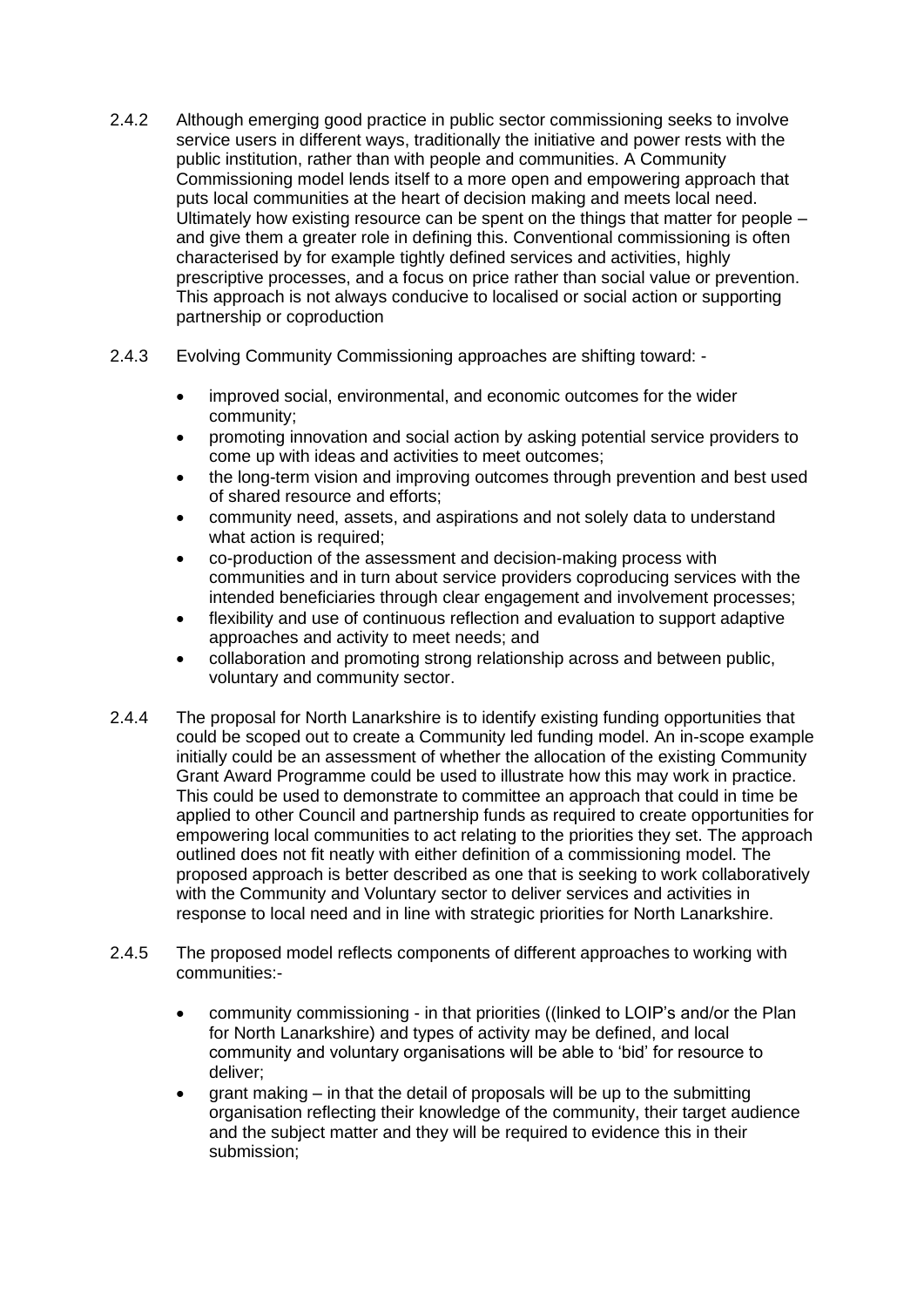- co-production in that both the process and the delivery would encourage coproduction between public, voluntary and community sector;
- participatory budgeting in that criteria will reflect locally identified need based on community engagement and the decision-making process could be part of the Community Board governance arrangements; and
- place making and place planning criteria, decision making and assessment would reflect locally agreed priorities aligned to the LOIP's.
- 2.4.6 The aim is to develop a partnership programme between North Lanarkshire Council and the local community and voluntary sector. Hypothetically the model could focus on supporting a range of projects and activities that strengthen communities and create opportunities to meet the priorities within The Plan for North Lanarkshire and the 9 LOIP's. Initial work would explore how the current Community Grant Award Programme of approximately of £580,000 could be better invested to fund locality activity to support the LOIP priorities for the 9 Community Board areas
- 2.4.7 This approach could eventually be built into the work of Community Board subgroups to drive Participatory Budgeting. This would make best use of several resources available to community and voluntary sector in an area to meet need based on LOIP's and strategic priorities for the sector in a way that is transparent, and community led but where overall financial governance remains with the council
- 2.4.8 The current Community Grant Award Programme seeks to support community and voluntary organisations contribution to achieving the outcomes for North Lanarkshire. The programme is open to voluntary organisations or community groups operating in North Lanarkshire and may be used for various purposes including employee costs, accommodation costs and programme costs. Organisations can apply for a minimum of £1,000 and a maximum of £50,000 annually. Applications are assessed against criteria aligned to the Plan for North Lanarkshire and key elements of the vision particularly relevant to partnership working and supporting communities.
- 2.4.9 The total allocated for Grant Award applications for 2021/2022 was around £580,000. A separate allocation is ringfenced for the Councils SLA with Voluntary Action North Lanarkshire (VANL) in their role as Third Sector Interface (TSI). For 2021/2022 51 organisations were in receipt of a share of the funding.
- 2.4.10 Whilst this is a relatively small amount of money there is scope to assess the current assessment, decision making and allocation process to do some modelling around different approaches purely initially for illustrative purposes and to explore options. If approved by committee, options and scenarios based on the Grant Award process could be presented to the next committee cycle to inform the development of a framework for future application across several resources available for local activity.
- 2.4.11 Consideration would need to be built into this work around how resource for area wide or thematic activity particularly related to equalities groups would be managed.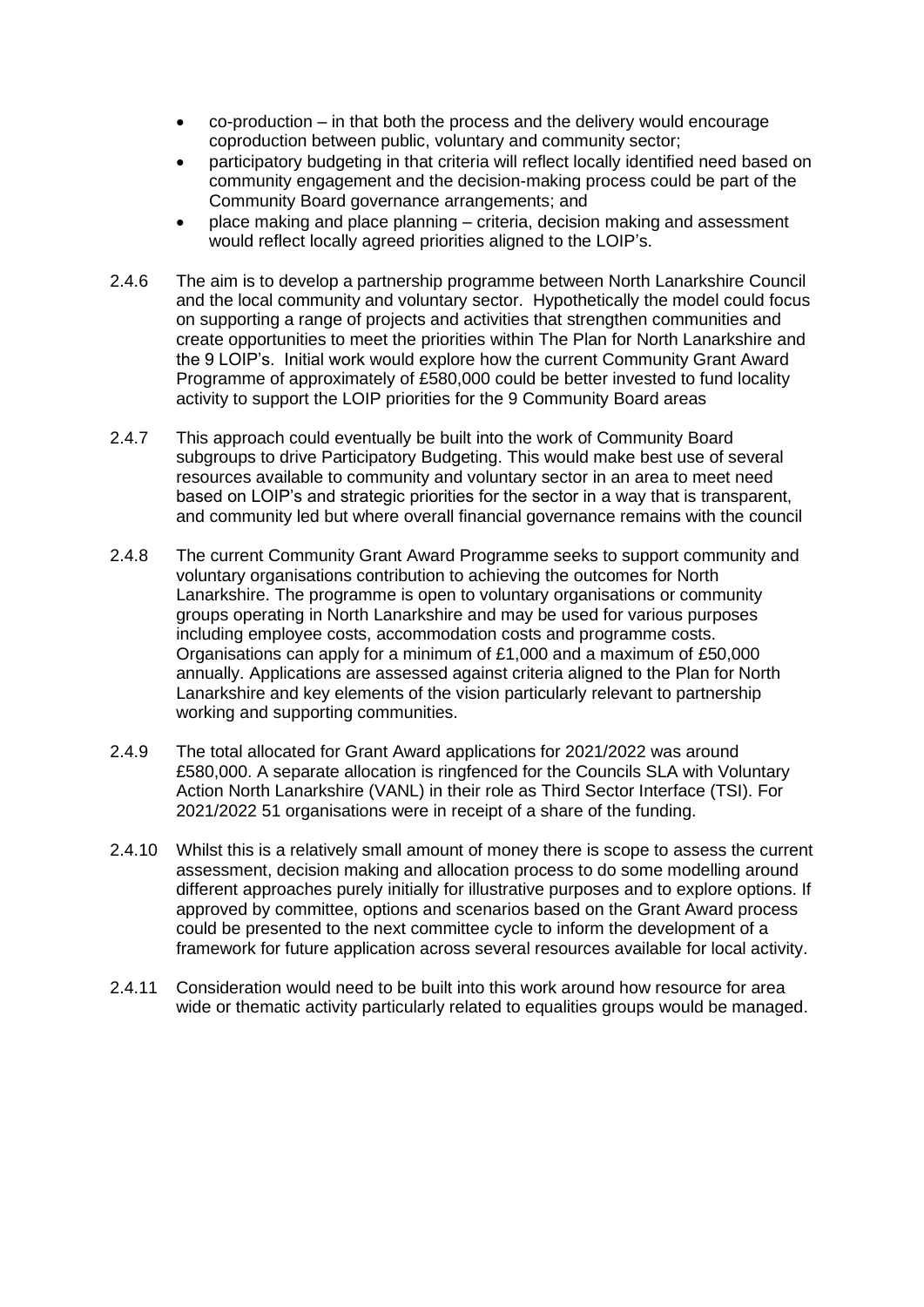#### 2.5 **Community Concordat**

- 2.5.1 In 2020, it was agreed by the Chief Executives of North and South Lanarkshire Councils and NHS Lanarkshire, that it would be useful to develop a Community Concordat with communities primarily facilitated through the Community and Voluntary Sector to agree shared values and approaches to working together to improve lives through, for example, the effectiveness of North Lanarkshire's Local Outcome Improvement Plans (LOIPs) and their governance arrangements. Following in-depth discussions during 2020 on a pan-Lanarkshire approach, it was agreed in spring 2021 that the process of developing a community concordat should be undertaken separately through the respective Community Planning Partnerships. However, progress was delayed due to continuing COVID pressures. This work has recently been revisited linked to partnership support for the delivery of the LOIP;s and approaches to supporting strategically the role of the community and voluntary sector in North Lanarkshire. As outlined in a separate and focused report on this matter, VANL are now leading in the development of this work with oversight from the communities team. The proposed approach to developing the concordat is through:
	- the "Better Way" initiative, initially developed in England and Wales to date with support from Carnegie UK Trust but now UK-wide given its relevance and application to any locality and partnership; and
	- appreciative Inquiry, which is a positive, strengths-focussed approach to helping different groups identify opportunities for improvement, agree priorities and work together to achieve these.
- 2.5.2 These approaches provide a way to develop a North Lanarkshire Community Concordat, using a value framework as a starting point for 9 locality discussions between citizens, CVS, statutory and business community with the aim of agreeing shared values and approaches.

#### 2.6 **Community Wealth Building**

- 2.6.1 Community Wealth Building as a concept has been given much national attention and is referenced in several forums within North Lanarkshire and beyond and some areas have developed specific 'community wealth building strategies'. While in North Lanarkshire community wealth building is emerging across a number of workstreams and there is consensus across services that a strategy for wealth building could be counter intuitive. It is proposed that what would be useful in the North Lanarkshire context is:
	- a shared understanding and definition for community wealth building;
	- mapping to understand the breadth of work already underway across NL that contributes to wealth building and any further opportunities to enhance ;
	- development of a corporate community wealth building statement to be embedded across several policy and strategy areas; and
	- potential to report to committee on a range of wealth building activity on an annual basis.
- 2.6.2 This approach could apply to for example:-
	- Social Economy Strategy development;
	- Community Benefits;
	- Participatory Budgeting;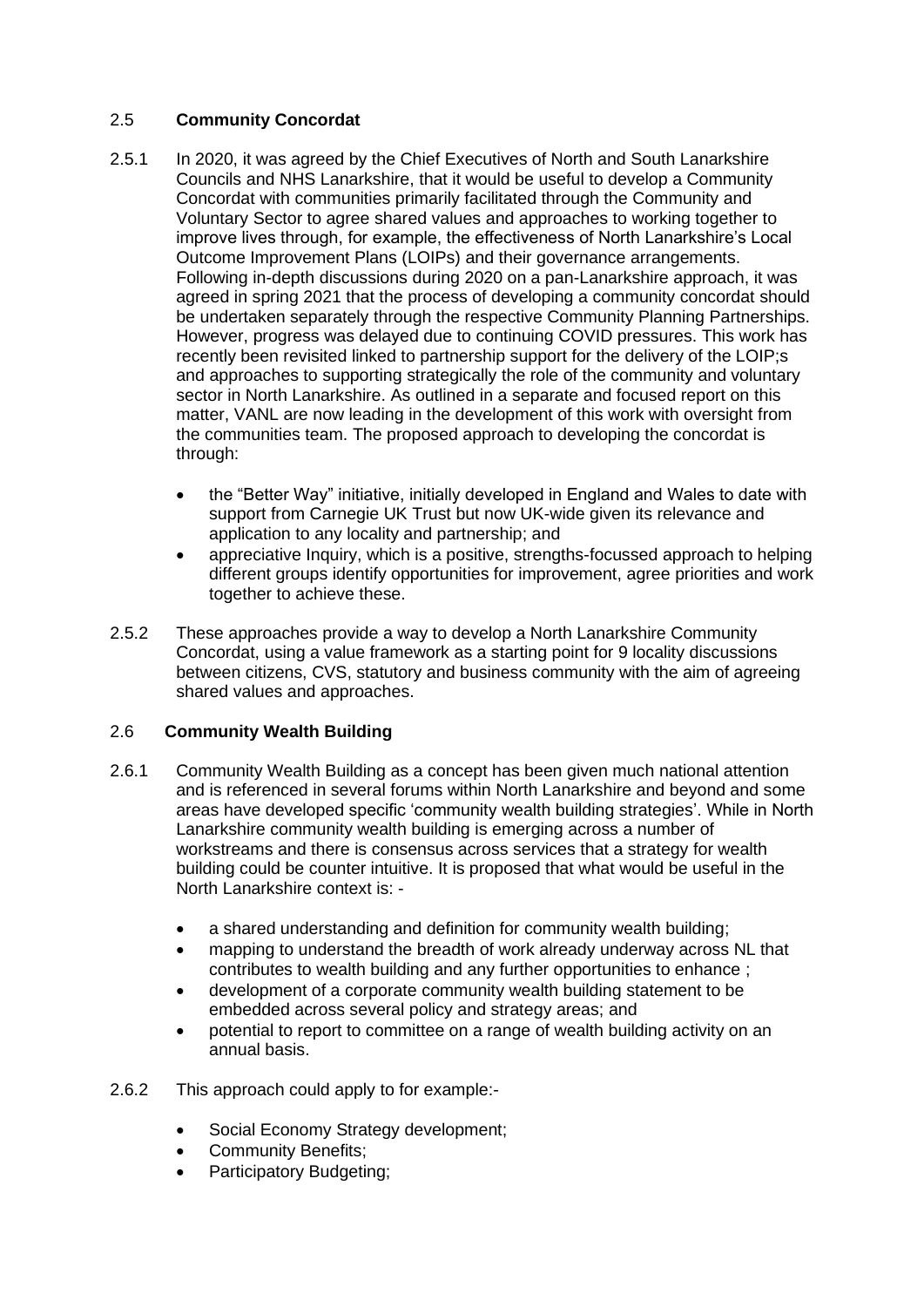- Procurement: and
- Tackling poverty and inequality.
- 2.6.3 It is proposed that a short life working group from across key services should be brought together to progress with these actions

#### **3. Public Sector Equality Duty and Fairer Scotland Duty**

#### 3.1 **Fairer Scotland Duty**

3.1.1 An integrated Fairer Scotland Duty/EIA was completed at the outset of the development of the commissioning model and will be informed by further consultation as the overall commissioning strategy develops.

#### 3.2 **Equality Impact Assessment**

3.2.1 An integrated Fairer Scotland Duty/EIA was completed at the outset of the development of the commissioning model and will be informed by further consultation as the overall commissioning strategy develops.

#### **4. Impact**

#### 4.1 **Financial impact**

4.1.1 As set out in section 2 of this report.

#### 4.2 **HR policy / Legislative impact**

4.2.1 None arising specifically from the work described in this report.

#### 4.3 **Technology / Digital impact**

4.3.1 None arising specifically from the work described in this report

#### 4.4 **Environmental impact**

4.4.1 None arising specifically from the work described in this report.

#### 4.5 **Communications impact**

4.5.1 A bespoke communications and engagement plan will be prepared to promote community involvement in the development of the concordat.

#### 4.6 **Risk impact**

4.6.1 The SLA with Voluntary Action North Lanarkshire supports the Council in meeting not only the requirements of the Community Empowerment (Scotland) Act 2015 but also enhances the Council's approach to Community Engagement.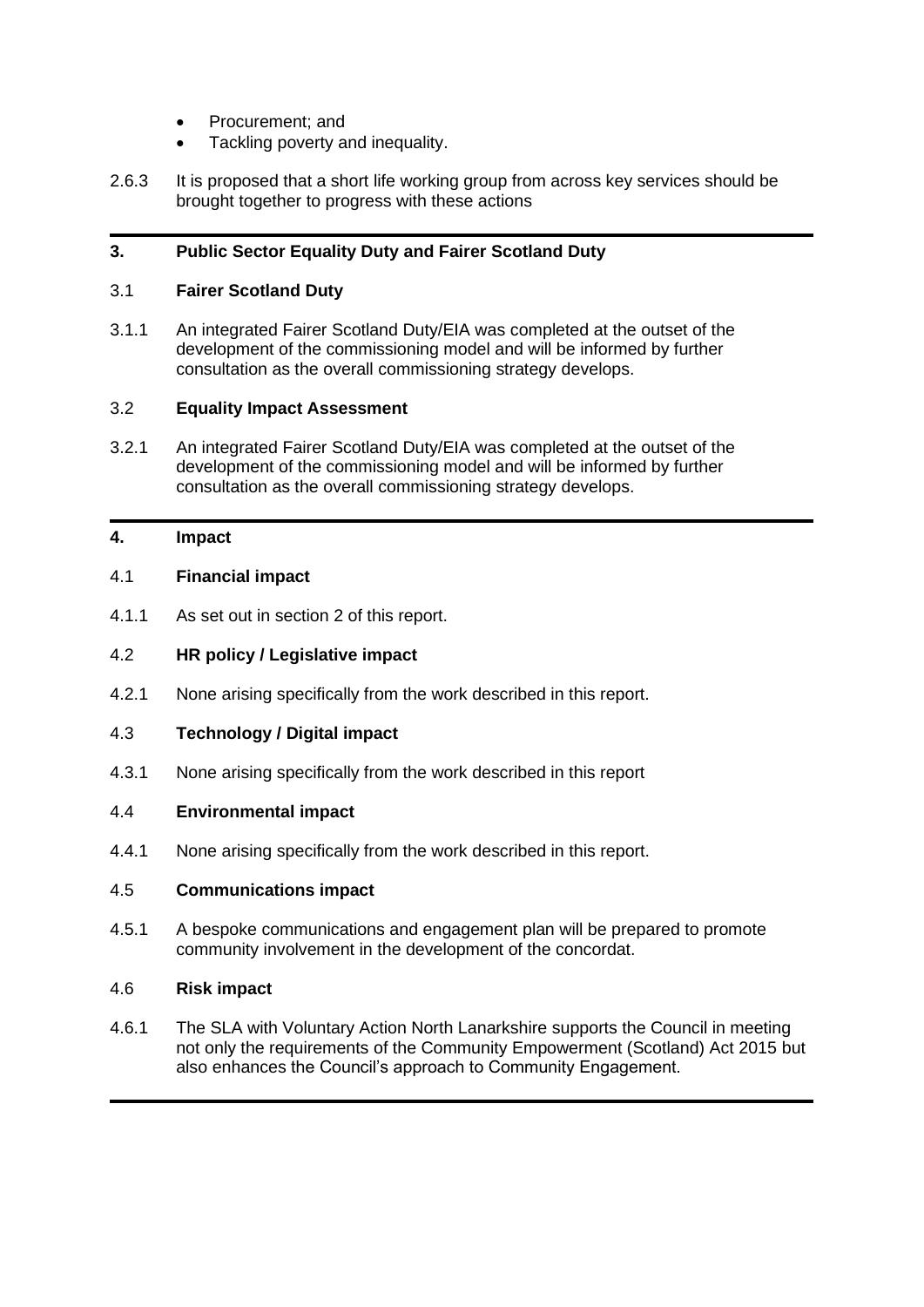#### **5. Measures of success**

- 5.1 VANL support the Community & Voluntary Sector to make a full contribution to delivery of the Plan for North Lanarkshire and associated Programme of Work.
- 5.2 Implementation of a commissioning/community led funding model approach in line with the Plan for North Lanarkshire Programme of Work.

#### **6. Supporting documents**

6.1 Appendix 1: VANL Service Level Agreement 2022/23.

Ly maderal

**Lizanne McMurrich Head of Communities**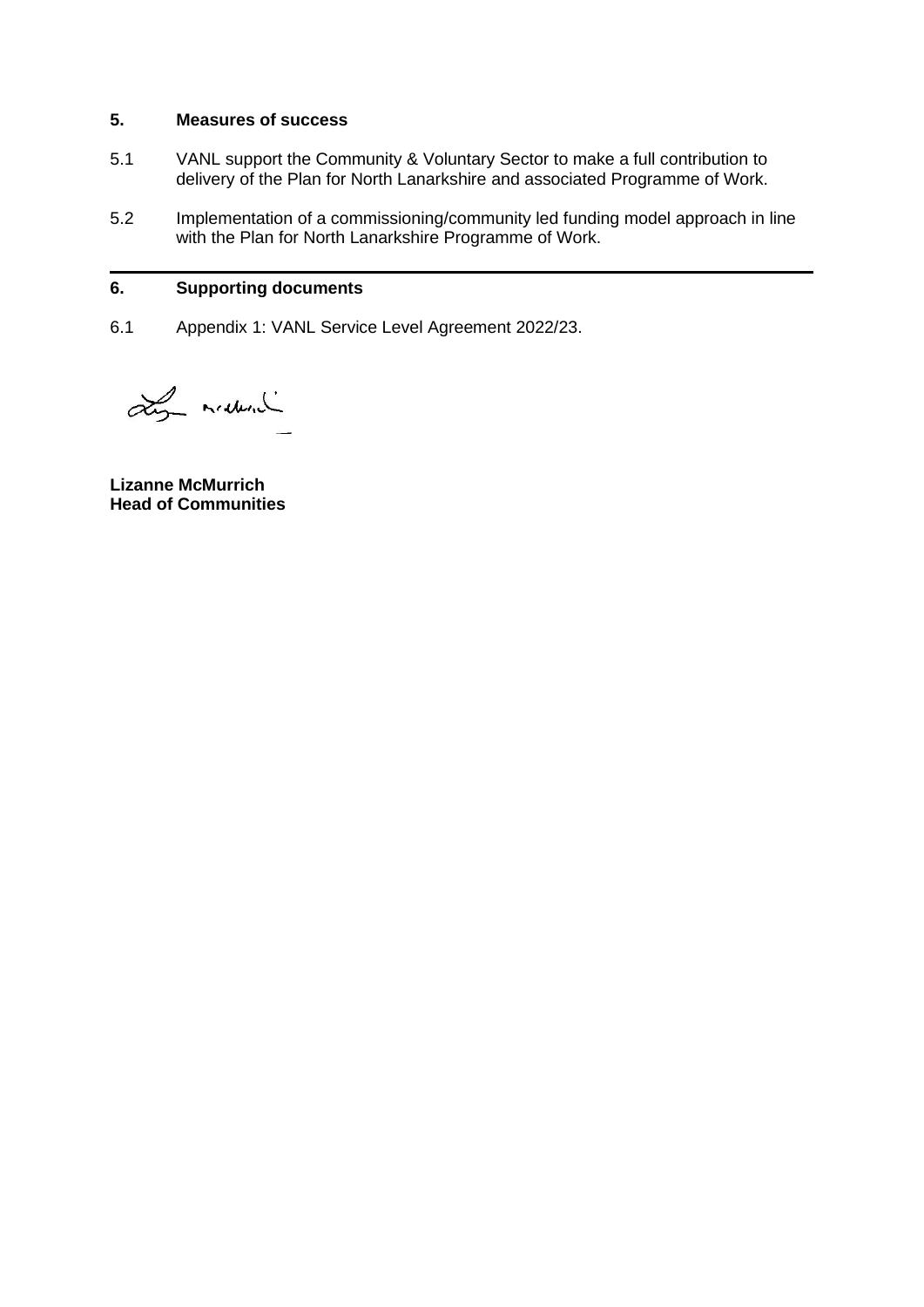**Appendix 1**





# **Service Level Agreement**

between

# North Lanarkshire Council

represented by

Enterprise and Communities

and

Voluntary Action North Lanarkshire

Core Funding April 2021- March 2024 (with annual review)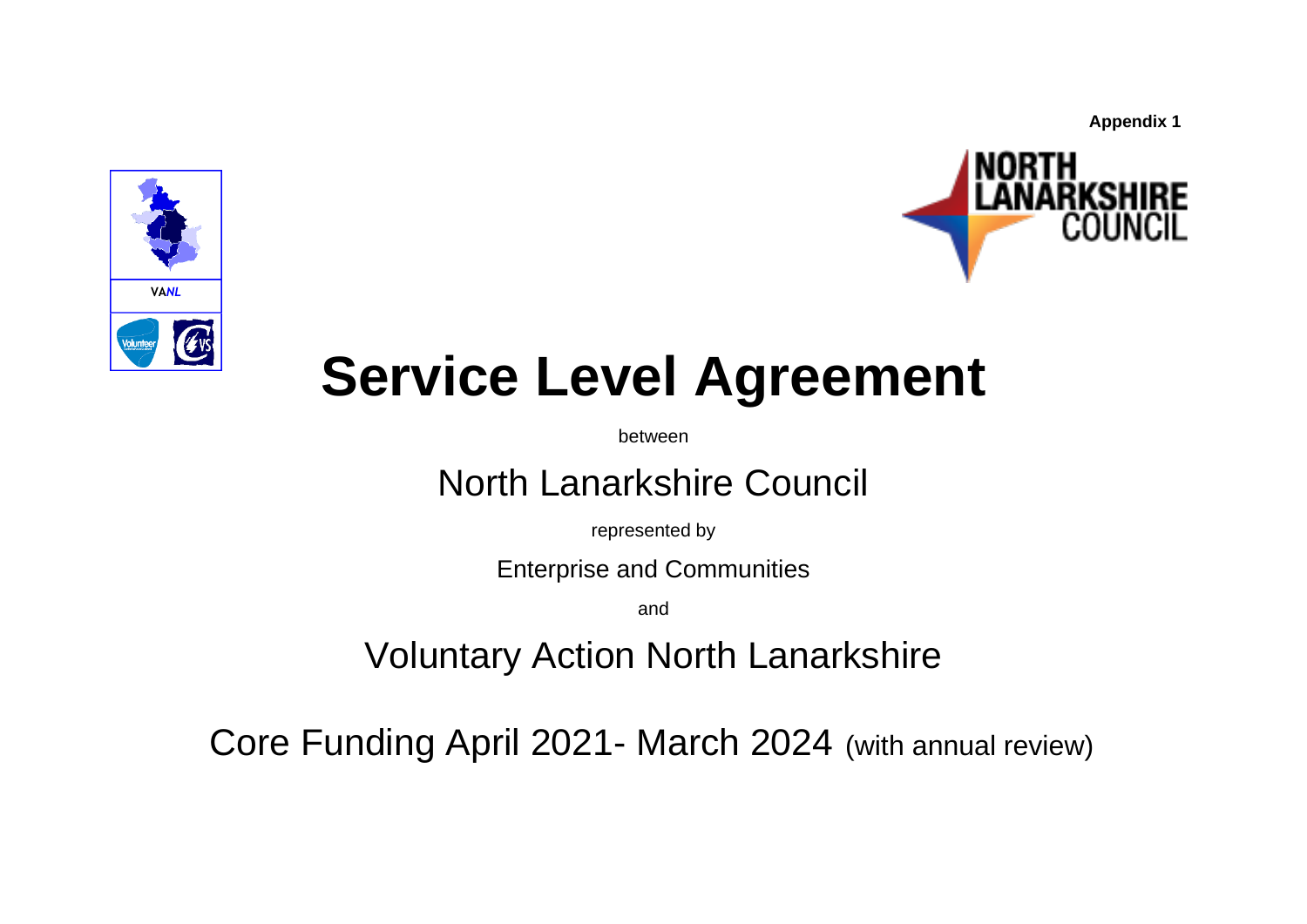# **Contents**

- **1. Purpose and Duration of Agreement**
- **2. Service Specification**
- **3. Core Funding**
- **4. Conditions of Funding**

Appendix One: Voluntary Action North Lanarkshire

Appendix Two: Support Needs of North Lanarkshire's Community and Voluntary Sector: Findings from 2019 and 2020 surveys

Appendix Three: Rationale and Context

Appendix Four: Plan for North Lanarkshire Ambitions and Contribution of Community and Voluntary Sector and VANL

Appendix Five: VANL Resources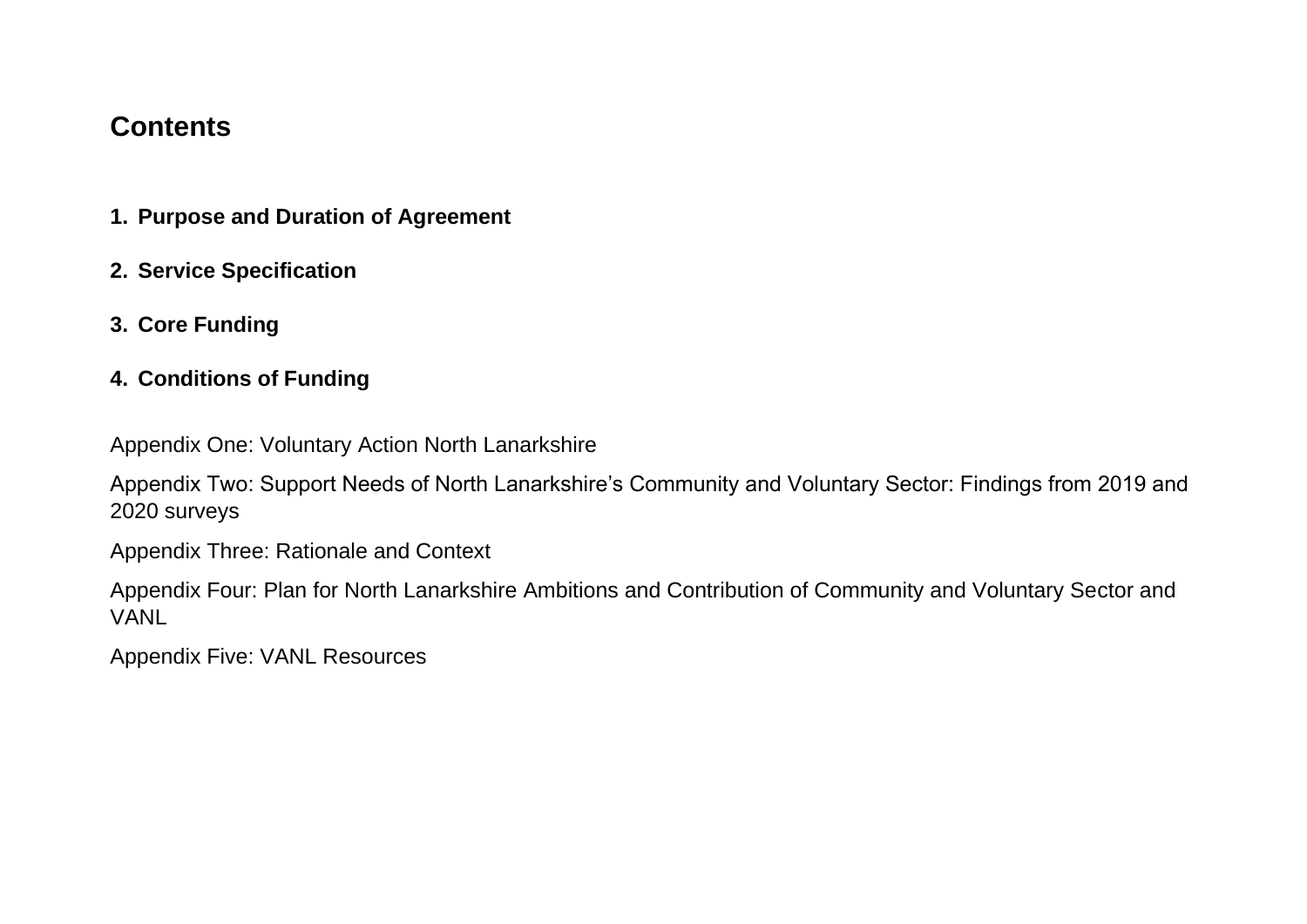# **1. Purpose and Duration of Agreement**

- 1.1 This Service Level Agreement (SLA) between North Lanarkshire Council (NLC) sets out the services to be provided by Voluntary Action North Lanarkshire (VANL) which is the Third Sector Interface (TSI) for North Lanarkshire.
- 1.2 Performance against the service specification will be reviewed annually in February with the detail of the work set out in Appendix 3 updated as required.
- 1.3 The expectation is that, subject to satisfactory performance and the availability of funding, VANL will receive funding to deliver its obligations under this agreement until March 2024 after which a new three-year agreement will be considered.

#### **2. Service Specification** (see Appendix 3 for detailed activities mapped against Plan for North Lanarkshire)

VANL will support a green and inclusive recovery from the COVID-19 pandemic in NL by assisting with delivery of the Plan for North Lanarkshire and the Framework for Working with Communities. VANL will achieve this through collaborative working with community and voluntary organisations, NLC and other NLP partners to support the following. VANL delivers the following services supported by core funding from NLC (and also supported by core funding from Scottish Government Third Sector Unit).

2.1 Development and support for the nine Community Boards and associated community engagement activities to support development and delivery of the 9 local Outcome Improvement Plans (LOIP's)

2.2 Action on NLP and NLC priority themes including climate emergency; digital inclusion; tackling poverty; mental health and wellbeing

2.3 Assisting the NL Community and Voluntary Sector (CVS) (including social enterprises) to support delivery of the Plan for North Lanarkshire through:

- assessing CVS needs, priorities and challenges,
- providing capacity building and funding support- working with NLC colleagues and others
- helping the CVS to assess their contribution and impact more effectively
- facilitating CVS voice and influence through community planning and other partnerships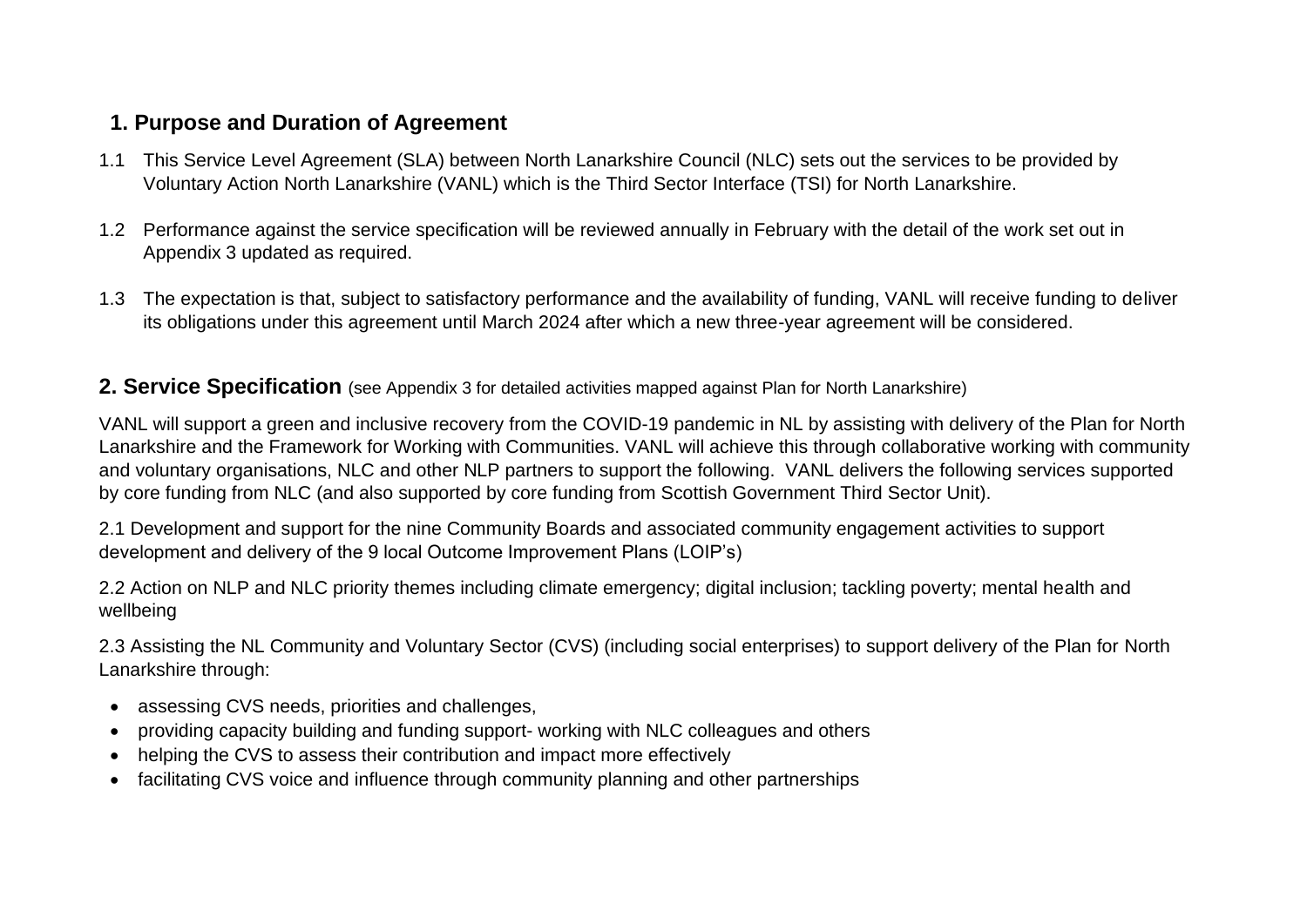• supporting wider understanding and appreciation of the role and contribution of the CVS.

2.4 Developing and supporting volunteering across NL in collaboration with the CVS and NLP partners – to strengthen the contribution of volunteers to delivering the Plan for North Lanarkshire.

# **3. NLC Core Funding for VANL**

3.1 Core NLC funding for VANL from NLC for 2022-23 will be £191,532.50

3.2 This core funding is or may be supplemented by additional project funding agreed on a case-by-case basis from NLC. (See Appendix Five.)

3.3 VANL will be able to book NLC facilities free of charge for its meetings and events.

3.4 It is expected that subject to satisfactory performance and availability of resources, the above funding for VANL will continue until March 2024 with annual review. If a reduction in this funding, VANL shall be advised at the earliest opportunity (at least 90 days' notice) and this service specification will be adapted accordingly.

3.5 In addition to the core funding that VANL receives, a one-off allocation of £60,000, will be paid for 2022-23 to support a Project Co-ordinator employed by VANL for 12 months and two independent Appreciative Inquiry Facilitators commissioned and managed by VANL. This is to facilitate community and stakeholder engagement and development work associated with the creation of a Concordat with communities. This post and activity will be managed by VANL on behalf of the Council. This will be paid in line with the payment schedule for VANL's core funding.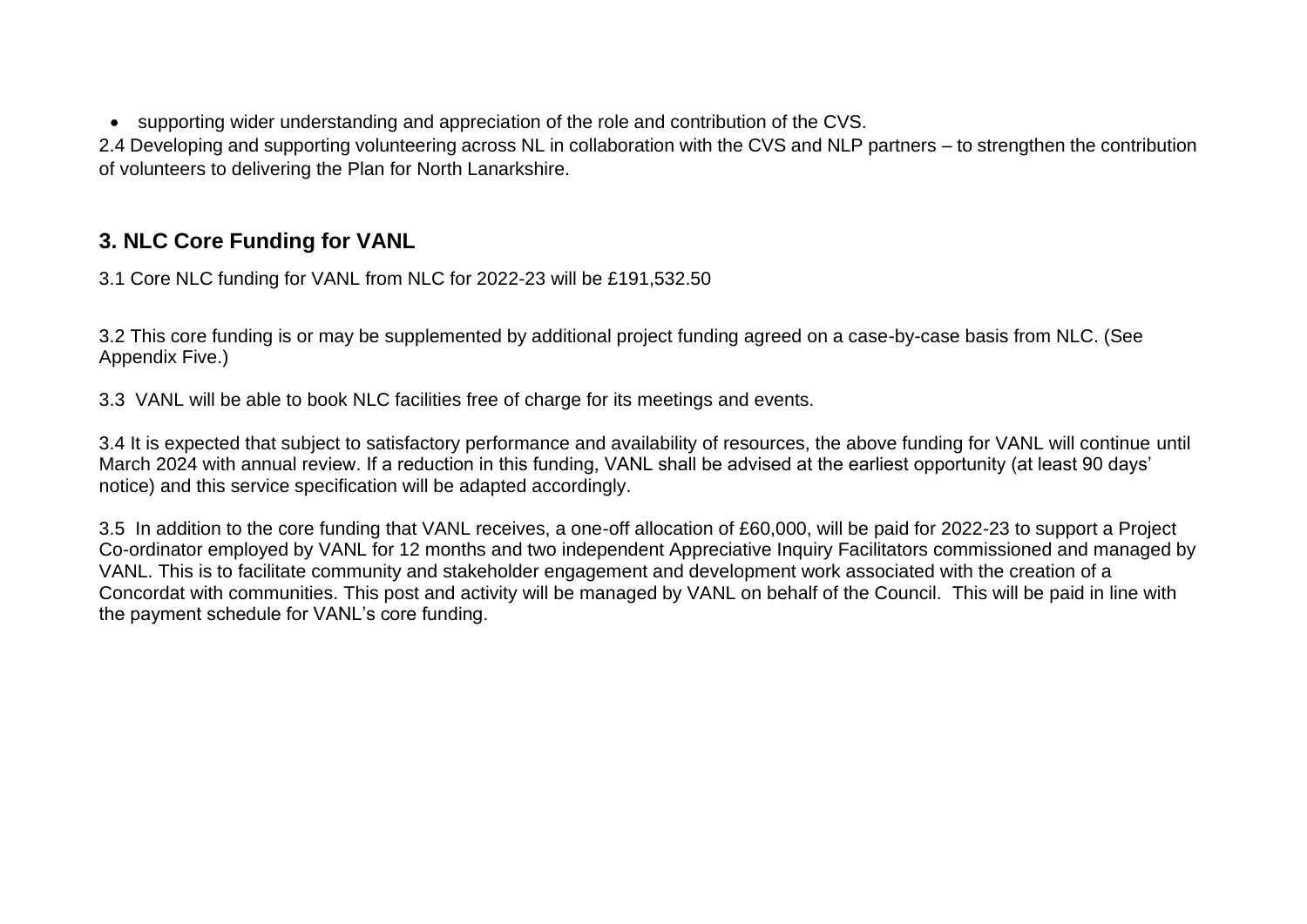# **4. Conditions**

#### 4.1 **General Conditions**

4.1.1 The Council's liability shall be to make payment of the funding to the organisation. All other liabilities or claims are the responsibility of the organisation.

4.1.2 The Council is responsible for ensuring that any funding provided is correctly used and so payment of any monies will be made by the Council in terms of the conditions listed within this document.

4.1.3 The Council will inform the funded organisation of any changes in funding regulations that may have a bearing on any financial support offered or any of the funded activities.

4.1.4 Voluntary Action North Lanarkshire undertakes and agrees to adhere to the conditions within this document and further conditions as provided for by the council.

4.1.5 The funding provided may only be used for the purpose (or purposes) specified within this document and any unused grant should be returned to the Council.

4.1.6 Voluntary Action North Lanarkshire shall notify the council immediately of any material change to the organisation or to the activities and/or services provided including any change to the office bearers and any changes of address of existing office bearers.

4.1.7 Voluntary Action North Lanarkshire has a responsibility to report any suspicions of impropriety, fraud and irregularity to the council as soon as they come to light. Organisations should not wait for the outcome of investigations before reporting such matters. Any suspicions should be made known to the council. Failure to do so may be considered a breach of the conditions of funding.

4.1.8 In entering this agreement, it is understood that anyone convicted of fraud should not stand as an office bearer for the organisation. The council should be notified immediately if this is not the case or if this changes at some point during the funding period.

4.1.9 Voluntary Action North Lanarkshire undertakes to inform the council if at any time the intention is to dissolve the organisation or if it has not held a management meeting for six months.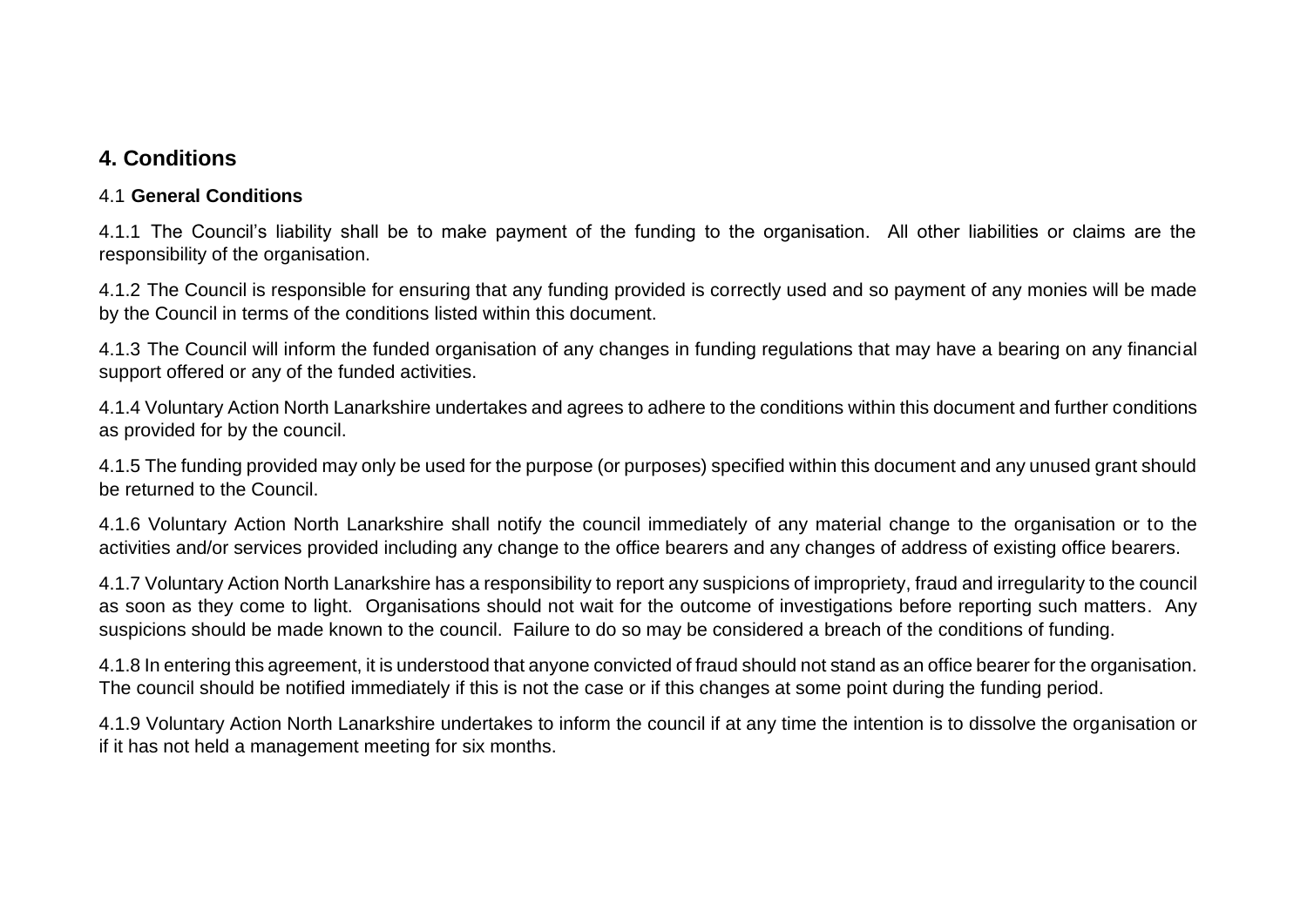4.1.10 In the case of dissolution, the organisation must ensure that the procedures laid down within its constitution are complied with and that the council are informed in advance of any meetings held to action or discuss dissolution of the organisation. The organisation undertakes to return to the council any unspent grant monies and/or movable items purchased through grant monies.

4.1.11 The funding from the council to the organisation is dependent upon successful progress towards achieving the agreed outcomes and performance measures. Any unused grant should be returned to the Council.

4.1.12 The project must be free of any political bias and must not involve political campaigning.

4.1.13 The construction, validity, performance and all other matters arising out of and in connection with these conditions of funding shall be governed by the Laws of Scotland.

#### 5.2 **Compliance with Statutory Requirements**

5.2.1 The provision of funding from the council is conditional on compliance with any current legislation governing the conduct of the organisation in receipt of funding including: -

- The Companies Act 2006 (for incorporated bodies);
- The Charities and Trustee Investment (Scotland) Act 2005 and The Charities Accounts (Scotland) Regulations 2006 (for registered charities);
- The General Data Protection Regulation 2018 (for anyone holding personal data), and
- Protecting vulnerable Groups (Scotland) Act 2007 (for anyone working with children or vulnerable adults).

5.2.2 The Equality Act 2010: Public Sector Equality Duty - although the onus of this Act is on public bodies, the Council requires that the organisations it funds should also pay due regard to the General Duty it outlines by noting the need to: -

- Eliminate unlawful discrimination, harassment and victimisation and other prohibited conduct;
- Advance equality of opportunity between people who share a relevant protected characteristic and those who do not, and
- Foster good relations between people who share a protected characteristic and those who do not.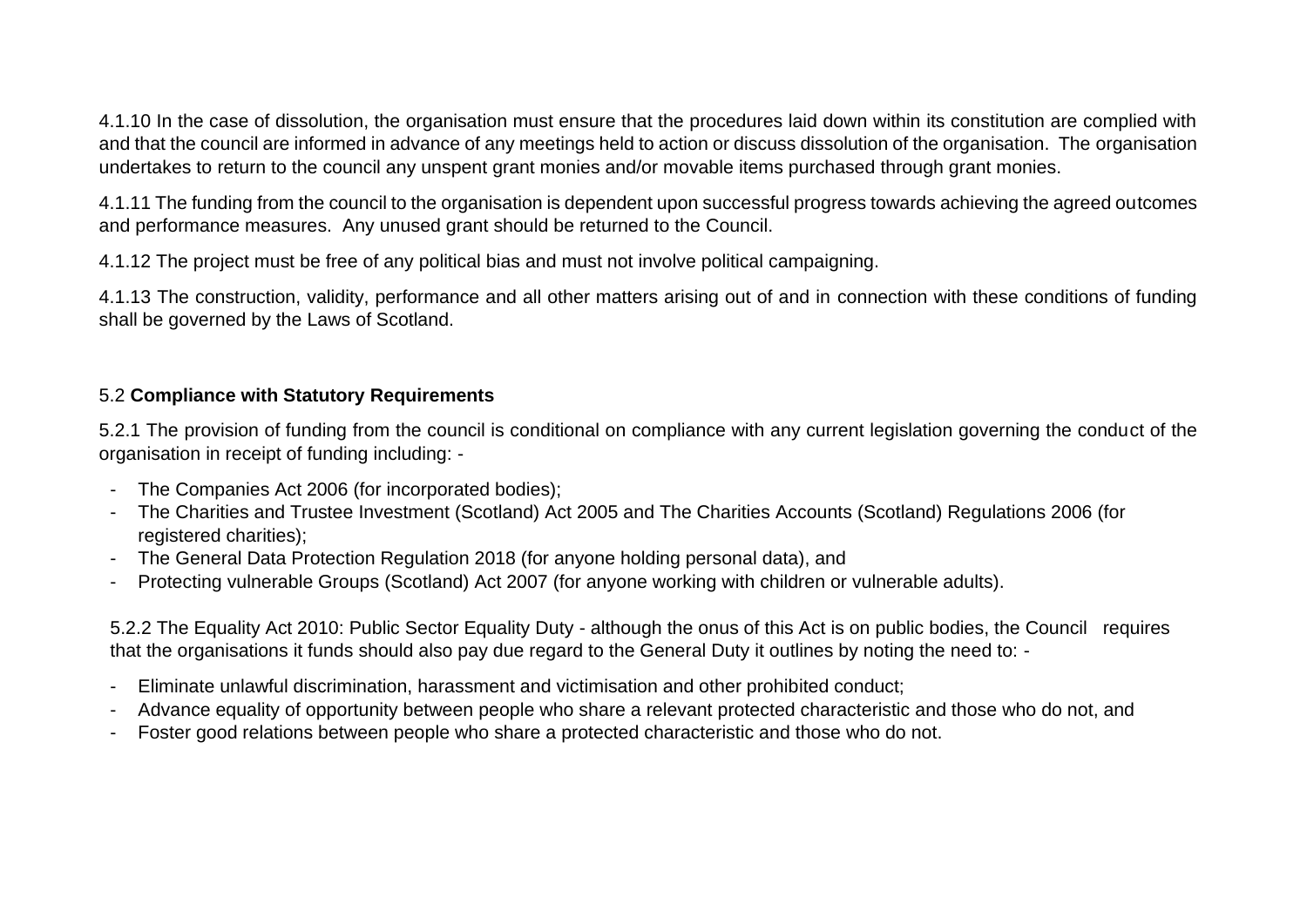#### **5.3 Operational Procedures**

**5.3.1 Conflict of interest** - in making decisions which involve public money (which council funding is) it is imperative that all decisions are made in the public interest (and are seen to be made in the public interest) and not in the interests of any individual. All members of the organisation's management group should declare any relevant personal interests that they have before any discussion takes place on a subject. Having done so they should take no part in the discussions and should have no influence on the decisions made, and this should be recorded in the minutes of the meeting. Individuals should be regarded as having an interest (financial or otherwise) in an activity or in the provision of an activity if: -

- Any spouse, partner or close relative has an interest in it;
- Any company of which he or she is a director, substantial shareholder or employee has an interest in it, or
- Any organisation of which he or she is a management committee member, trustee, employee, voluntary worker or elected representative has an interest in it.
- Complaints the funded organisation shall provide and maintain a complaints procedure acceptable to the council and a copy of this shall be available to people using the activity. In accordance with its own complaints procedure the organisation will maintain a complaint register which will be made available to council officers on request.

**5.3.2 Employee Procedures** - funded organisations and groups are required to recruit, employ and manage staff in a manner which is in line with their own equal opportunities policy and does not support any activity which is discriminatory.

**5.3.3 Governance** - in entering into this agreement the council expects the funded organisation to comply with relevant and current proper management procedures for voluntary organisations.

**5.3.4 Insurance cover** – Voluntary Action North Lanarkshire undertakes to properly insure all items and activities undertaken by this organisation. It further undertakes to indemnify the council from all costs and liability arising from its activities and from all claims at the instance of third parties which would not have arisen had this agreement not been entered into.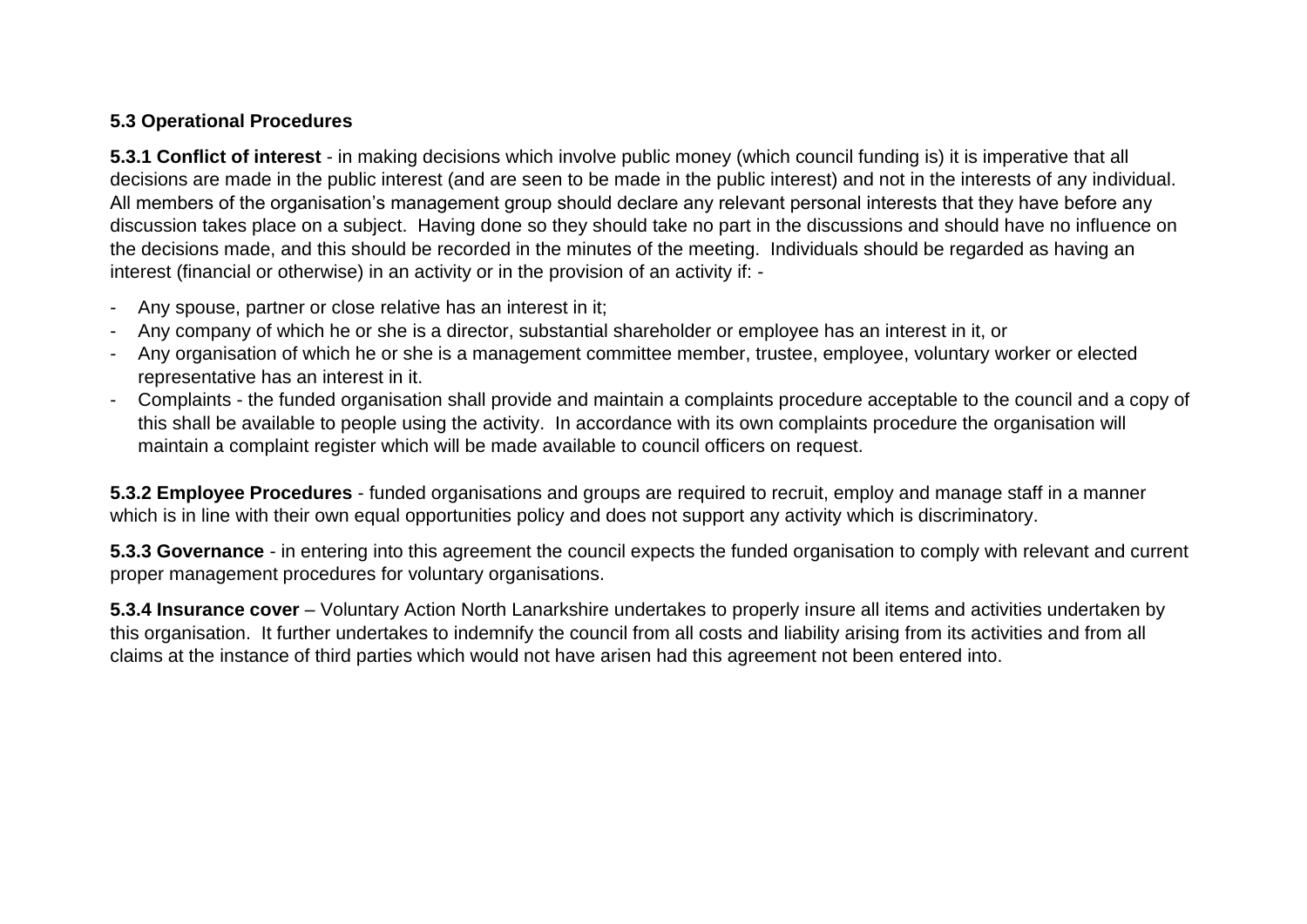**5.3.5 Purchasing principles** - all purchases, equipment and/or services paid for through council funding must remain under the ownership of the funded organisation and backed up with receipts. The organisation may be asked to submit these receipts as proof of expenditure and so should retain these for at least 2 years along with all financial records relating to the council funding and its subsequent expenditure. These financial records and any equipment purchased should be made available for inspection by Council Officers if requested. Procurement should be through open competition unless there are exceptional and convincing reasons to the contrary. Goods and services should be selected on the basis of value for money. A minimum of 3 tenders/quotations are required and sealed bid procedures should be used for all purchases in excess of £10,000 and for any lower-value, but potentially contentious purchases.

#### **5.4 Ownership of Assets**

**5.4.1** Unless otherwise agreed with the council, all land, buildings and moveable property with a value of £50,000 or more purchased with the aid of a council grant shall be owned by the council and shall not be disposed of during the funding period of the activity without consent of the council. In some cases, for example if the activity terminates prematurely, approval of the council to dispose of the assets will be required, and income from the disposal may need to be returned to North Lanarkshire Council. Where the ownership of such assets is not to rest with the council, then the approval of the council is required before they are purchased.

**5.4.2** Where land, buildings and moveable assets purchased with the aid of a council grant is worth less than £50,000, it is for the council to decide who should own the asset. If the ownership is to rest with someone other than the council, then it is the funded organisations responsibility to take steps to ensure that full value for money is achieved in the management of the assets in question and in realising the full value of all surplus assets.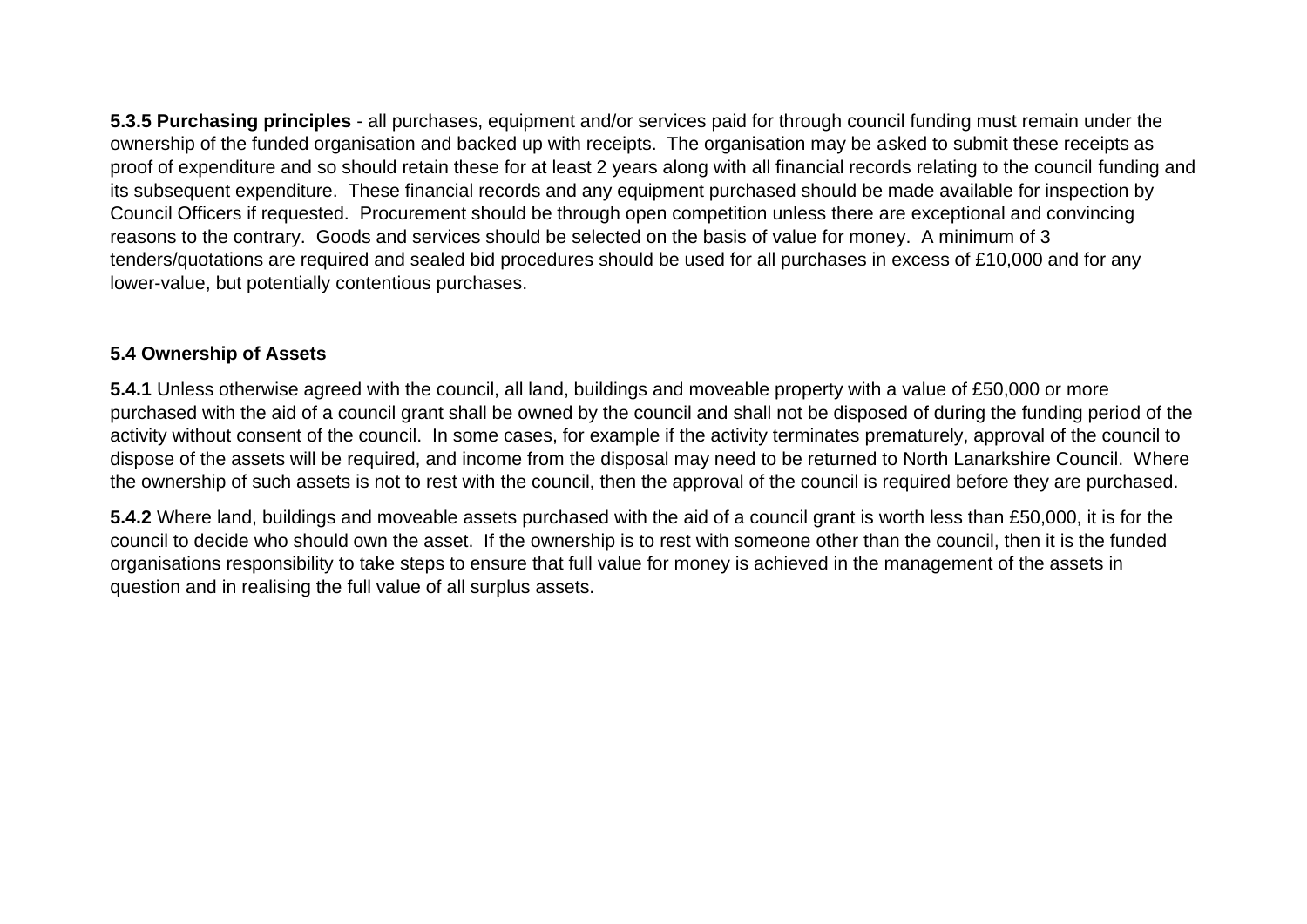#### **5.5 Termination of Agreement**

The council may terminate or suspend the grant funding if any of the following events occur:

- The discovery of financial irregularities within the organisation
- The discovery that the applicant organisation or its representatives have made material misrepresentations in the funding process
- Failure to comply with council monitoring and evaluation processes
- Use of grant funding for non-approved purposes
- Insolvency of the applicant organisation
- Material breach of these conditions.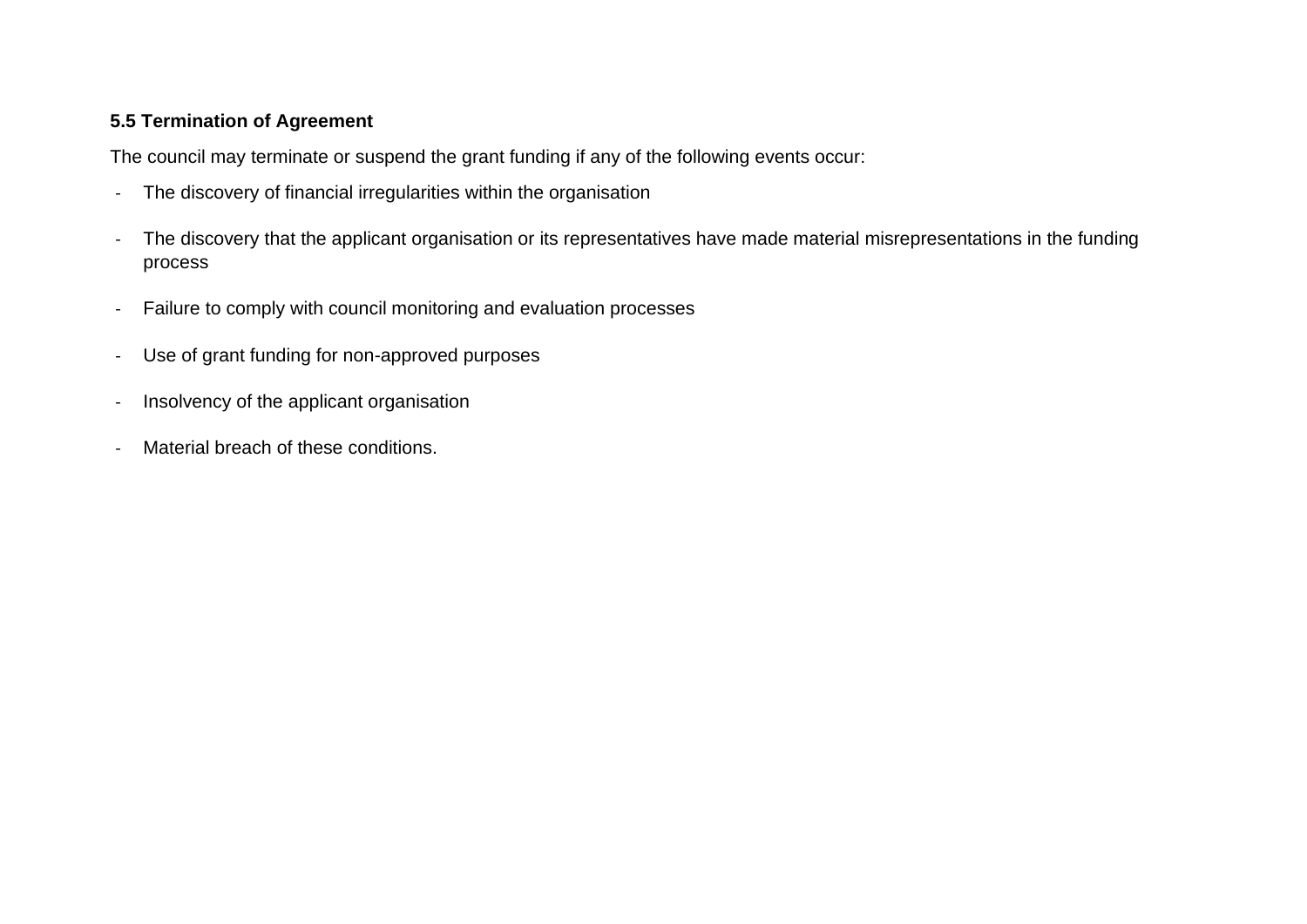# **Signatories to the Service Level Agreement**

Signed on behalf of Voluntary Action North Lanarkshire …

…………………… ………………….

**Date**

Signed on behalf of North Lanarkshire Council Communities Team

……………………………………….. …

 **Date**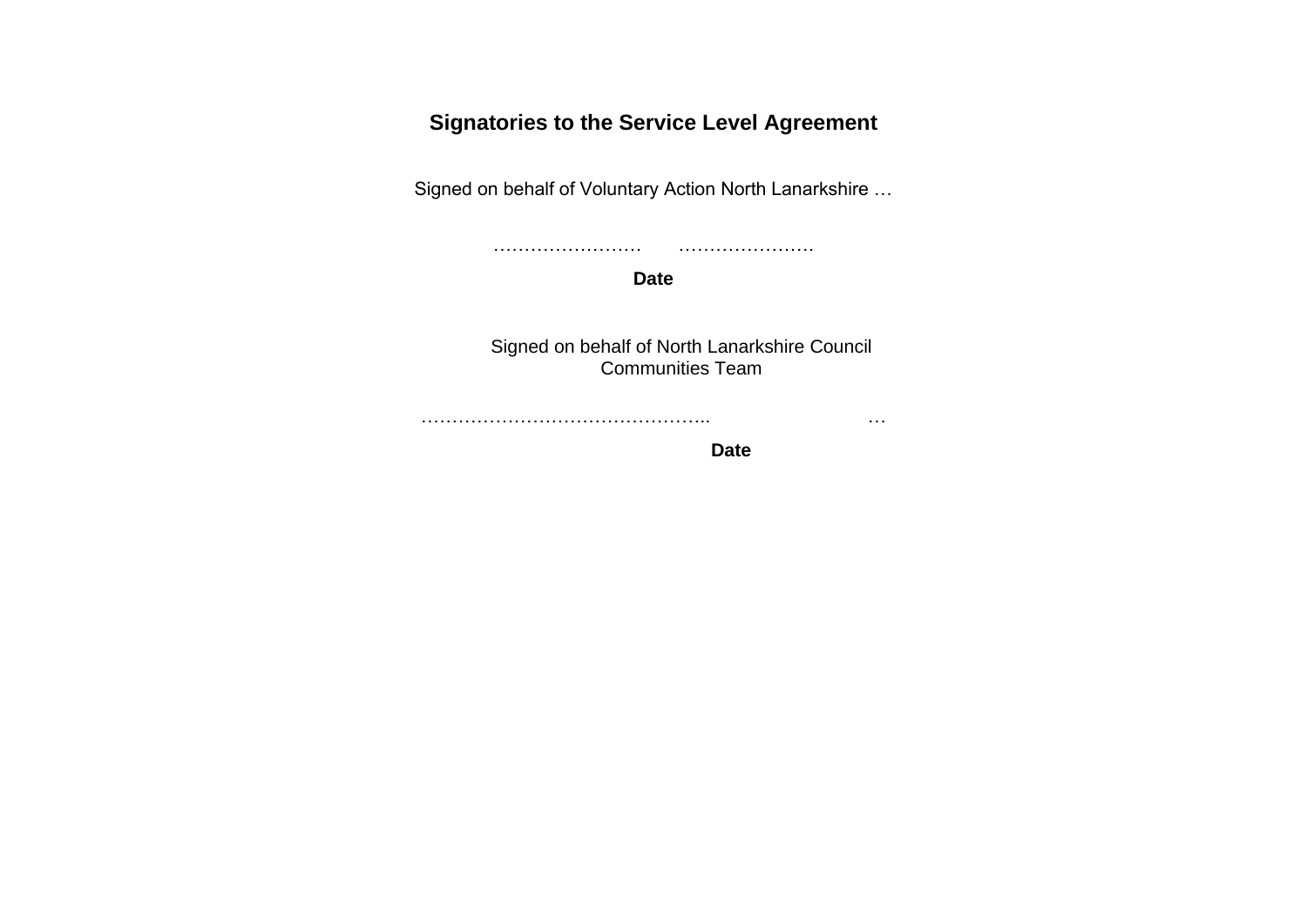# **Appendix One: Voluntary Action North Lanarkshire**

#### **1. Introduction**

VANL is the recognised support organisation for the Community and Voluntary sector in North Lanarkshire [also known as a "Third Sector Interface" (TSI)] with formal recognition by the Scottish Government. VANL is:

#### • **The recognised support organisation for the NL CVS as a whole**

VANL provides essential capacity building and other support to community and voluntary organisations across North Lanarkshire. There are an estimated 1,500 diverse community and voluntary organisations in NL ranging from small community groups supported only by volunteers; registered charities of differing sizes, many with staff and volunteers; social enterprises including housing associations and co-operatives.

#### • **The lead volunteering support organisation in NL**

Thousands of local people of all ages volunteer across NL each year, providing support to local people and communities. VANL promotes volunteering to help increase the numbers of volunteers in NL; supports volunteer-involving organisations; and supports matching of volunteers to volunteer roles. VANL also convenes the NL Volunteering Partnership to support cross-sector collaboration to strengthen volunteering, including employer-supported volunteering.

#### • **A community planning partner on behalf of the NL CVS**

VANL supports CVS engagement in all aspects of community planning, including Community Boards, Strategic Leadership Board. VANL also supports CVS contribution to the Plan for North Lanarkshire.

**VANL's charitable objectives, vision, mission, values, strategic objectives and outcomes – which are set out below and are the basis of our Strategic Plan for 2021-24 - support delivery of the Plan for North Lanarkshire's ambitions. (Please see Appendix 3.)**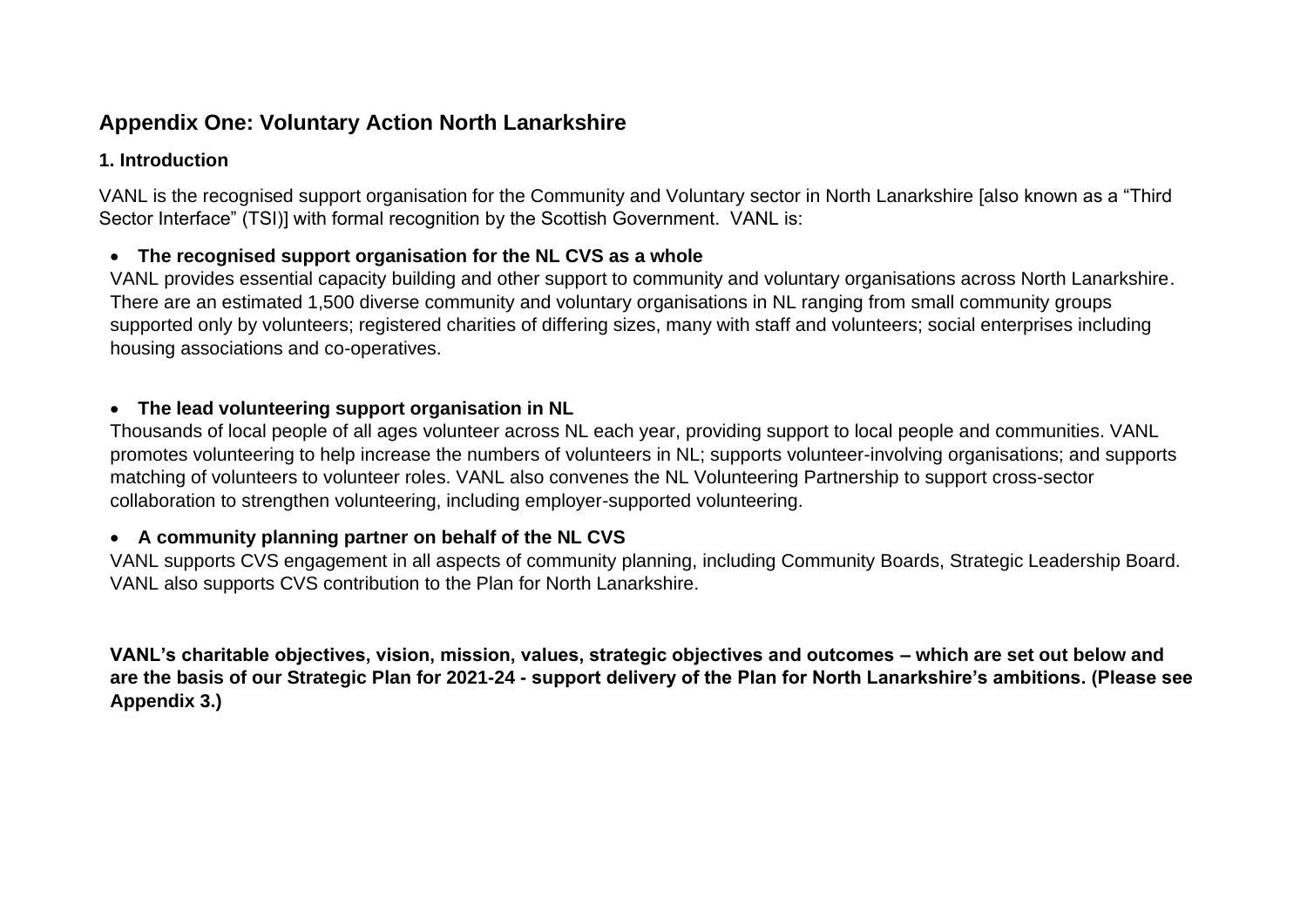#### **2. Charitable objectives**

- Advance citizenship and community development, including rural and urban regeneration, the promotion of civic responsibility and the voluntary sector and the effectiveness of charitable/voluntary/community organisations.
- Strive to promote benefits for the residents of North Lanarkshire; in particular, the advancement of education, the furtherance of health and the relief of poverty, sickness and distress by the promotion of voluntary service and developing volunteering within the local area.

#### **3. Vision and Mission**

- **3.1** VANL's **vision is** a thriving and effective community and voluntary sector in North Lanarkshire which supports local people's quality of life and well-being
- **3.2 VANL's Mission is to:** improve the quality of life and wellbeing of North Lanarkshire's citizens by fostering dynamic, inclusive communities through promotion and support for volunteering and the development of the voluntary and community sector.

#### **4. Values**

VANL is a values-based organisation. Our approach to and delivery of our work is underpinned by our commitment to the following values.

#### **4.1 Sustainable Quality of Life and Well-being**

VANL promotes and supports sustainable quality of life and well-being of North Lanarkshire's people and communities, across environmental, economic and social issues.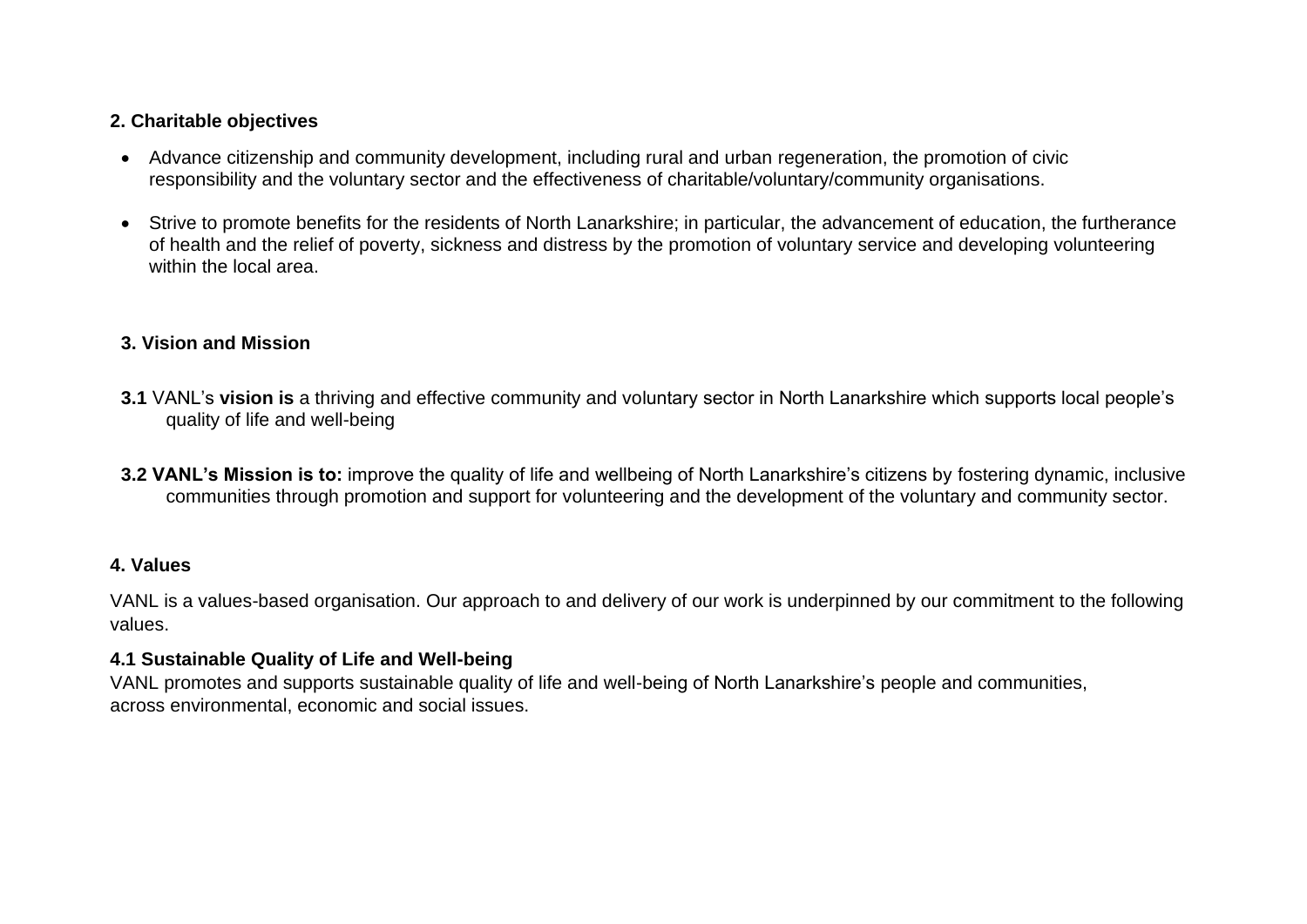#### **4.2 Equality and Human Rights**

VANL promotes and advances equality and human rights for the people of North Lanarkshire.

#### **4.3 Empowerment**

VANL supports local people, communities and voluntary organisations to have voice and influence over the issues that matter to them, including the economy, jobs and income; housing; health and care services; transport; and the built and natural environment.

#### **4.4 Collaboration and Partnership**

VANL is committed to working effectively with other organisations and individuals from all sectors to achieve shared goals which benefit the people and communities of North Lanarkshire.

#### **4.5 Respect and Care for Others**

VANL shows and fosters respect and consideration for the people and communities of North Lanarkshire; the community and voluntary sector; our statutory and business partners; and all those that work for and with VANL.

#### **4.6 Commitment to Excellence**

VANL is committed to enabling a culture of learning, improvement and innovation within VANL, the community and voluntary sector and the partnerships of which we are part - seeking to deliver high standards of work and achieve positive outcomes.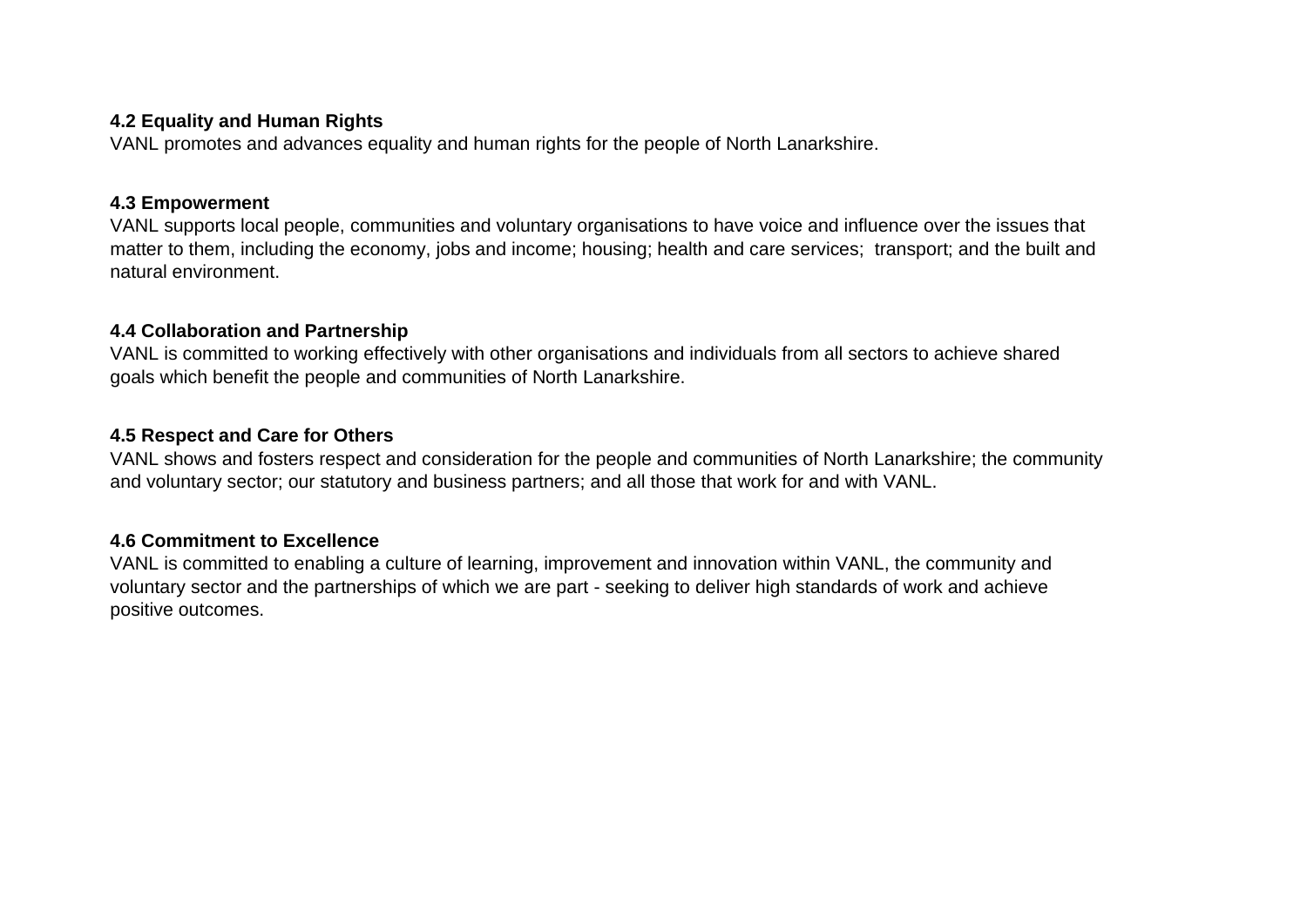#### **4. Strategic Objectives and Outcomes**

#### **4.1 Funding and Resources for the North Lanarkshire Community and Voluntary Sector**

**Strategic Objective:** VANL will work with the community and voluntary sector to clarify, communicate and fulfil their resource requirements to enable them to respond to local need more effectively. Specifically, VANL will:

- support North Lanarkshire community and voluntary sector organisations to diversify their income sources, including grant funding from sources outside North Lanarkshire; public fundraising; corporate sponsorship; and trading
- promote citizens' involvement in their community through volunteering
- promote employer-supported volunteering
- work with North Lanarkshire community and voluntary sector and statutory sector to develop improved support for the community and voluntary sector paid and volunteer workforce
- work with North Lanarkshire Council, other statutory partners and the community and voluntary sector to review local grant funding, procurement and access to community resources to identify and progress improvements. **Outcomes:**
- North Lanarkshire community and voluntary organisations have improved understanding of current and future funding opportunities and community resources due to the assistance provided by VANL.
- North Lanarkshire community and voluntary sector paid workforce is better supported and feel more valued due to the support provided by VANL.
- More employers in North Lanarkshire support employee volunteering due to the work of VANL.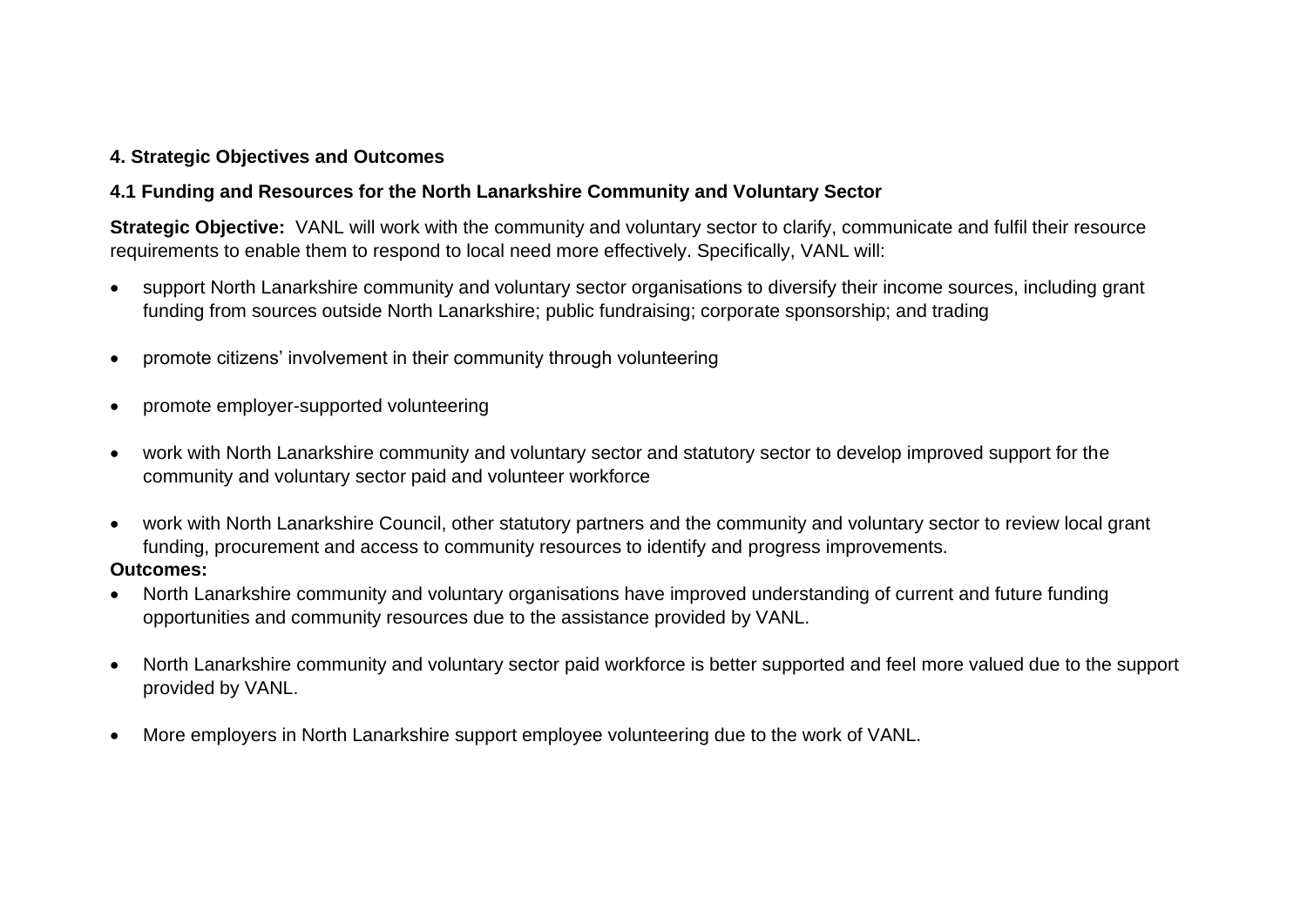• Volunteering involving organisations feel better supported to recruit and support effective volunteers due to the support provided by VANL.

#### **4.2 Guidance and Training for the North Lanarkshire Community and Voluntary Sector**

**Strategic Objective**: VANL will provide and facilitate provision of guidance, support and training to NL's community and voluntary sector so they are more able to respond to local needs effectively and evidence their contribution and impact.

**Outcome**: North Lanarkshire community and voluntary organisations have greater confidence in their ability and capacity to deliver their work effectively and assess their contribution and impact due to the guidance and assistance provided by VANL.

#### **4.3 Effective Communication and Collaboration**

**Strategic Objective:** VANL will support effective communication and collaboration with and between local citizens and the community and voluntary sector and the statutory and private sectors. Achievement of this objective will be facilitated through:

- information sharing and consultation online and through events
- community and voluntary sector networks and fora, including Community Boards
- cross-sector partnerships
- "co-production" (design, planning and delivery) of specific activities, interventions, programmes and projects, involving citizens, community and voluntary, statutory and private sector organisations.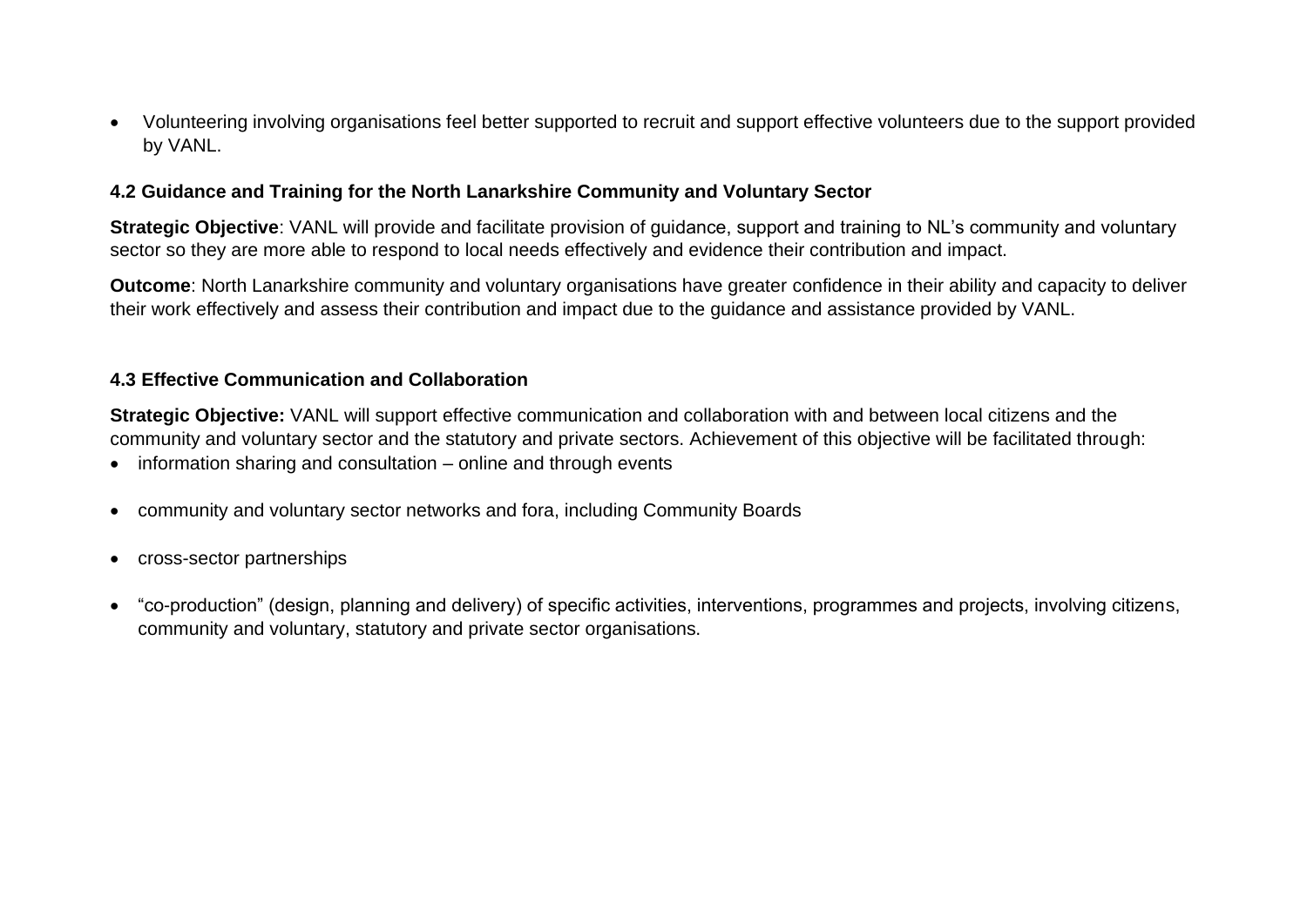#### 4.4 **Effective Engagement and Influence of the North Lanarkshire Community and Voluntary Sector Strategic Objectives**:

- VANL will support effective engagement and positive influence of the North Lanarkshire's community and voluntary sector over the North Lanarkshire Partnership's "Plan for North Lanarkshire" and the linked strategies and policies which support delivery of the Plan's five high-level ambitions:
	- o Improve economic opportunities and outcomes.
	- o Support all children and young people to realise their full potential.
	- o Improve the health and wellbeing of our communities.
	- o Improve the ability, participation, and empowerment of our communities.
	- o Improve North Lanarkshire's resource base.
- VANL will support North Lanarkshire's community and voluntary sector to evaluate and report on how they contribute to achievement of the five ambitions of the Plan for North Lanarkshire. (Please see supporting document presented separately in Appendix Three.)

#### **Outcomes for 4.3 and 4.4:**

- VANL's assistance has helped to improve cross-sector understanding and appreciation of the role and contribution of North Lanarkshire's community and voluntary sector and volunteering.
- Key stakeholders in the CVS and statutory sectors consider that VANL has helped to improve collaboration between the CVS and statutory sectors especially in relation to key partnerships:
	- o the North Lanarkshire Partnership
	- o Children's Services Partnership
	- o Health and Social Care North Lanarkshire.
- Assistance from VANL has improved the capacity of the CVS to demonstrate their contribution to achievement of the Plan for North Lanarkshire.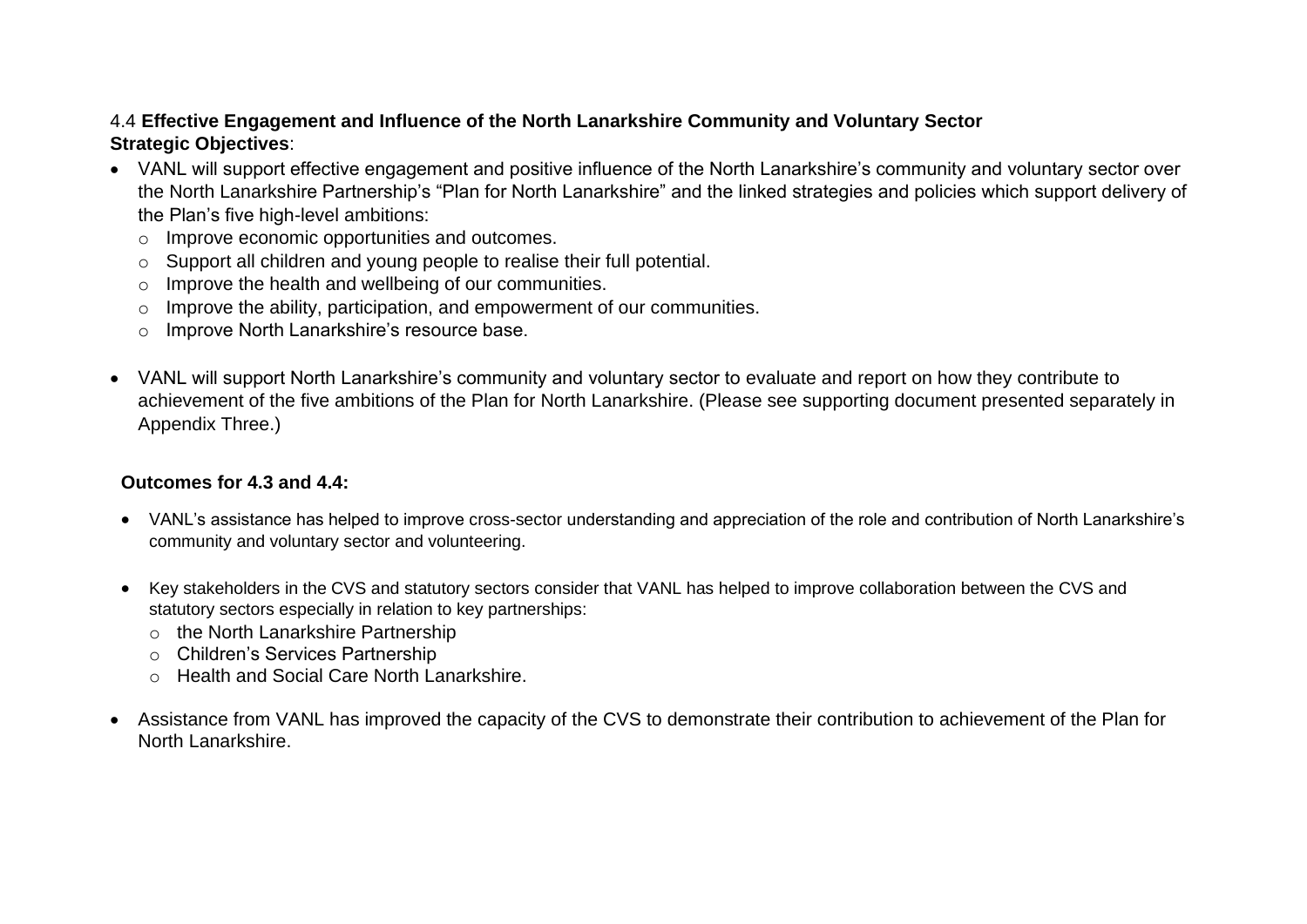#### **5**. **Performance and Impact**

VANL is committed to being an effective organisation, delivering work of high quality which seeks to achieve desired outcomes. This commitment is facilitated through sound leadership, financial and people management, monitoring and evaluation, learning and continuous improvement arrangements.

VANL is an accredited [Investors in People organisation, achieving gold level recognition](https://thisisremarkable.com/accreditation/investors-in-people/) in its most recent accreditation in 2021 with feedback that we were close to a Platinum level accreditation, which is the highest level an organisation can reach. VANL expects to achieve platinum by 2023.

VANL's approach to being an effective organisation is informed by guidance in two performance frameworks for non-profit organisations:

- the UK [Charity Excellence Framework](https://www.charityexcellence.co.uk/Home/QualityMark)
- and the Scottish [Lasting Difference Framework](https://www.thelastingdifference.com/)

During 2022, VANL will also assess its performance against the [Charity Excellence Quality Mark](https://www.charityexcellence.co.uk/Home/QualityMark)

VANL staff capture and review relevant performance data including relevant activity data (inputs and outputs) and outcomes as set out above. (VANL's outcomes also relate to the Scottish Government outcomes for Third Sector Interfaces.)

VANL will provide North Lanarkshire Council with six-month interim progress reports in autumn each year, focussing on activities and a 12-month Impact and Learning report in summer each year, which will include activity and outcome data. VANL will also communicate its progress and achievements more widely.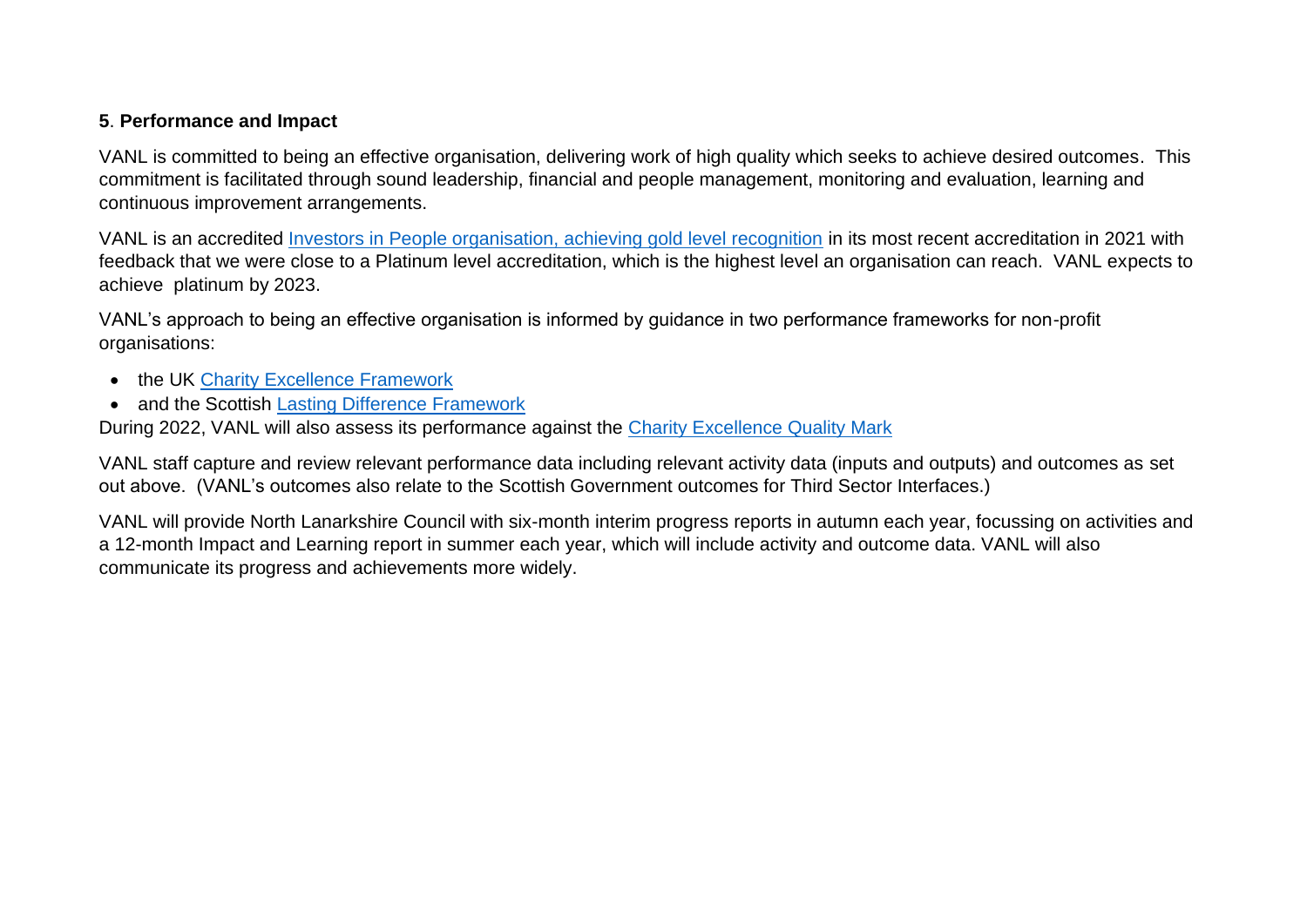# **Appendix Two: Support Needs of North Lanarkshire Community and Voluntary Sector: Findings from 2019 and 2020**

VANL identifies NL's community and voluntary sector support needs and priorities through ongoing engagement and regular consultation with the NL CVS, which informs both the NL CVS Strategy and VANL's linked Strategic Plan.

The service specification set out in this agreement is informed by VANL's consultations with the NL CVS during spring 2019 and summer 2020, with the 2020 consultation focussed on COVID 19 experience and recovery support needs. (Findings from our spring 2021 survey will be available by June 2021.)

Both 2019 and 2020 consultations involved online surveys. The 2019 survey had just under 130 responses with the 2020 survey just under 160. The 2019 consultation was also supported by discussion at six locality meetings involving over 100 participants. As a result of these consultations, the following needs and priorities were identified.

#### **1. Improved funding and resources**

- Grant funding levels for the community and voluntary sector need to reflect real costs of delivery and funding awards should be for at least three years.
- More support is needed to help the community and voluntary sector secure income from other sources.
- The community and voluntary sector's workforce need better terms and conditions and improved workplace wellbeing support.
- The voluntary workforce needs to be strengthened.
- The community and voluntary sector need access to affordable or free community venues.

#### **2. Improved guidance and training**

 North Lanarkshire's CVS need continuing provision of guidance and training on organisational development and other issues including:

- strategy and planning
- income generation
- partnership working, communications and influencing
- community engagement
- ICT/digital
- leadership and governance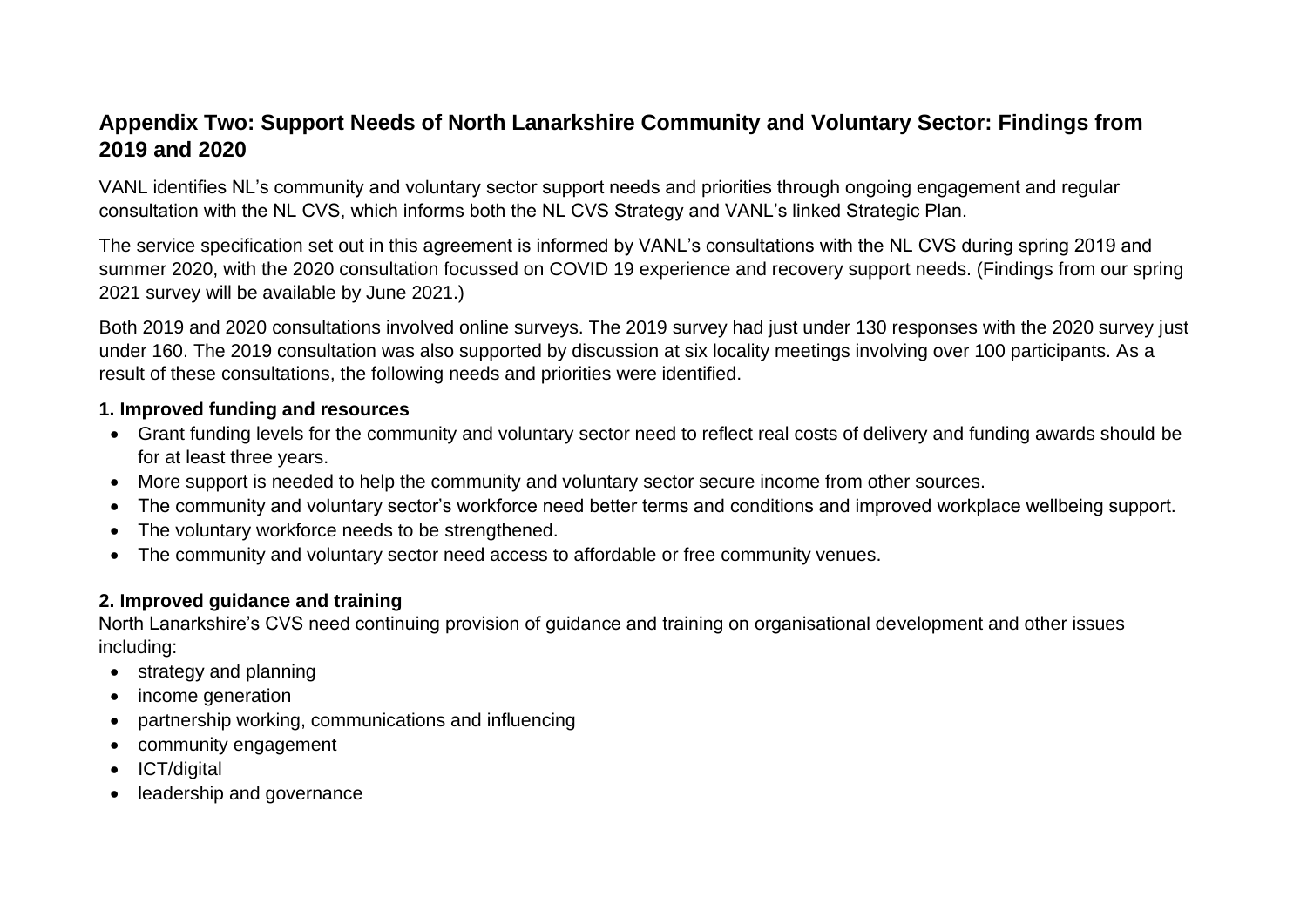- innovation, improvement and evaluation
- people management
- workplace wellbeing and health and safety
- equality, human rights and public protection
- understanding of key population groups and key issues such as poverty, mental health etc.

#### **3. Effective participation, voice and influence**

The community and voluntary sector must be treated as equal and respected partners within North Lanarkshire's community planning partnership – North Lanarkshire Partnership (NLP) – and other linked partnerships such as Children's Services Partnership and Health and Social Care North Lanarkshire, with more collaborative and co-production approaches.

#### **4.Improved communication**

There needs to be more effective and accessible communication between the CVS, VANL and statutory organisations, including more opportunities to be updated and consulted; provide feedback; share good practice and explore and resolve challenges.

#### **5. Improved recognition and understanding**

The achievements and benefits of volunteering and the CVS sector need to be celebrated within the sector and promoted more effectively across North Lanarkshire's statutory sector and to the public.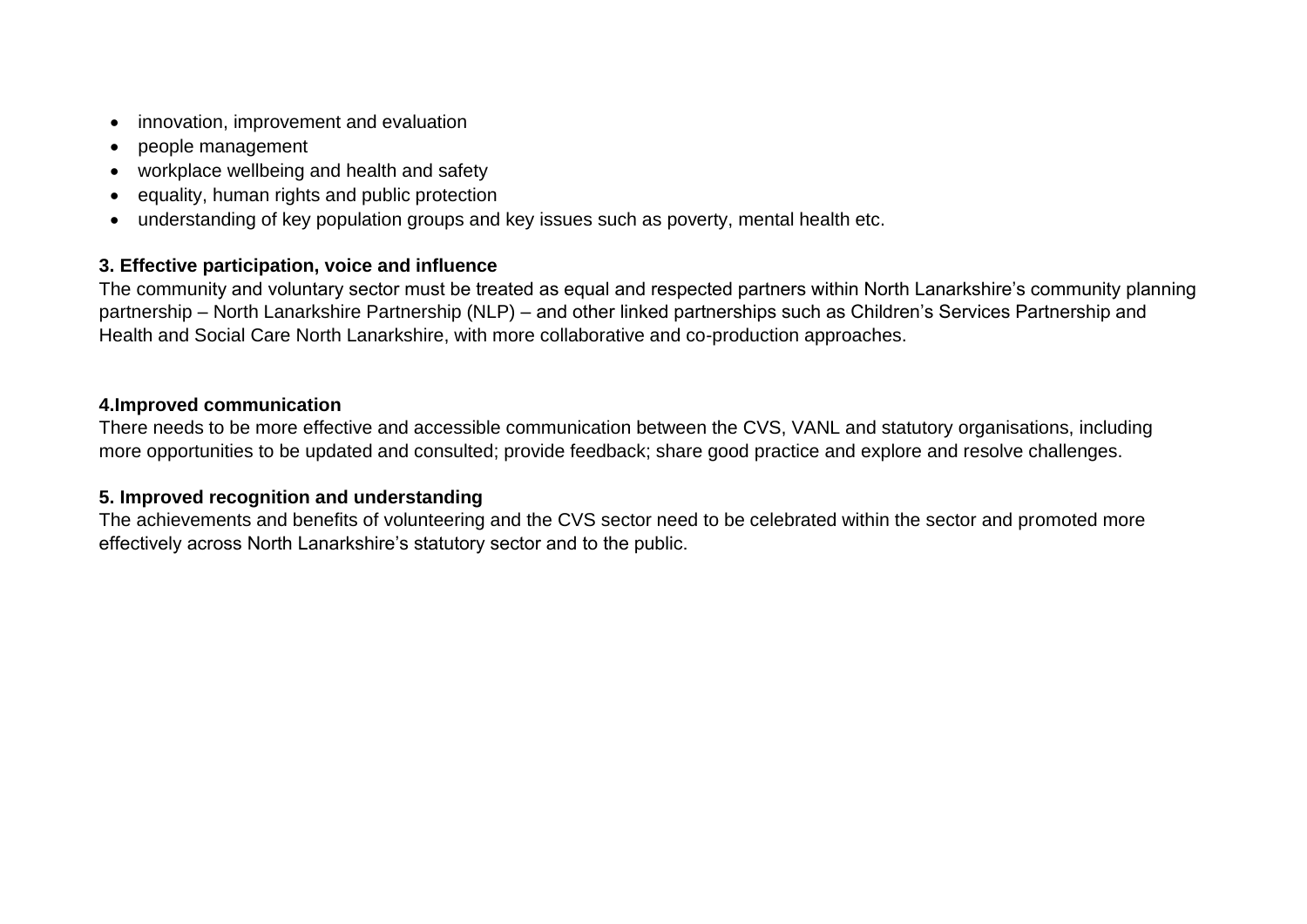# **Appendix Three: Rationale and Context**

- **1. Rationale**
- **1.1Empowered and engaged citizens – local people - are vital to healthy societies and democracy and to a thriving community and voluntary sector given they:**
	- have the right to contribute to discussion and decisions about public policy and services through voting and ongoing engagement through appropriate processes and forums, such as community planning
	- pay for public and community and voluntary sector services through taxation and donations
	- rely on public and community and voluntary sector services for their quality of life and well being
	- contribute to their communities through volunteering
	- provide most of the care for children and young people, for disabled people, older adults and others needing support.

#### **1.2. The community and voluntary sector in North Lanarkshire is diverse and includes:**

- local community groups, many run entirely by volunteers, often with little funding and often not registered as a charity
- small, medium and larger charities, some of which are local branches of national charities, usually employing staff and assisted by volunteers and relying on regular and adequate funding, some of which may come from trading – one of NL's largest charities is New College Lanarkshire
- social enterprises that is not-for-profit businesses providing a socially useful products and/or services, for example housing associations and co-operatives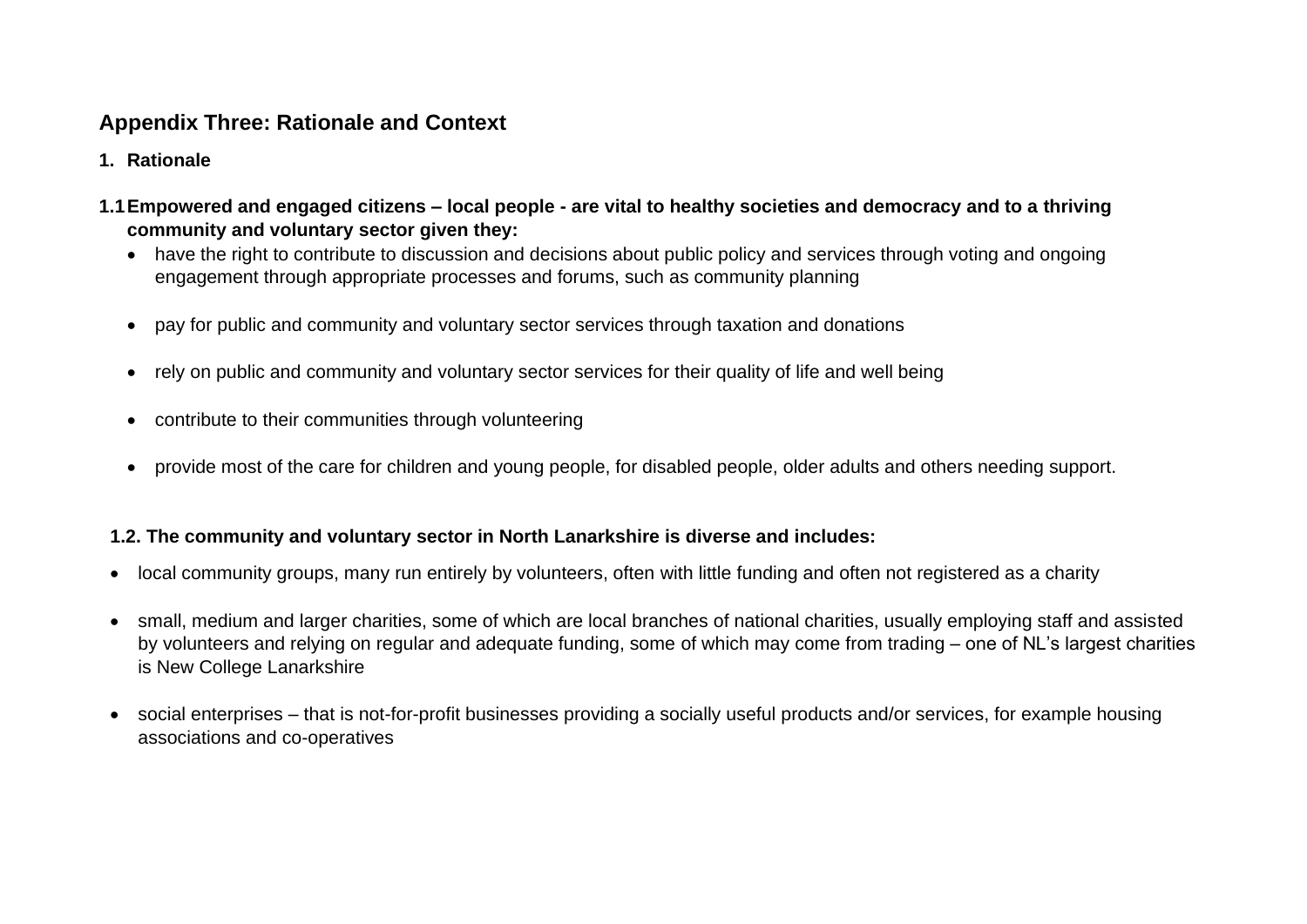#### **1.3. A vibrant, dynamic and effective CVS in North Lanarkshire is vital as it makes essential and valued contributions to people lives and society by:**

- providing support and services to local people that protect and promote quality of life and well-being, including:
	- $\circ$  cultural activities for example community arts' activities
	- o digital inclusion support through training and access to devices and data
	- o employability and financial inclusion support including training for employment; money advice through CABs and community advice centres; affordable credit through credit unions
	- o housing provision and support for homeless people
	- o social care and support, including advocacy; befriending; community transport; food support; home and personal care; therapeutic and recovery support for people with mental health and addiction problems
	- o healthy living support including nutrition and physical activity
	- o learning provision including adult education
	- o social and sporting activities through groups for children, young people and adults of all ages
- protecting the natural environment, including greening and conservation initiatives and action to reduce carbon emissions.
- providing employment and volunteering opportunities for local people.
- contributing to public discussion and decisions about local communities and public policies and services.

#### **1.4. The community and voluntary sector in North Lanarkshire benefits from the guidance and support provided by VANL, which helps them to:**

- secure funding
- lead, govern and manage their organisations well and achieve their goals more effectively
- understand and influence improvements to local public strategies, polices and services
- collaborate with each other and with the public and private sector to achieve more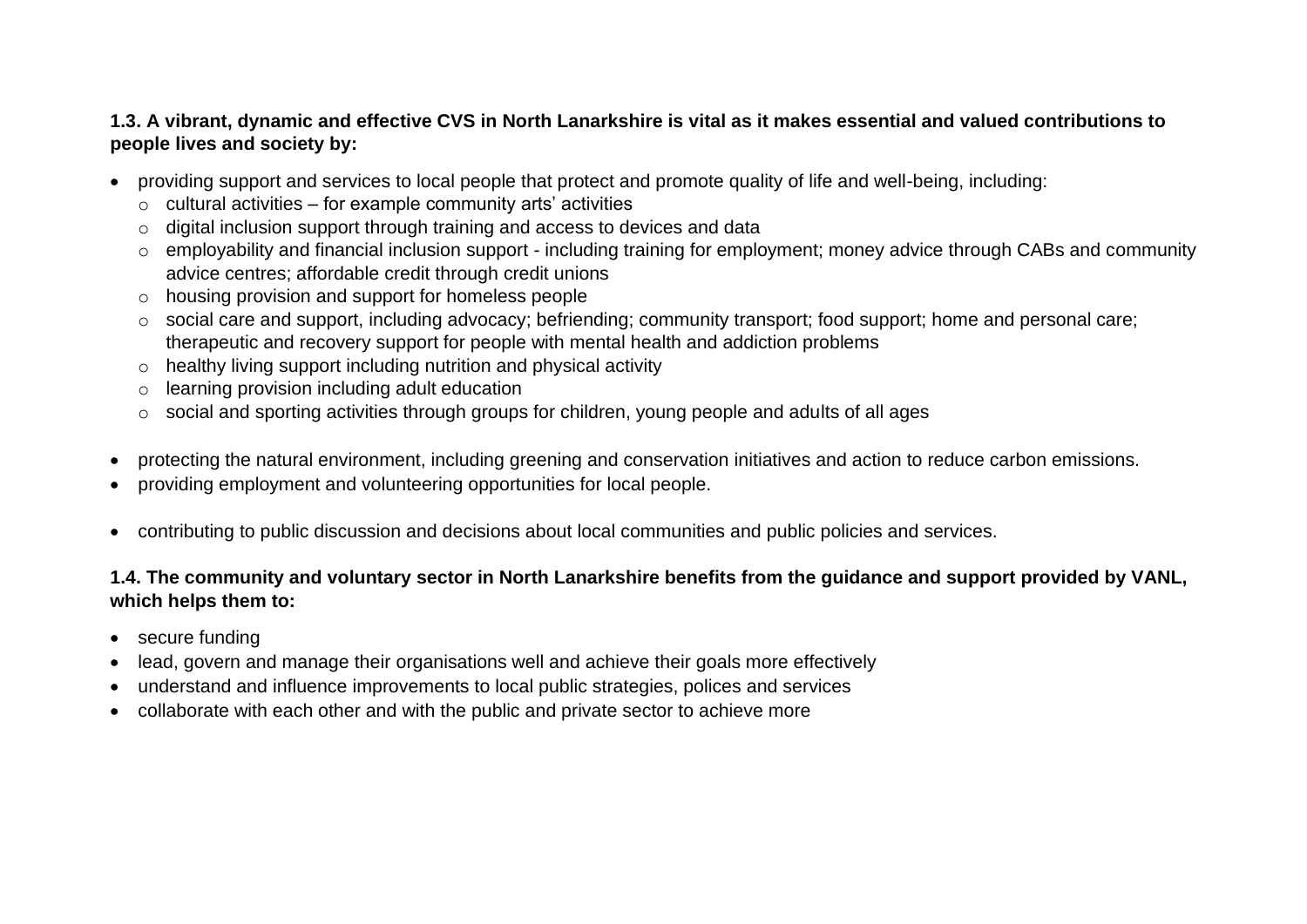#### **2. Context**

#### **2.1North Lanarkshire**

- 2.1.1 North Lanarkshire is the fourth largest local authority area in Scotland with a population of nearly 340,000. NL has many deprived communities - with 63 localities in the top 10% of areas of multiple deprivation in Scotland – resulting in significant health inequalities, including premature death and long-term health problems. The COVID 19 pandemic has added to these significant health challenges, with risk of contracting the virus, experiencing more severe illness and even death greater in deprived communities.
- 2.1.2 Pressure on public sector budgets since 2008 has led to reductions in overall expenditure on public services and reduced funding for the community and voluntary sector from the public sector. These pressures have increased due to the COVID-19 Pandemic.
- 2.1.3 Despite these significant challenges, there is a strong commitment by the public and community and voluntary sectors in North Lanarkshire to work together effectively to improve quality of life, well-being and equality for residents, utilising North Lanarkshire's assets which include the following.
	- A strategic location in central Scotland with good transport links, affordable land and housing, providing a prime location for local businesses and people and for businesses and people wishing to relocate.
	- Excellent employability support, helping local people find work.
	- Access to valued green and leisure resources, including Strathclyde Country Park, Kilsyth Hills and the Forth and Clyde Canal.
	- Many excellent public services, despite financial pressures.
	- Continuing albeit reduced funding of North Lanarkshire's community and voluntary sector through grants and service contracts from North Lanarkshire Council and Health and Social Care North Lanarkshire Partnership and continuing funding for Voluntary Action North Lanarkshire through core and programme funding.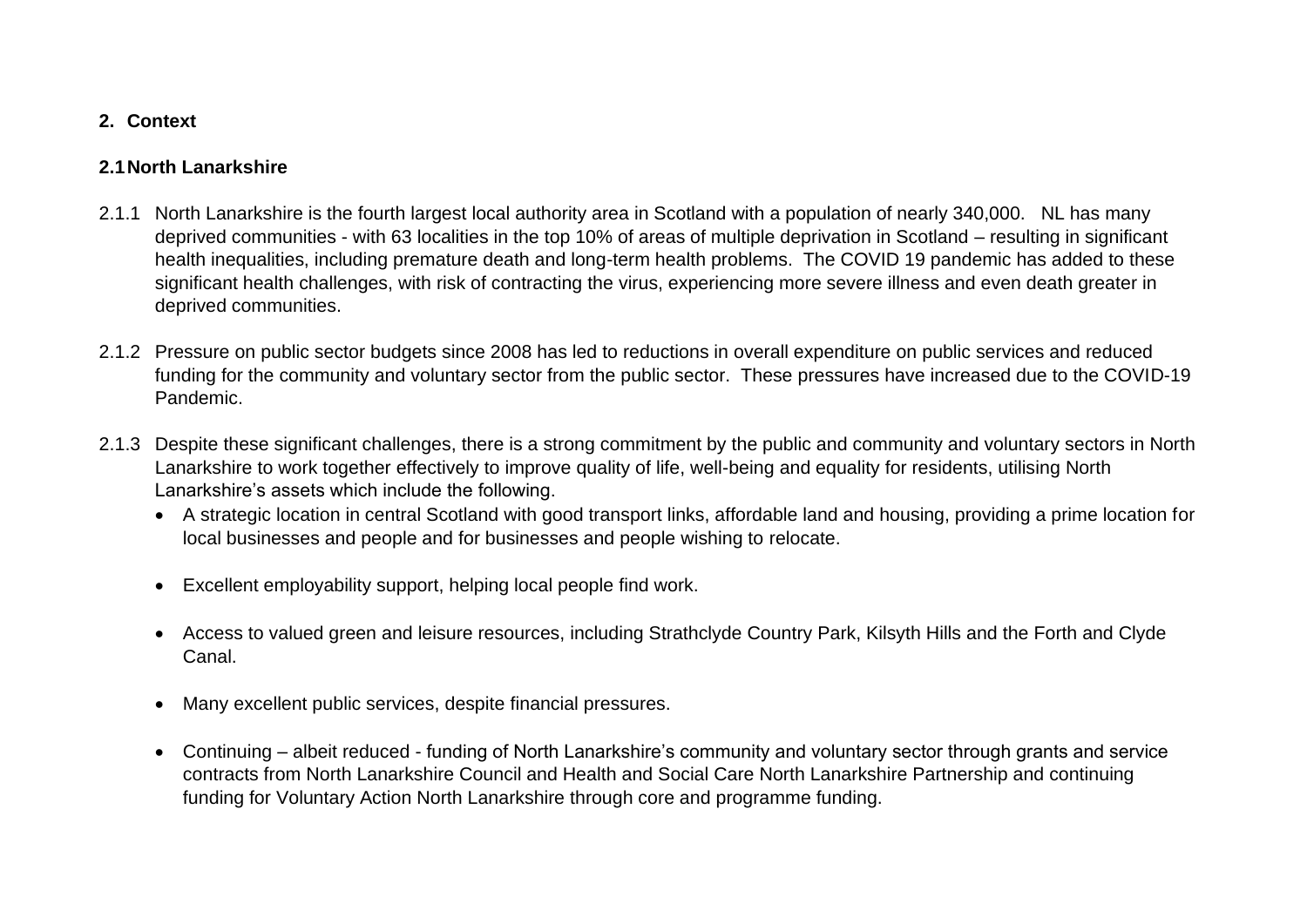- A rich and diverse community and voluntary sector providing valued support and services to local people VANL currently has over 1,700 active community and voluntary organisations on its database. VANL will review and update this data annually.
- A strong volunteering culture:
	- o the Scottish Household Survey 2016 -17 reported that 27% of adults in North Lanarkshire (about 75,000 people) volunteered formally through an organisation or group, contributing 7 million hours of formal volunteering, equating to £102 million to the local economy
	- o during 2019-20 for example, VANL processed 1,373 Saltire Award certificates.

2.1.4 The "Plan for North Lanarkshire" (PforNL) was launched to the community and voluntary sector at its annual conference on the 4<sup>th of</sup> June 2019. The PforNL is a high-level strategic plan for all community planning partners in NL including NLC; NHS Lanarkshire; Police Scotland; Fire and Rescue Scotland; Scottish Enterprise; New College Lanarkshire; and VANL on behalf of the wider community and voluntary sector.

2.1.5 The PforNL has the following five high-level ambitions, which provide a framework for improving lives of the residents.

- Improve economic opportunities and outcomes.
- Support all children and young people to realise their full potential.
- Improve the health and wellbeing of our communities.
- Improve the ability, participation, and empowerment of our communities.
- Improve North Lanarkshire's resource base.

**Appendix Four provides an overview of the contribution of NL's Community and Voluntary Sector and VANL to these ambitions and VANL's contribution.**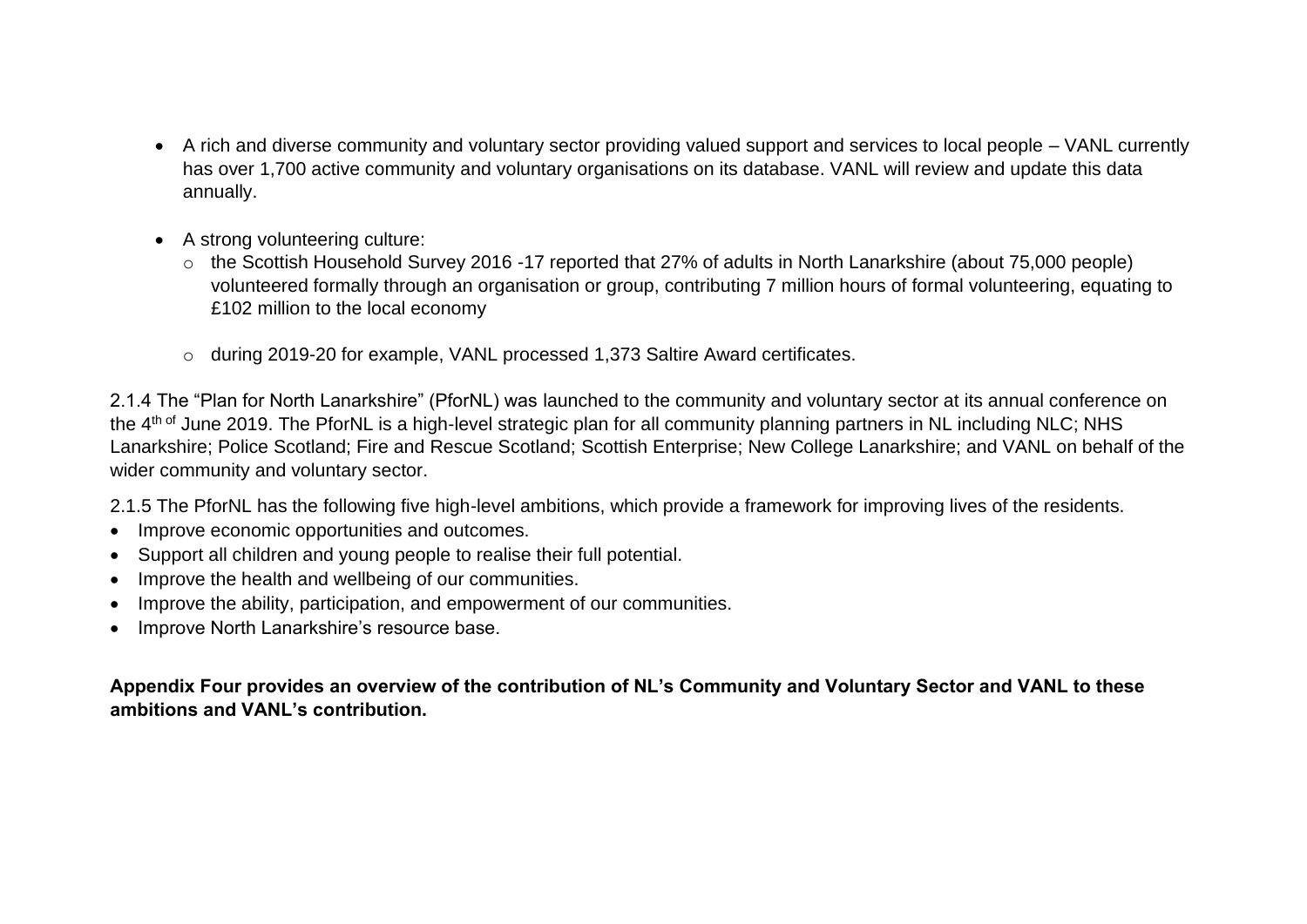#### **2.2 National Context**

The national Scottish context for NL's community and voluntary sector and VANL includes a wide range of positive and supportive policies and resources such as:

- policy and resources to support the COVID-19 pandemic response and recovery
- The National Performance Framework (NPF), which includes commitments to inclusive and sustainable economic growth, human rights and equality and empowered people and communities.
- endorsement of the United Nations Sustainable Development Goals, which focus on eliminating poverty, protecting bio-diversity and the natural world and tackling climate change
- climate change legislation and Climate Action Plan with requirements for Scotland to achieve net-zero carbon emissions by 2045 and support an inclusive and green recovery from COVID-19
- a cross-government commitment to the protection of and promotion of human rights and equality, underpinned by Scottish, UK and international law
- the Community Empowerment (Scotland) Act 2015 which supports active citizenship through the right for communities to own assets, participatory budgeting and involvement in community planning.
- local governance review
- integration of health and social care
- Scottish Government funding and support for Third Sector Interfaces (TSIs). (VANL is the TSI for North Lanarkshire and receives funding from the Scottish Government to support this role.)
- a national social enterprise strategy which promotes growth of local, community based and led social enterprises.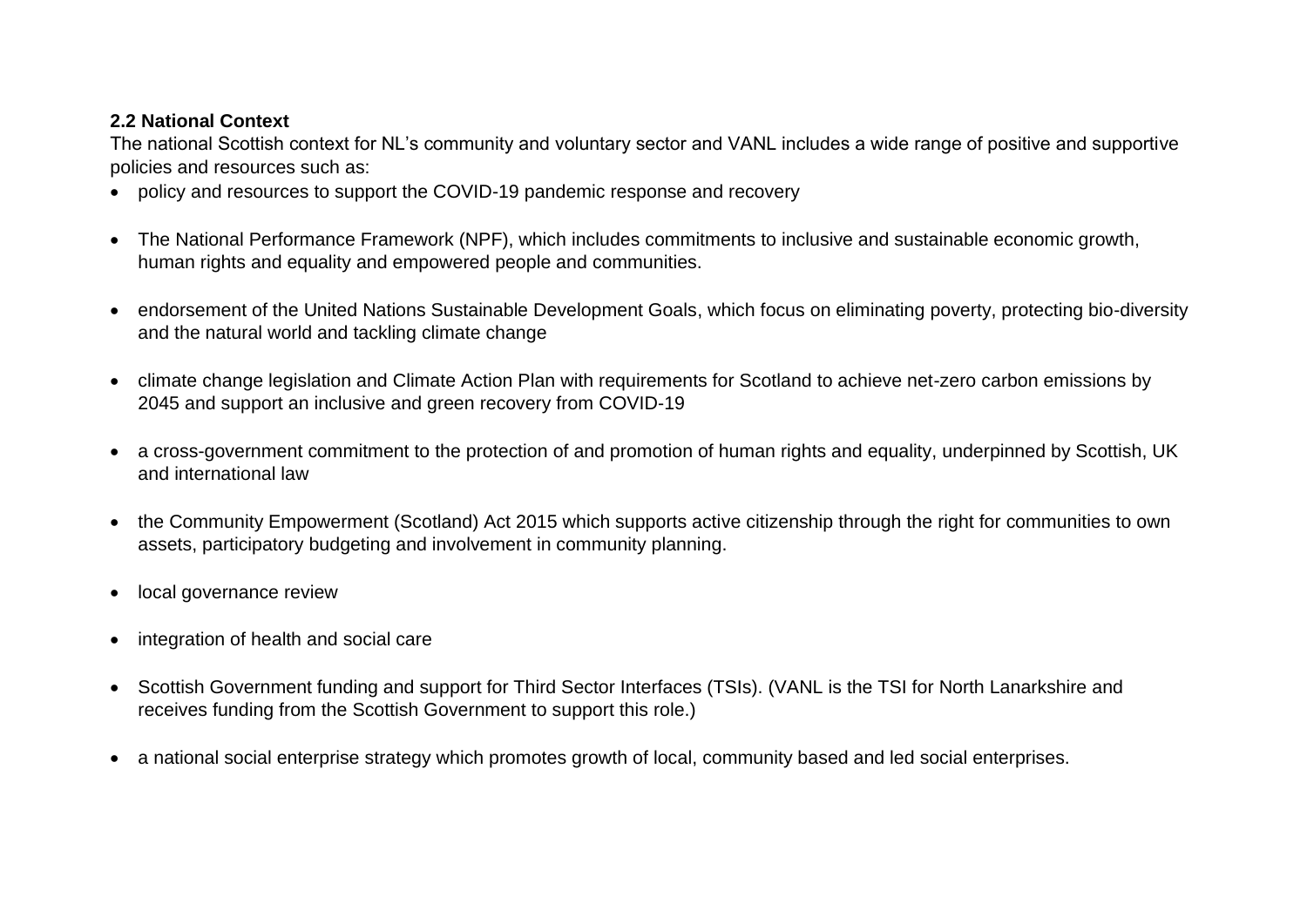# **Appendix Four: Plan for North Lanarkshire Ambitions and Contribution of Community and Voluntary Sector and VANL**

| <b>Plan for NL Ambitions</b>                                                                                                              | <b>NL Community and Voluntary</b><br><b>Sector Contribution</b>                                                                                                                                                                                      | <b>VANL Contribution</b>                                                                                                                                                                                                                                                                                                                                                                                                                                                                                                                                                                                                                                                                                                                                                                         |
|-------------------------------------------------------------------------------------------------------------------------------------------|------------------------------------------------------------------------------------------------------------------------------------------------------------------------------------------------------------------------------------------------------|--------------------------------------------------------------------------------------------------------------------------------------------------------------------------------------------------------------------------------------------------------------------------------------------------------------------------------------------------------------------------------------------------------------------------------------------------------------------------------------------------------------------------------------------------------------------------------------------------------------------------------------------------------------------------------------------------------------------------------------------------------------------------------------------------|
| Improve economic<br>opportunities and<br>outcomes<br>1.1 Ensure a housing mix<br>that supports social<br>inclusion and economic<br>growth | Social housing provision<br>$\bullet$<br>(Housing Assoc. and Co-ops)<br><b>Tenant and Resident</b><br>empowerment<br>Housing support (housing with<br>social care)<br>Housing and money advice<br>(CABs/NL Advice and<br><b>Information Network)</b> | VANL has an indirect role in supporting housing issues through our joint<br>working with NLC and NHS Health Improvement staff to facilitate<br>community engagement in the development of 9 Local Outcome<br>Improvement Plans (LOIPs), which will include housing issues.<br>VANL already has links with CVS organisations providing social housing;<br>housing support; and housing and money advice, including support for<br>homeless people. VANL plans to strengthen these links from early 2021<br>and encourage housing-related CVS organisations to contribute more to:<br>o the NL-wide CVS Partnership Group<br>and NL-wide CVS networks such as the Children, Young People<br>$\circ$<br>and Families Network, Climate Emergency Network and Mental<br>Health and Wellbeing Network. |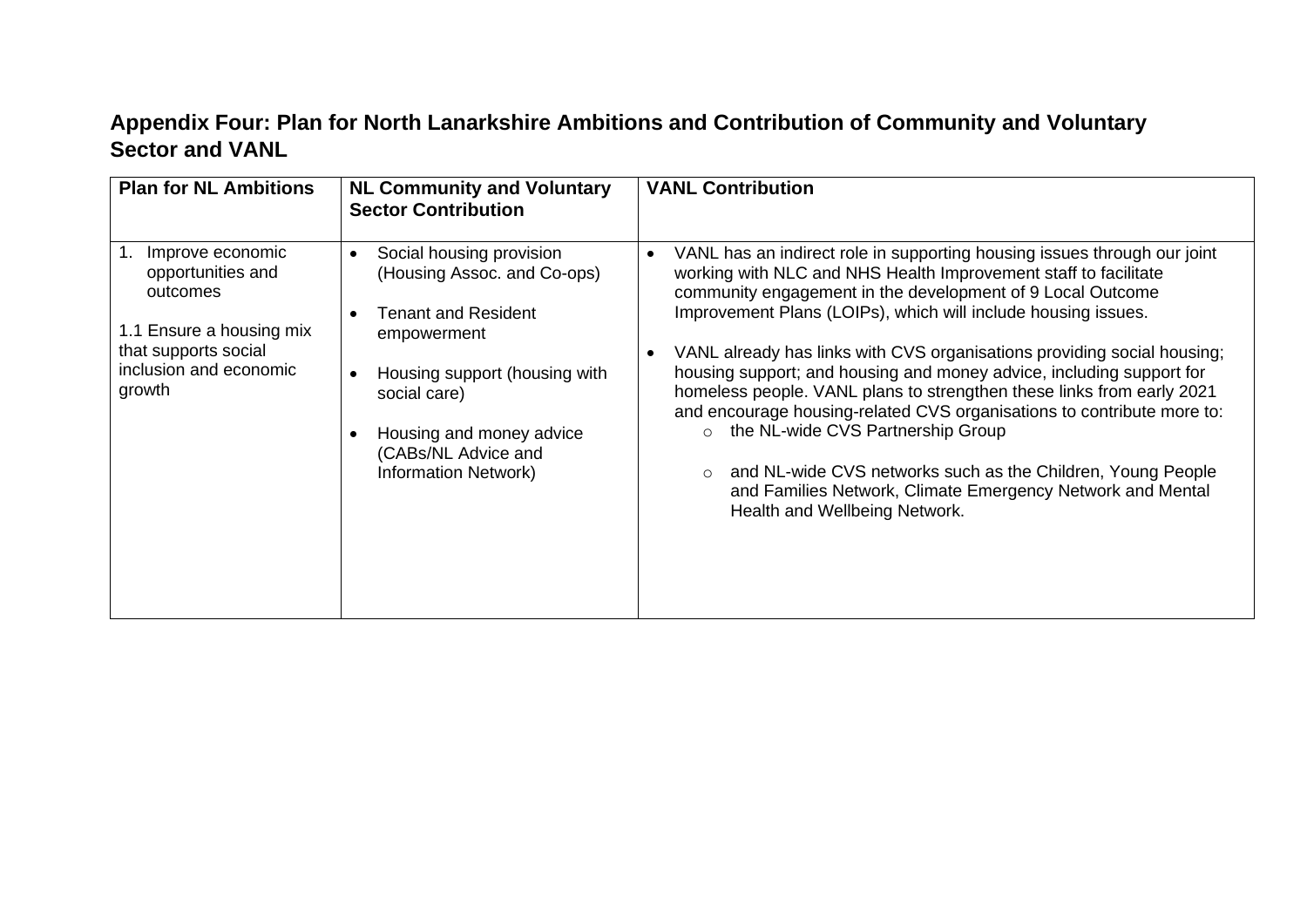| <b>Plan for NL Ambitions</b>                                                                                                                                                | <b>NL Community and Voluntary</b>                                                                                                                                                                                                                                                                                                                                                                                                                                                                                                                                                       | <b>VANL Contribution</b>                                                                                                                                                                                                                                                                                                                                                                                                                                                                                                                                                                                                                                                                                                                                                                                                                                                                                                                                                                                                                                                                                                                                                                                                                                                                                                                                                                                                                                                                                                                                                                                                                                                                                |
|-----------------------------------------------------------------------------------------------------------------------------------------------------------------------------|-----------------------------------------------------------------------------------------------------------------------------------------------------------------------------------------------------------------------------------------------------------------------------------------------------------------------------------------------------------------------------------------------------------------------------------------------------------------------------------------------------------------------------------------------------------------------------------------|---------------------------------------------------------------------------------------------------------------------------------------------------------------------------------------------------------------------------------------------------------------------------------------------------------------------------------------------------------------------------------------------------------------------------------------------------------------------------------------------------------------------------------------------------------------------------------------------------------------------------------------------------------------------------------------------------------------------------------------------------------------------------------------------------------------------------------------------------------------------------------------------------------------------------------------------------------------------------------------------------------------------------------------------------------------------------------------------------------------------------------------------------------------------------------------------------------------------------------------------------------------------------------------------------------------------------------------------------------------------------------------------------------------------------------------------------------------------------------------------------------------------------------------------------------------------------------------------------------------------------------------------------------------------------------------------------------|
|                                                                                                                                                                             | <b>Sector Contribution</b>                                                                                                                                                                                                                                                                                                                                                                                                                                                                                                                                                              | (Also see all other sections)                                                                                                                                                                                                                                                                                                                                                                                                                                                                                                                                                                                                                                                                                                                                                                                                                                                                                                                                                                                                                                                                                                                                                                                                                                                                                                                                                                                                                                                                                                                                                                                                                                                                           |
| 1.2 Refocus our town<br>centres and<br>communities to be multi-<br>functional connected<br>places which maximise<br>social, economic, and<br>environmental<br>opportunities | Participating in 9 Community<br>Boards.<br>$\bullet$<br>Supporting development and<br>delivery of 9 Local Outcome<br>Improvement Plans (LOIPs)<br>Running community centres and<br>facilities, with growing interest in<br>asset transfer.<br>Providing services through<br>$\bullet$<br>community and voluntary groups<br>and forums.<br>Providing employment and<br>$\bullet$<br>supporting volunteering.<br>Providing community transport<br>$\bullet$<br>and advocating for improved<br>public transport in NL.<br>Promoting and protecting green<br>space and nature conservation. | <b>NLP - Community Planning</b><br>VANL staff work closely with NLC staff and NHS Lanarkshire Health<br>Improvement staff through joint working arrangements to support the 9<br>Community Boards and development and delivery of 9 LOIPs.<br>VANL's staff will work with local CVS and NLC to support asset transfer.<br>CEO plays the lead role in facilitating development and delivery of NLP's<br>Strategic Leadership Board's (SLB) Climate Action Plan - "ACT Now" -<br>working with partners, VANL's staff, NL CVS and local communities. The<br>focus of ACT Now is to support an inclusive and green recovery from C19.<br><b>NL Community and Voluntary Sector (CVS)</b><br>VANL staff support community and voluntary groups in each of the 9<br>community planning localities and across NL to help them support<br>community regeneration and improvements by providing guidance and<br>training on a wide range of "organisational development" issues including<br>funding, governance, ICT and HR.<br>VANL also supports development of Social Enterprise in NL through active<br>contributions to the NL cross-sector Social Enterprise Strategy Group<br>convened by NLC's Enterprise Team; support for CVS organisations<br>wishing to develop trading activities; and support for the NL Social<br><b>Enterprise Network.</b><br>VANL convenes, co-ordinates and supports the NL CVS Employability<br>Network, which supports CVS organisations providing employability support<br>in NL to share information, provide peer support, develop joint initiatives<br>and influence local and national policy.<br>VANL has partnered with Routes to Work to support a NL CVS Kickstart |
|                                                                                                                                                                             |                                                                                                                                                                                                                                                                                                                                                                                                                                                                                                                                                                                         | consortia scheme to assist youth employment.                                                                                                                                                                                                                                                                                                                                                                                                                                                                                                                                                                                                                                                                                                                                                                                                                                                                                                                                                                                                                                                                                                                                                                                                                                                                                                                                                                                                                                                                                                                                                                                                                                                            |
|                                                                                                                                                                             |                                                                                                                                                                                                                                                                                                                                                                                                                                                                                                                                                                                         | Also see section 5.3 on volunteering workforce.                                                                                                                                                                                                                                                                                                                                                                                                                                                                                                                                                                                                                                                                                                                                                                                                                                                                                                                                                                                                                                                                                                                                                                                                                                                                                                                                                                                                                                                                                                                                                                                                                                                         |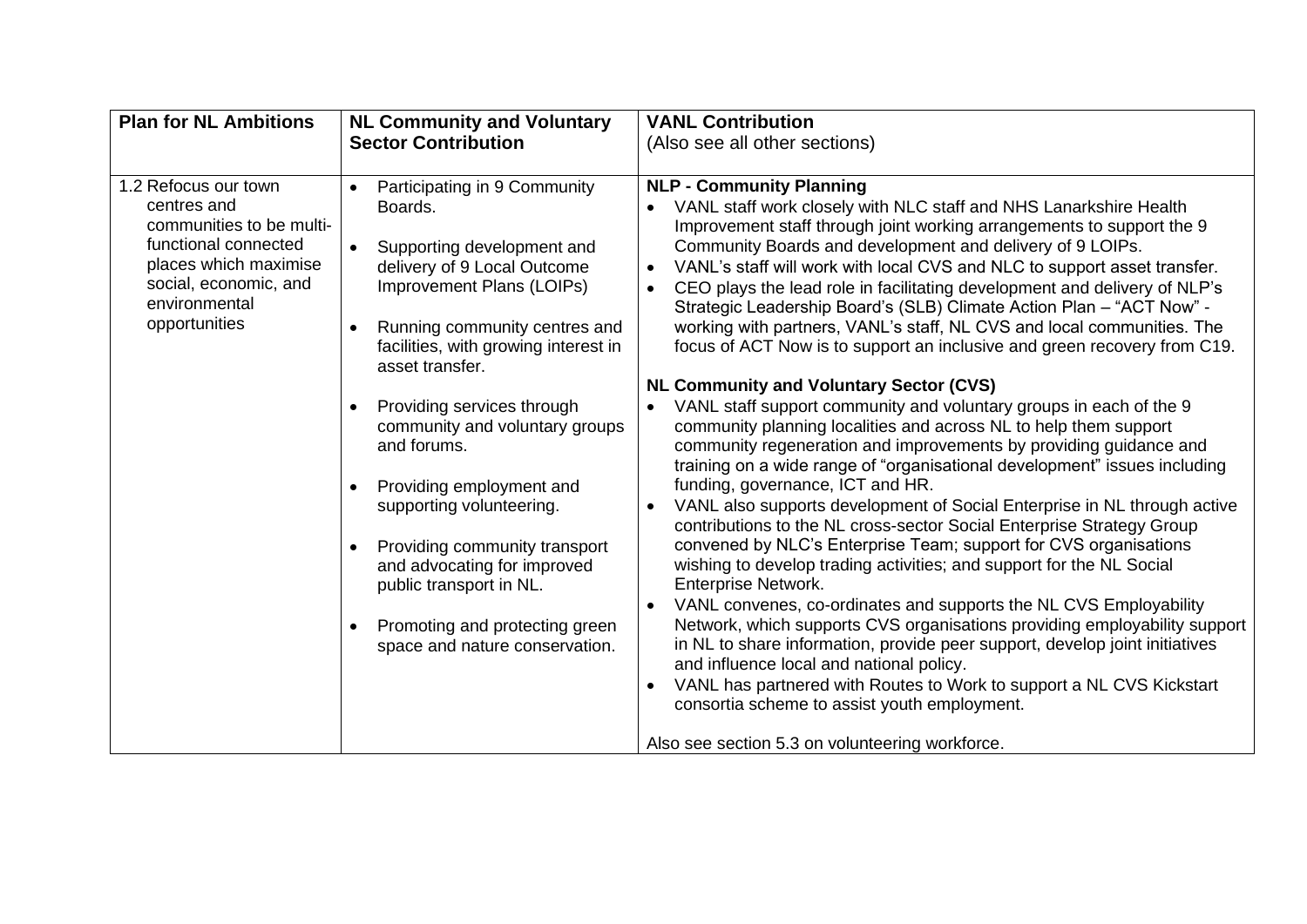| <b>Plan for NL Ambitions</b>                                                                                                                                                                                                                                  | <b>NL Community and Voluntary</b><br><b>Sector Contribution</b>                                                                                                                                                                                                                                                        | <b>VANL Contribution</b><br>(Also see all other sections) |
|---------------------------------------------------------------------------------------------------------------------------------------------------------------------------------------------------------------------------------------------------------------|------------------------------------------------------------------------------------------------------------------------------------------------------------------------------------------------------------------------------------------------------------------------------------------------------------------------|-----------------------------------------------------------|
| 1.3 Maximise the use of our<br>marketable land and<br>assets through<br>improved development<br>in business and<br>industrial infrastructure<br>1.4<br>1.5 Market and promote<br>North Lanarkshire as<br>the place to live, learn,<br>work, invest, and visit | n/a                                                                                                                                                                                                                                                                                                                    | n/a                                                       |
| 1.5 Grow and improve the<br>sustainability and diversity<br>of North Lanarkshire's<br>economy                                                                                                                                                                 | <b>Current:</b><br>Employability and inclusive<br>$\bullet$<br>employment<br>Provision of services and goods,<br>including social enterprises<br>From early 2021:<br>Promotion of and contribution to<br>$\bullet$<br>inclusive and green economic<br>development to support<br>implementation of the ACT Now<br>plan. | See section 1.2.                                          |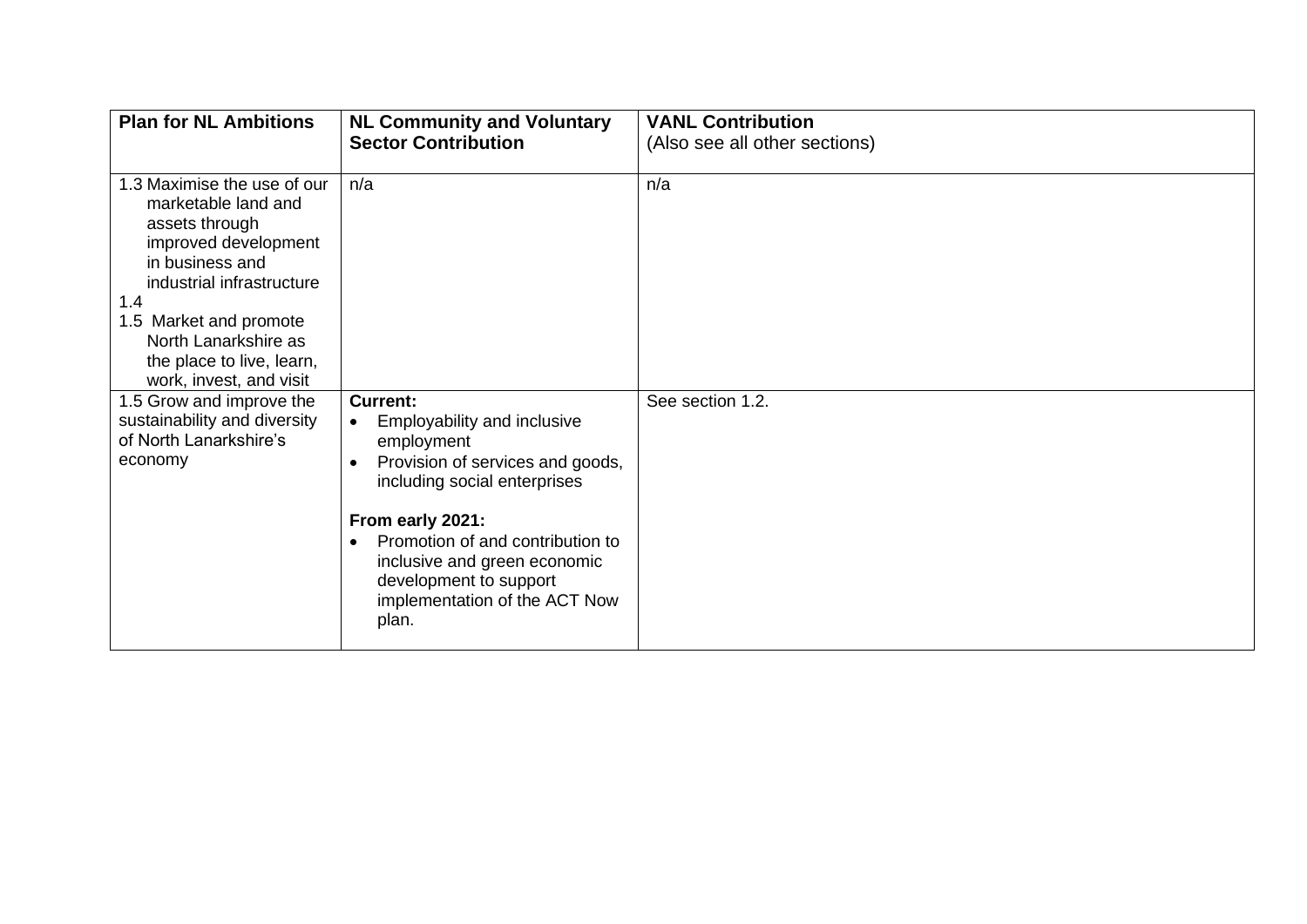| <b>Plan for NL Ambitions</b>                                                                                                                                                                                                                                                                                                                                                                                                                                                                                                                                                                                                                                                                                     | <b>NL Community and Voluntary</b>                                                                                                                                                                                                                                                                                                                                                                                                                                                                                                                                                                                                                                                                                                                                                                                                                                                                                  | <b>VANL Contribution</b> (Also see sections 1.2 and 2.)                                                                                                                                                                                                                                                                                                                                                                                                                                                                                                                                                                                                                                                                                                                                                                                                                                                                                                                                                                                                                                                                                                                                                                                                                                                                                                                                      |
|------------------------------------------------------------------------------------------------------------------------------------------------------------------------------------------------------------------------------------------------------------------------------------------------------------------------------------------------------------------------------------------------------------------------------------------------------------------------------------------------------------------------------------------------------------------------------------------------------------------------------------------------------------------------------------------------------------------|--------------------------------------------------------------------------------------------------------------------------------------------------------------------------------------------------------------------------------------------------------------------------------------------------------------------------------------------------------------------------------------------------------------------------------------------------------------------------------------------------------------------------------------------------------------------------------------------------------------------------------------------------------------------------------------------------------------------------------------------------------------------------------------------------------------------------------------------------------------------------------------------------------------------|----------------------------------------------------------------------------------------------------------------------------------------------------------------------------------------------------------------------------------------------------------------------------------------------------------------------------------------------------------------------------------------------------------------------------------------------------------------------------------------------------------------------------------------------------------------------------------------------------------------------------------------------------------------------------------------------------------------------------------------------------------------------------------------------------------------------------------------------------------------------------------------------------------------------------------------------------------------------------------------------------------------------------------------------------------------------------------------------------------------------------------------------------------------------------------------------------------------------------------------------------------------------------------------------------------------------------------------------------------------------------------------------|
|                                                                                                                                                                                                                                                                                                                                                                                                                                                                                                                                                                                                                                                                                                                  | <b>Sector Contribution</b>                                                                                                                                                                                                                                                                                                                                                                                                                                                                                                                                                                                                                                                                                                                                                                                                                                                                                         |                                                                                                                                                                                                                                                                                                                                                                                                                                                                                                                                                                                                                                                                                                                                                                                                                                                                                                                                                                                                                                                                                                                                                                                                                                                                                                                                                                                              |
| 2. Support all children<br>and young people to<br>realise their full<br>potential.<br>2.1 Raise attainment and<br>skills for learning, life, and<br>work to enhance<br>opportunities and choices.<br>2.2 Enhance collaborative<br>working to maximise<br>support and ensure all our<br>children and young people<br>are included, supported,<br>and safe.<br>2.3 Engage children and<br>families in early learning<br>and childcare programmes<br>and making positive<br>transitions to school.<br>2.4 Invest in early<br>interventions, positive<br>transitions, and preventative<br>approaches to improve<br>outcomes for children and<br>young people.<br>2.5 Engage with children,<br>young people, parents, | Provision of support to children,<br>$\bullet$<br>young people and families<br>through activities such as:<br>Befriending and mentoring<br>$\circ$<br>Child-care and play groups<br>$\circ$<br>Food support, including<br>$\circ$<br>emergency food; cooking<br>skills; nutritional advice<br>Mental health support<br>$\circ$<br>Money advice and affordable<br>$\Omega$<br>credit<br>Parenting and family support<br>$\circ$<br>Physical activity/sports<br>$\circ$<br>Social housing and housing<br>$\circ$<br>support<br>Children's clubs and youth<br>$\circ$<br>groups<br>Contribution to partnership<br>working for children, young<br>people and families through<br><b>Children Services Partnership</b><br>Task Groups and locality work,<br>including working with and<br>through NLC's Education and<br>Families Dept, including school<br>clusters. This includes<br>supporting development, delivery | VANL's CEO is a member of the Children Services Partnership Board and<br>$\bullet$<br>linked Improving Children's Services Group supported by other CVS<br>engagement through members of the NL CVS Children, Young People<br>(CYPF) and Families Network. This supports CVS contribution to Children<br>Services Planning and delivery.<br>VANL receives project funding through HSCNL Community Solutions<br>$\bullet$<br>programme to employ a specialist CYPF Development officer who:<br>convenes, co-ordinates and supports the NL CVS CYPF Network<br>$\circ$<br>which supports members to share information, provide peer<br>support, develop joint work and influence local policy and practice<br>supports network members to work together and with the statutory<br>$\circ$<br>sector on key issues, including C19 response; children's rights; child<br>mental health; child poverty; child protection; infant nutrition; family<br>support.<br>VANL's CEO, Community Solutions Manager and CYPF Development<br>$\bullet$<br>Officer are supporting CVS organisation to deliver community based mental<br>health support to CYP working closely with school clusters and the<br>Community Solutions locality consortia.<br>VANL's other development staff support the NL CVS in the 9 community<br>$\bullet$<br>planning localities to support action on the above CYPF issues. |
| carers, and families to help<br>all children and young                                                                                                                                                                                                                                                                                                                                                                                                                                                                                                                                                                                                                                                           | and evaluation of:                                                                                                                                                                                                                                                                                                                                                                                                                                                                                                                                                                                                                                                                                                                                                                                                                                                                                                 |                                                                                                                                                                                                                                                                                                                                                                                                                                                                                                                                                                                                                                                                                                                                                                                                                                                                                                                                                                                                                                                                                                                                                                                                                                                                                                                                                                                              |
| people reach their full                                                                                                                                                                                                                                                                                                                                                                                                                                                                                                                                                                                                                                                                                          | enrichment activities for<br>$\circ$<br>second year pupils                                                                                                                                                                                                                                                                                                                                                                                                                                                                                                                                                                                                                                                                                                                                                                                                                                                         |                                                                                                                                                                                                                                                                                                                                                                                                                                                                                                                                                                                                                                                                                                                                                                                                                                                                                                                                                                                                                                                                                                                                                                                                                                                                                                                                                                                              |
| potential.                                                                                                                                                                                                                                                                                                                                                                                                                                                                                                                                                                                                                                                                                                       | community-based<br>$\circ$                                                                                                                                                                                                                                                                                                                                                                                                                                                                                                                                                                                                                                                                                                                                                                                                                                                                                         |                                                                                                                                                                                                                                                                                                                                                                                                                                                                                                                                                                                                                                                                                                                                                                                                                                                                                                                                                                                                                                                                                                                                                                                                                                                                                                                                                                                              |
|                                                                                                                                                                                                                                                                                                                                                                                                                                                                                                                                                                                                                                                                                                                  | support for CYP mental                                                                                                                                                                                                                                                                                                                                                                                                                                                                                                                                                                                                                                                                                                                                                                                                                                                                                             |                                                                                                                                                                                                                                                                                                                                                                                                                                                                                                                                                                                                                                                                                                                                                                                                                                                                                                                                                                                                                                                                                                                                                                                                                                                                                                                                                                                              |
|                                                                                                                                                                                                                                                                                                                                                                                                                                                                                                                                                                                                                                                                                                                  | health                                                                                                                                                                                                                                                                                                                                                                                                                                                                                                                                                                                                                                                                                                                                                                                                                                                                                                             |                                                                                                                                                                                                                                                                                                                                                                                                                                                                                                                                                                                                                                                                                                                                                                                                                                                                                                                                                                                                                                                                                                                                                                                                                                                                                                                                                                                              |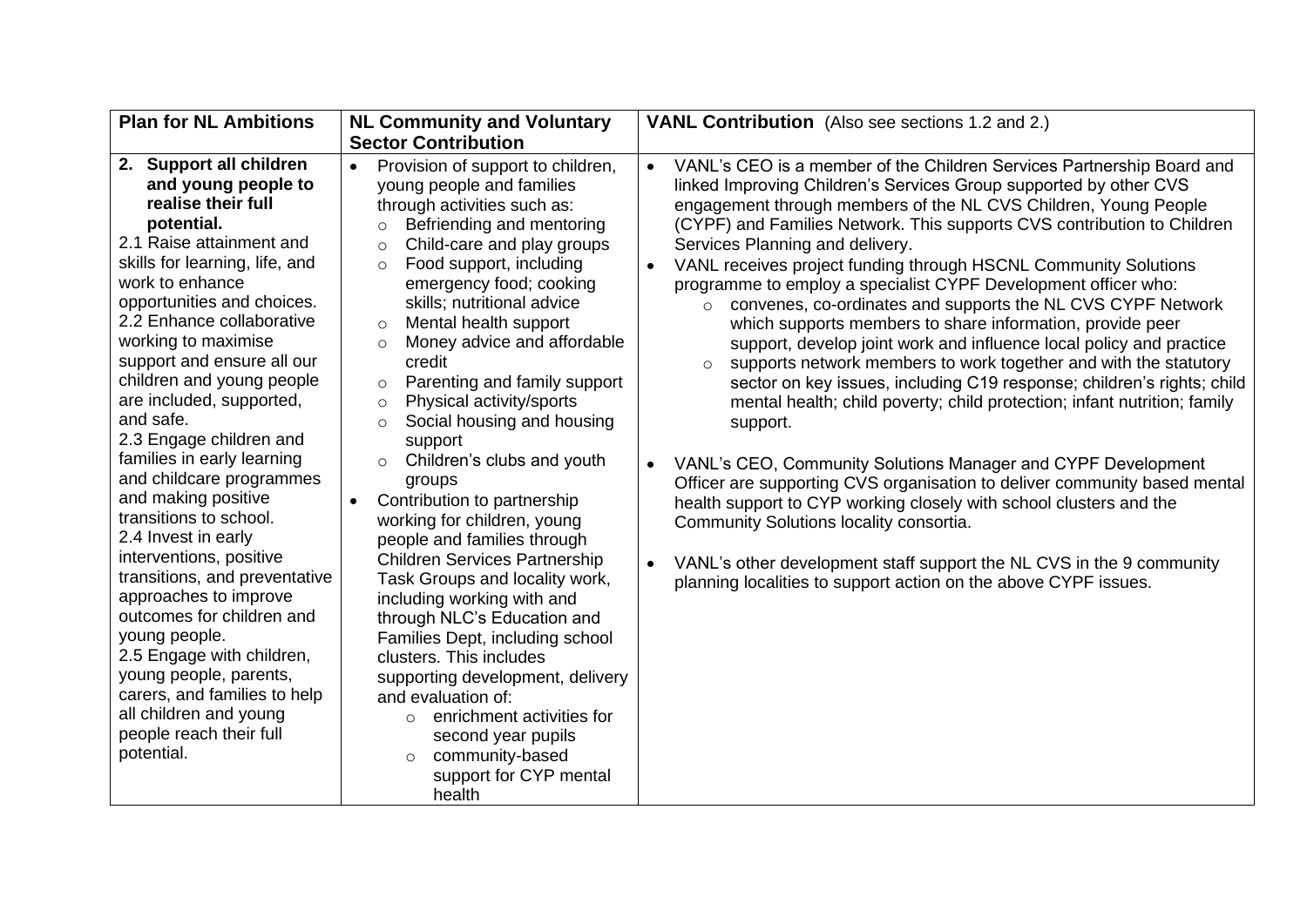| <b>Plan for NL Ambitions</b>                                                                                                                                                                                                                                  | <b>NL Community and Voluntary</b><br><b>Sector Contribution</b>                                                                                                                                                                                                                   | <b>VANL Contribution</b> (Also see sections 1.2 and 2.)                                                                                                                                                                                                                                                                                                                                                                                                                                                                                                                                                                                                                                                                                                                                                                                                                                                                                                                                                                                                                                                              |
|---------------------------------------------------------------------------------------------------------------------------------------------------------------------------------------------------------------------------------------------------------------|-----------------------------------------------------------------------------------------------------------------------------------------------------------------------------------------------------------------------------------------------------------------------------------|----------------------------------------------------------------------------------------------------------------------------------------------------------------------------------------------------------------------------------------------------------------------------------------------------------------------------------------------------------------------------------------------------------------------------------------------------------------------------------------------------------------------------------------------------------------------------------------------------------------------------------------------------------------------------------------------------------------------------------------------------------------------------------------------------------------------------------------------------------------------------------------------------------------------------------------------------------------------------------------------------------------------------------------------------------------------------------------------------------------------|
| Improve the health<br>3.<br>and wellbeing of our<br>communities.<br>3.1 Increase economic<br>opportunities for adults by<br>understanding, identifying,<br>and addressing the causes<br>of poverty and deprivation<br>and barriers to financial<br>inclusion. | Employment, often at or above<br>real living wage<br><b>Employability support</b><br>Money advice, including benefits<br>advice, debt advice, budgeting<br>etc.<br>Affordable Credit through Credit<br>Unions.<br>Contribution to delivery of NLC's<br>Tackling Poverty strategy. | VANL's CEO is a member of NLC Tackling Poverty Task and Finish Group<br>and also a member of the NL Tackling Poverty Officers Group. VANL's<br>CYPF Development Officer and reps from several CVS organisations are<br>also members of the Officers' Group. This participation supports<br>partnership planning on tackling poverty issues and CVS contribution<br>across NL.<br>VANL supports selected CVS organisations to deliver COVID-19 financial<br>insecurity payments to vulnerable groups in liaison with the NLC Financial<br>Inclusion Team. (This may end in April 2021.)<br>VANL's development staff support the NL CVS in the 9 community planning<br>localities to contribute to action to tackle poverty, working with Champions<br>Boards and statutory partners.<br>In spring-summer 2021, VANL will survey the NL CVS to assess the<br>sector's current contribution to tackling poverty and support the sector to<br>maintain and where possible strengthen this, given the CVS's contribution<br>to tackling poverty will be even more critical due to the impact of the COVID<br>19 pandemic. |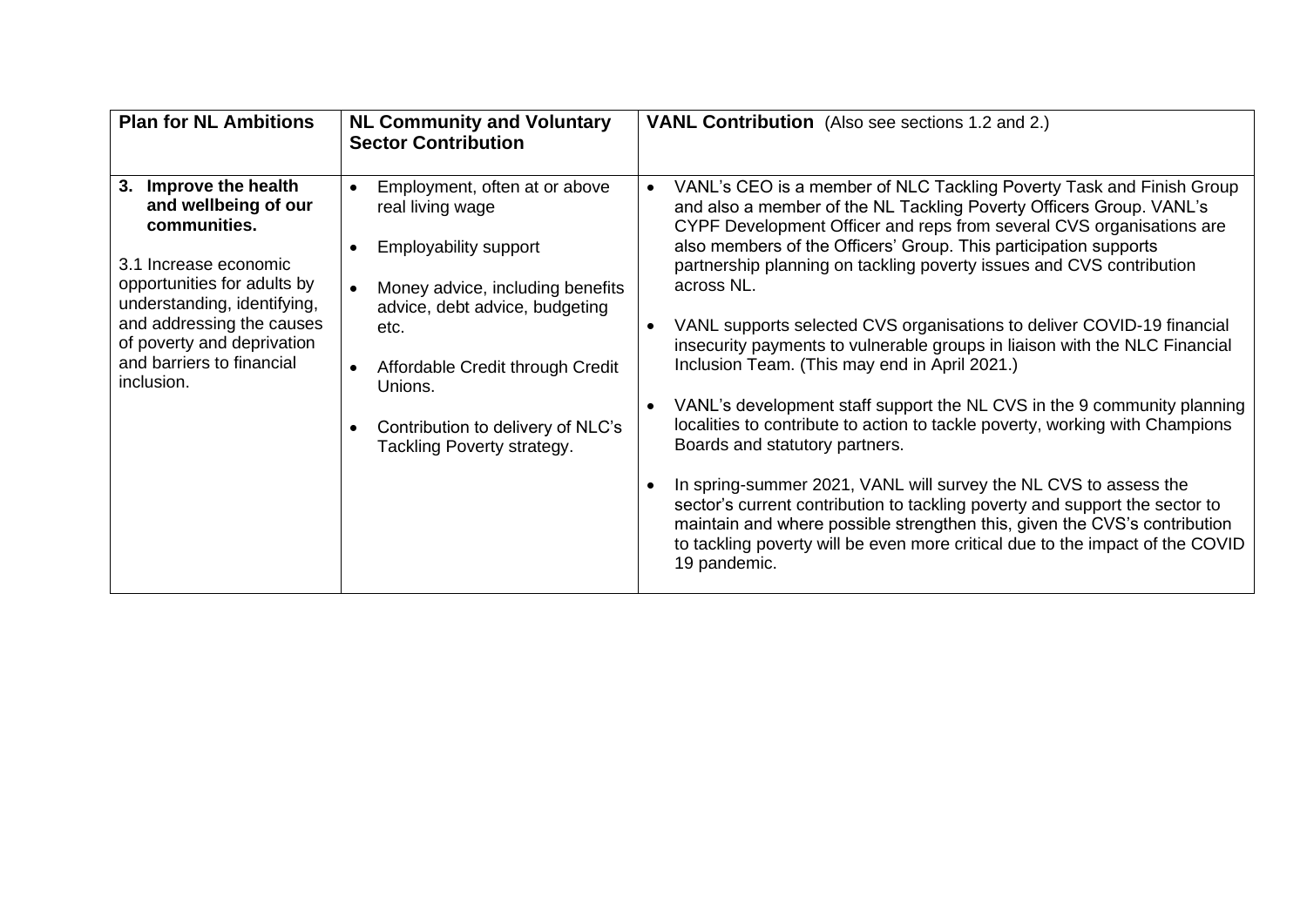| <b>Plan for NL Ambitions</b>                                                                                                                                                                                                                                                                                                                                                                  | <b>NL Community and Voluntary</b>                                                                                                                                                                                                                                                                                                                                                                                                                                                                                                                                                                                                                                                                                          | <b>VANL Contribution</b> (Also see all other sections)                                                                                                                                                                                                                                                                                                                                                                                                                                                                                                                                                                                                                                                                                                                                                                                                                                                                                                                                                                                                                                                                                                                                                                                                                                                                                                                                                                                                                                                                                                                                                                                                                                                                                            |
|-----------------------------------------------------------------------------------------------------------------------------------------------------------------------------------------------------------------------------------------------------------------------------------------------------------------------------------------------------------------------------------------------|----------------------------------------------------------------------------------------------------------------------------------------------------------------------------------------------------------------------------------------------------------------------------------------------------------------------------------------------------------------------------------------------------------------------------------------------------------------------------------------------------------------------------------------------------------------------------------------------------------------------------------------------------------------------------------------------------------------------------|---------------------------------------------------------------------------------------------------------------------------------------------------------------------------------------------------------------------------------------------------------------------------------------------------------------------------------------------------------------------------------------------------------------------------------------------------------------------------------------------------------------------------------------------------------------------------------------------------------------------------------------------------------------------------------------------------------------------------------------------------------------------------------------------------------------------------------------------------------------------------------------------------------------------------------------------------------------------------------------------------------------------------------------------------------------------------------------------------------------------------------------------------------------------------------------------------------------------------------------------------------------------------------------------------------------------------------------------------------------------------------------------------------------------------------------------------------------------------------------------------------------------------------------------------------------------------------------------------------------------------------------------------------------------------------------------------------------------------------------------------|
|                                                                                                                                                                                                                                                                                                                                                                                               | <b>Sector Contribution</b>                                                                                                                                                                                                                                                                                                                                                                                                                                                                                                                                                                                                                                                                                                 |                                                                                                                                                                                                                                                                                                                                                                                                                                                                                                                                                                                                                                                                                                                                                                                                                                                                                                                                                                                                                                                                                                                                                                                                                                                                                                                                                                                                                                                                                                                                                                                                                                                                                                                                                   |
| 3.2 Ensure our residents<br>are able to achieve,<br>maintain, and recover<br>their independence<br>through appropriate<br>supports at home and in<br>their communities.<br>3.3 Improve preventative<br>approaches including<br>self-management and<br>giving people<br>information and choice<br>over supports and<br>services<br>3.4 Ensure the highest<br>standards of public<br>protection | Advocacy<br>$\bullet$<br>Befriending and mentoring<br>Carer support (direct and<br>indirect)<br><b>Community Transport and Active</b><br>$\bullet$<br>Travel<br>Food and nutrition support<br>Lunch clubs<br>$\bullet$<br>Promotion of mental well-being<br>$\bullet$<br>and recovery support for people<br>with mental health problems and<br>addictions<br>Public protection - training and<br>$\bullet$<br>effective practice.<br>Physical activity<br>Provision of information, advice<br>and self-management support.<br>Provision of community care<br>services<br>Support for children, young<br>people and families<br>Support for disabled people<br>Support for older people<br>Support for people with dementia | <b>COVID 19 Support</b><br>VANL provides direct assistance to the NL CVS by:<br>assessing their COVID-19 response and recovery support needs<br>$\circ$<br>through surveys and regular liaison.<br>providing accurate and timely digital information and guidance through<br>$\Omega$<br>our website, enews and social media platforms.<br>providing funding guidance<br>$\circ$<br>assisting funders with assessments of NL CVS funding applications.<br>$\circ$<br>securing additional funding on behalf of the CVS to facilitate<br>$\circ$<br>improvements on issues such as community food support, digital<br>inclusion and remote befriending.<br>recruiting and matching volunteers to COVID-19 related volunteer roles<br>$\circ$<br>within both the NL CVS and statutory sectors.<br>capturing data on NL CVS COVID-19 support and providing reports<br>$\circ$<br>VANL also works with NLC and NHS Lanarkshire to support cross-sector<br>$\bullet$<br>planning co-ordination and facilitation of support to vulnerable groups<br>during the COVID-19 pandemic and to aid recovery as follows.<br>As a member of the NLP COVID-19 Community Response Bronze<br>$\circ$<br>Group (<br>As a member of the Lanarkshire Resilience Partnership<br>$\circ$<br>As a member of the COVID-19 Community Food Working Group<br>$\circ$<br>Through joint working with NLC and NHSL staff in the 9 Community<br>$\circ$<br>Planning localities, including supporting Community Boards and<br>LOIPs.<br>Through hosting and management of the Health and Social Care NL<br>$\circ$<br>Community Solutions Programme (see below).<br>As a member of the NL CVS Recovery, Renewal and Strategic<br>$\circ$<br>Investment Group (see section 5 below). |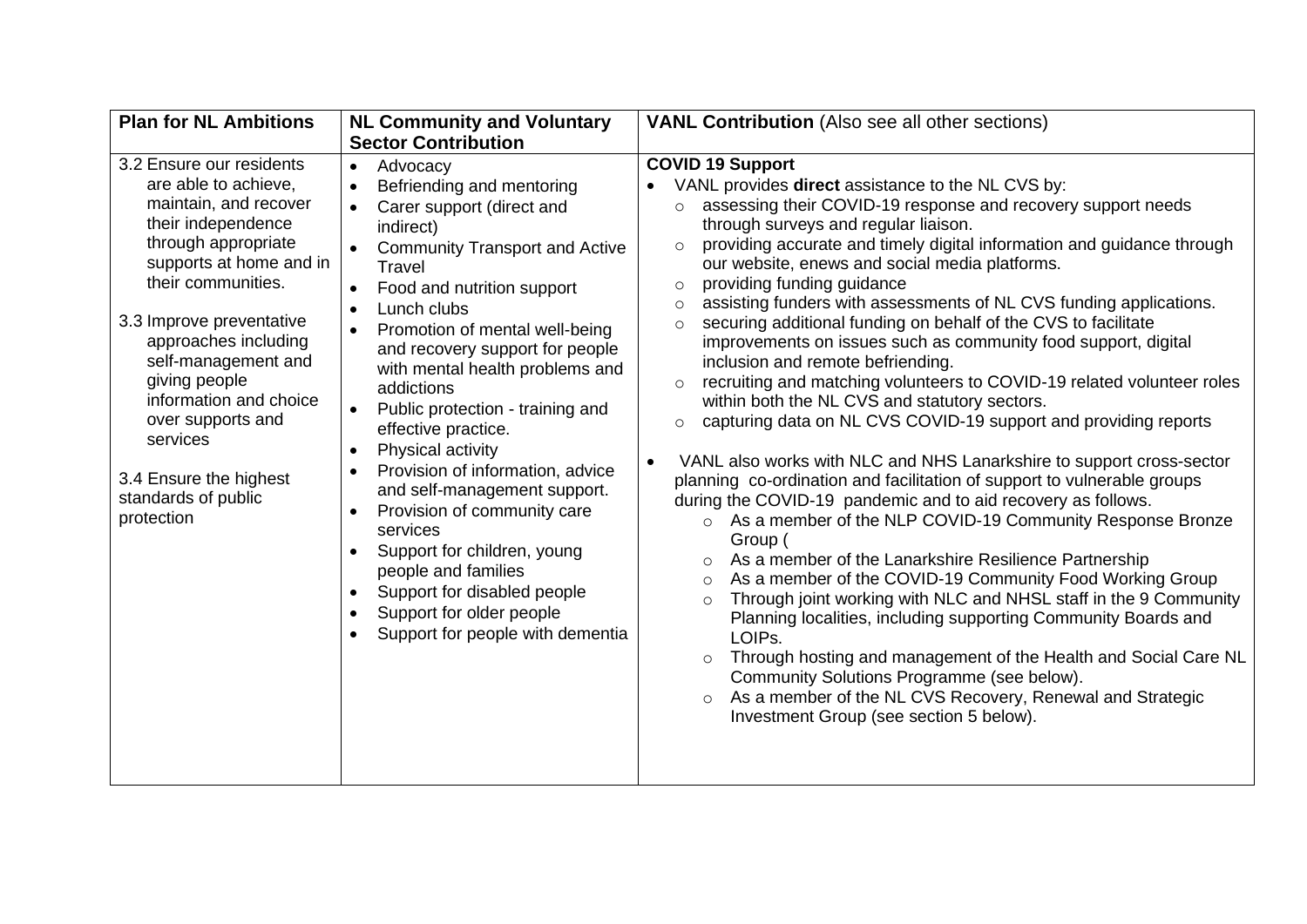| <b>Plan for NL Ambitions</b>       | <b>NL Community and Voluntary</b><br><b>Sector Contribution</b> | <b>VANL Contribution</b> (Also see all other sections)                                                                                                                                                                                                                                                                                                                                                                                                                                                                                                                                                                                                                                                                                                                                                                                                                                                                                                                                                                                                                                                                                                                       |
|------------------------------------|-----------------------------------------------------------------|------------------------------------------------------------------------------------------------------------------------------------------------------------------------------------------------------------------------------------------------------------------------------------------------------------------------------------------------------------------------------------------------------------------------------------------------------------------------------------------------------------------------------------------------------------------------------------------------------------------------------------------------------------------------------------------------------------------------------------------------------------------------------------------------------------------------------------------------------------------------------------------------------------------------------------------------------------------------------------------------------------------------------------------------------------------------------------------------------------------------------------------------------------------------------|
| Sections 3.2, 3.3 and 3.4<br>cont. | See above                                                       | <b>Community Solutions Programme</b><br>VANL hosts and manages the NL Community Solutions (CS) Programme,<br>$\bullet$<br>which has over £1.2 million funding from Health and Social Care NL<br>(HSCNL) and some additional project funding from several other sources.<br>Most of the CS funding is used to fund six locality anchor organisations to<br>$\bullet$<br>act as local CS support organisations and 30 thematic projects on issues<br>indicated to the left. These funded organisations and projects play a key<br>role in COVID-19 response and recovery.<br>VANL also receives some CS project funding to help deliver work on<br>$\bullet$<br>children, young people and families (see section 2) and volunteering (see<br>above and sections 1.2 and 5)<br>VANL receives some CS funding to cover our hosting and management<br>$\bullet$<br>costs.<br>In addition to managing the funded CS programme, VANL staff also<br>facilitates the following.<br>o CVS engagement in HSCNL.<br>Links between HSC, Community Solutions and Community<br>Planning.<br>o NL CVS Befriending Network<br>NLC CVS Mental Health and Wellbeing Network, which it convenes, |
|                                    |                                                                 | co-ordinates and supports. During spring-summer 2021, VANL will<br>map CVS contribution to mental health and wellbeing and will<br>support improvements.                                                                                                                                                                                                                                                                                                                                                                                                                                                                                                                                                                                                                                                                                                                                                                                                                                                                                                                                                                                                                     |
|                                    |                                                                 | VANL's CEO represents the NL CVS on:<br>$\bullet$<br>the HSCNL's Integrated Joint Board<br>$\circ$<br>Lanarkshire Mental Health Strategy Board the Good Mental Health<br>$\circ$<br>for All sub-group                                                                                                                                                                                                                                                                                                                                                                                                                                                                                                                                                                                                                                                                                                                                                                                                                                                                                                                                                                        |
|                                    |                                                                 | CS's Senior Manager represents the NL CVS on HSCNL's Strategic<br>Leadership Team and other sub- groups as appropriate.                                                                                                                                                                                                                                                                                                                                                                                                                                                                                                                                                                                                                                                                                                                                                                                                                                                                                                                                                                                                                                                      |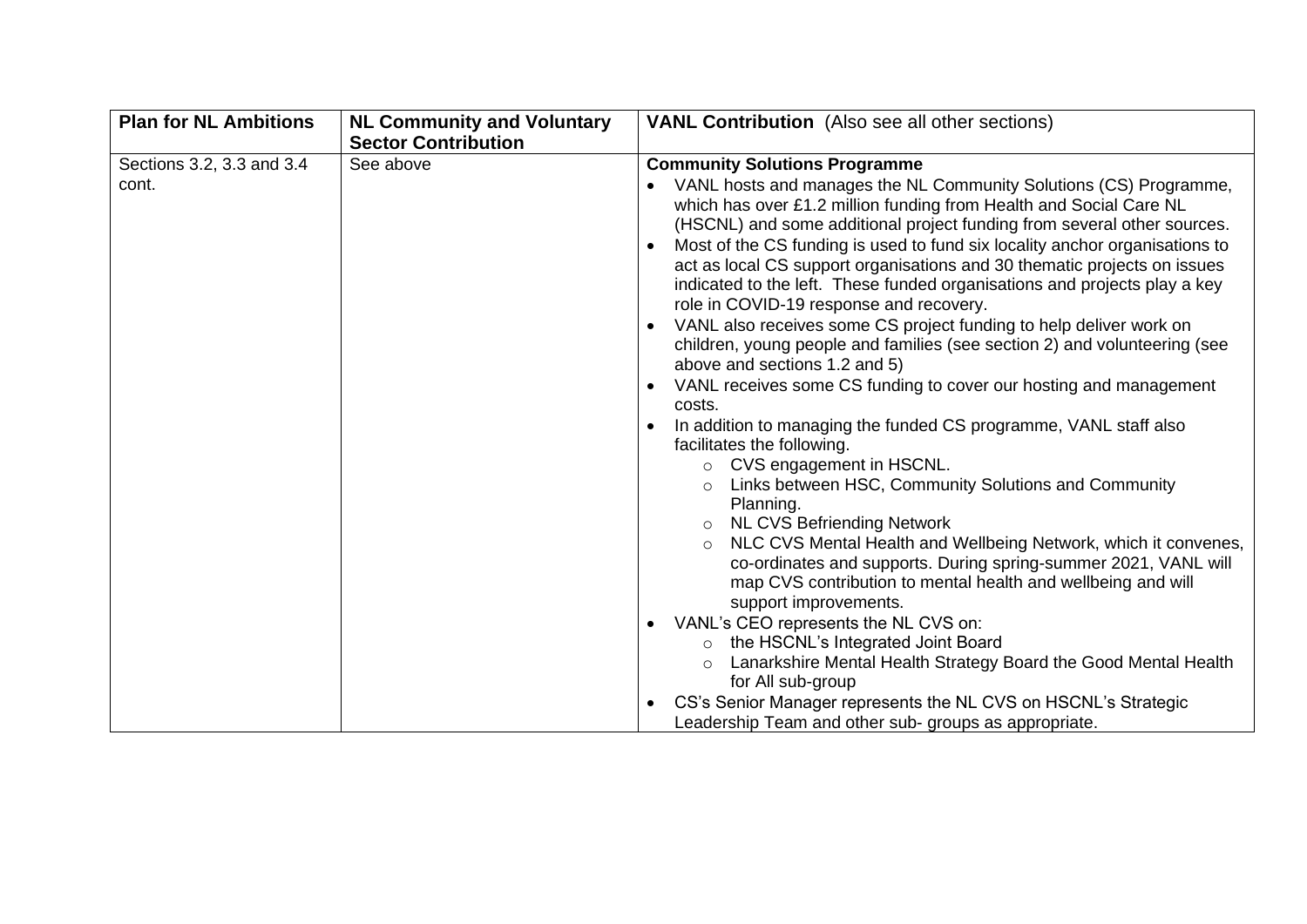| <b>Plan for NL Ambitions</b>                                                                                                                                                                                                                                                                                      | <b>NL Community and Voluntary</b><br><b>Sector Contribution</b>                                                                                                                                                                          | <b>VANL Contribution</b> (see other sections)                                                                                                                                                                                                                                                                                                                                                                                                                                                                                                                                                                                                                                                                                                                                                                                                                         |
|-------------------------------------------------------------------------------------------------------------------------------------------------------------------------------------------------------------------------------------------------------------------------------------------------------------------|------------------------------------------------------------------------------------------------------------------------------------------------------------------------------------------------------------------------------------------|-----------------------------------------------------------------------------------------------------------------------------------------------------------------------------------------------------------------------------------------------------------------------------------------------------------------------------------------------------------------------------------------------------------------------------------------------------------------------------------------------------------------------------------------------------------------------------------------------------------------------------------------------------------------------------------------------------------------------------------------------------------------------------------------------------------------------------------------------------------------------|
| 3.5 Encourage the health<br>and wellbeing of people<br>through a range of social,<br>cultural, and leisure<br>activities.                                                                                                                                                                                         | Community arts activities<br>$\bullet$<br>Community gala days and<br>festivals<br>Community sports<br>Community support groups<br>(see above)<br>Green health initiatives<br>$\bullet$<br>Heritage projects<br>Volunteering<br>$\bullet$ | VANL supports the NL CVS and associated volunteering through which a<br>$\bullet$<br>range of social, cultural, leisure activities are provided to local people.<br>VANL is supporting Reeltime Music deliver a new community arts initiative in<br>NL with funding they have received from Creative Scotland.<br>VANL plans to establish a NL VS Arts, Culture and Heritage Network during<br>$\bullet$<br>2021 to support the sector to develop improved services in this area and<br>secure more funding. Some national funders, (e.g. Heritage Lottery Fund)<br>have indicated possible support for such capacity building work.                                                                                                                                                                                                                                  |
| 4. Improve the ability,<br>participation, and<br>empowerment of our<br>communities.<br>4.1 Transform our natural<br>environment to support<br>wellbeing and inward<br>investment and<br>enhance it for current<br>and future generation.<br>4.2 Ensure we keep our<br>environment clean,<br>safe, and attractive. | Allotments and community<br>growing<br>Community clean-ups<br><b>Green health initiatives</b><br>$\bullet$<br>Nature conservation,<br>including promotion and<br>protection of green space<br>Volunteering                               | Also see sections 1.2 and 1.5<br>VANL has been appointed by the NLP Strategic Leadership Board to take<br>the lead role in developing and delivering a community-based and cross-<br>sector approach to tackling the climate emergency through a green and<br>inclusive recovery - through the Action Together on Climate initiative. The<br>ACT Now Action Plan will be agreed in April 2021 and VANL will then<br>support delivery, including:<br>convening the ACT Now cross-sector Co-ordination Group<br>$\circ$<br>working with NLC, NHS and CVS colleagues to support inclusive and<br>$\circ$<br>green recovery through LOIPs and Community Boards<br>supporting CVS engagement and contribution including supporting<br>$\circ$<br>organisational "carbon reduction plans" and hosting, convening and<br>co-ordinating the NL CVS Climate Emergency Network. |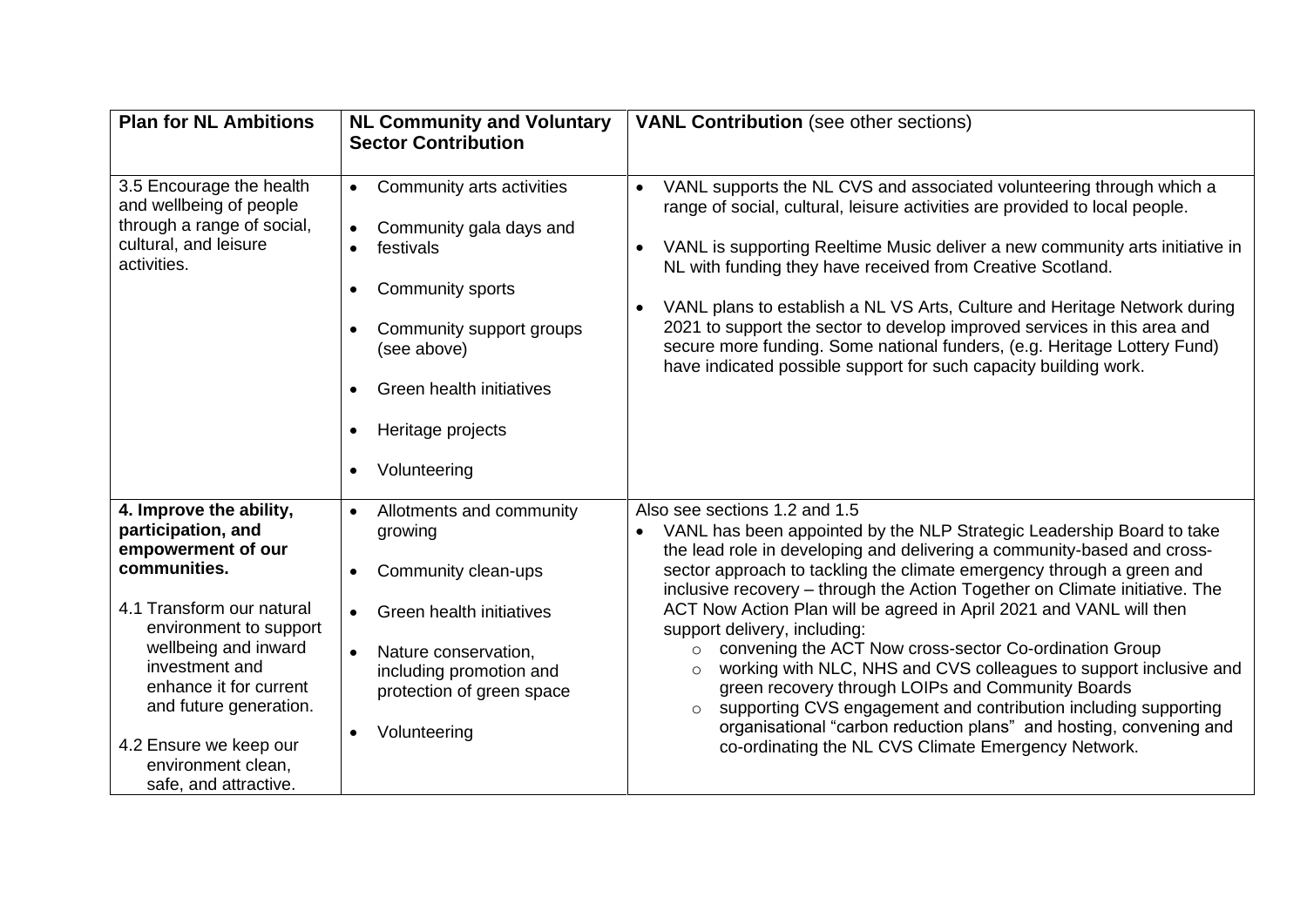| <b>Plan for NL Ambitions</b>                                                                                                                                                                                                                   | <b>NL Community and Voluntary</b><br><b>Sector Contribution</b>                                                                                                                                                                                                                                                                                                                                                    | <b>VANL Contribution</b>                                                                                                                                                                                                                                                                                                                                                                                                                                                                                                                                                                                                                                                                                                                                                                                                                                                                                                                                                                                           |
|------------------------------------------------------------------------------------------------------------------------------------------------------------------------------------------------------------------------------------------------|--------------------------------------------------------------------------------------------------------------------------------------------------------------------------------------------------------------------------------------------------------------------------------------------------------------------------------------------------------------------------------------------------------------------|--------------------------------------------------------------------------------------------------------------------------------------------------------------------------------------------------------------------------------------------------------------------------------------------------------------------------------------------------------------------------------------------------------------------------------------------------------------------------------------------------------------------------------------------------------------------------------------------------------------------------------------------------------------------------------------------------------------------------------------------------------------------------------------------------------------------------------------------------------------------------------------------------------------------------------------------------------------------------------------------------------------------|
| 4.3 Ensure our digital<br>transformation is<br>responsive to all<br>people's needs and<br>enables access to the<br>services they need.                                                                                                         | Advocacy and support for<br>$\bullet$<br>digital inclusion including<br>training.                                                                                                                                                                                                                                                                                                                                  | Support for and participation in the Digital NL Partnership, including:<br>membership of the Steering Group through VANL's CEO<br>$\bullet$<br>advocacy for digital inclusion<br>$\bullet$<br>provision of ICT support and training for NL CVS organisations<br>development, hosting and management of two digital inclusion projects<br>(supported by dedicated project funding):<br>NL "TechShare" device gifting project (to be fully launched in spring<br>$\circ$<br>2021 when COVID-19 restriction ease)<br>Digital Friends initiative to support people requiring support to<br>$\circ$<br>improve digital skills to receive this remotely supported by volunteers<br>and linked to remote befriending.                                                                                                                                                                                                                                                                                                     |
| 4.4 Improve engagement<br>with communities and<br>develop their capacity to<br>help themselves<br>4.5 . Improve the<br>involvement of<br>communities in the<br>decisions, and<br>development of services<br>and supports, that affect<br>them. | Active engagement with service<br>$\bullet$<br>users and local residents<br>through service delivery,<br>consultation and community<br>fora.<br>Support for active citizenship<br>$\bullet$<br>and community engagement<br>through community fora<br>including Community Boards.<br>Supporting self-care, self-<br>$\bullet$<br>management and recovery for<br>people with physical and<br>mental health problems. | VANL staff support community engagement and capacity building as follows.<br>Convening the Community and Voluntary Sector Partnership Group which<br>brings key representatives from NL-wide CVS thematic networks and anchor<br>organisations and locality anchor organisations and community networks to<br>support strategic engagement with community planning and the Plan for NL.<br>Convening and/or supporting a number of NL-wide CVS Thematic Networks<br>$\bullet$<br>to support the NL CVS to share information and learning; strengthen<br>collaborative working; and influence statutory policies and services informed<br>by experience and service users' views, including:<br>Befriending<br>$\circ$<br>Children, Young People and Families<br>O<br><b>Climate Emergency</b><br>$\circ$<br>Employability<br>$\circ$<br><b>Mental Health and Wellbeing</b><br>$\circ$<br>Providing support to NL CVS to assist them with their community<br>engagement activities, including guidance and training |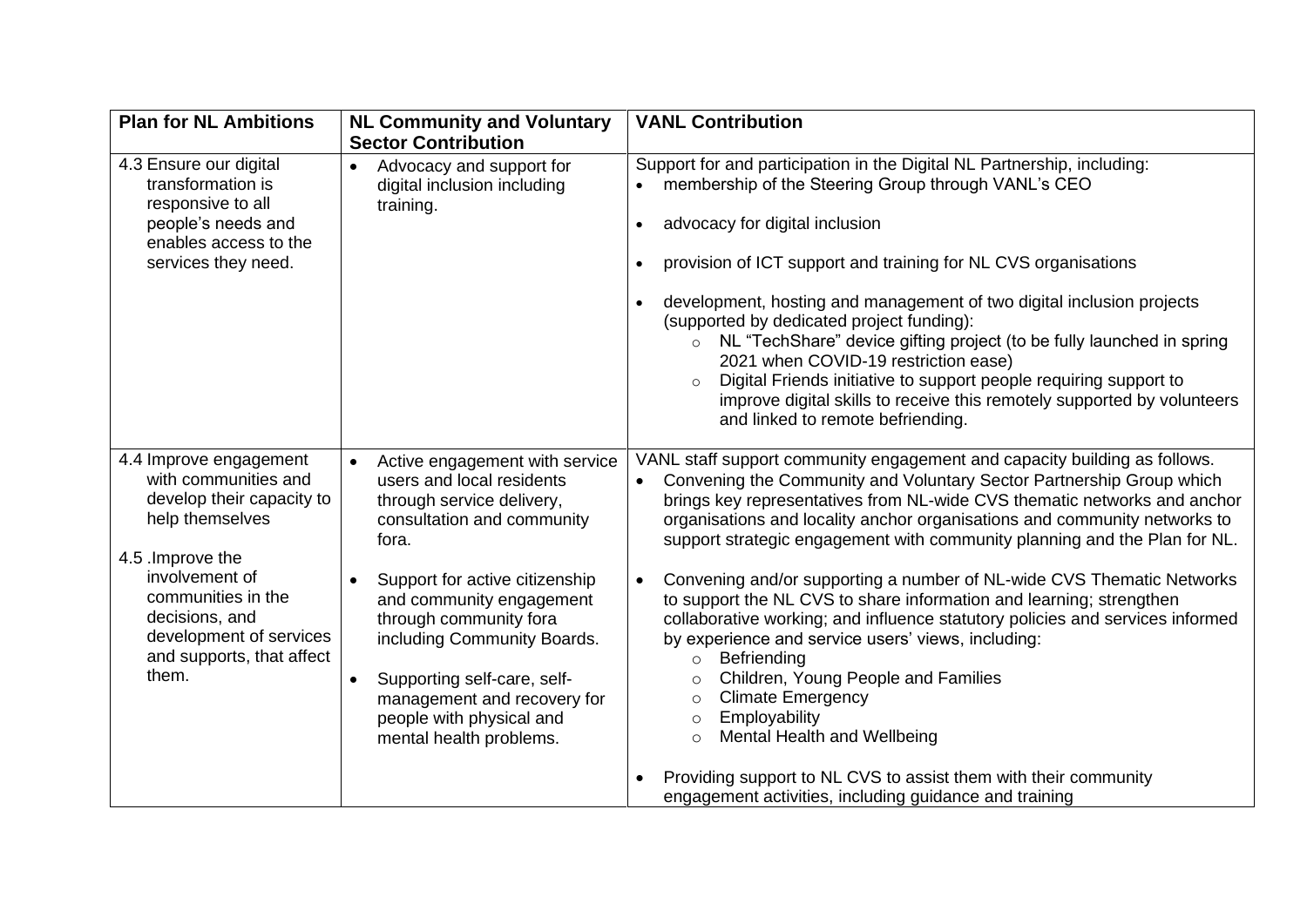| <b>Plan for NL Ambitions</b>                                                                                                                                                                                                                                                 | <b>NL Community and Voluntary</b><br><b>Sector Contribution</b>                                                                                                                                                                                                                                                                                                                                                                            | <b>VANL Contribution</b>                                                                                                                                                                                                                                                                                                                                                                                                                                                                                                                                                                                                                                                                                                                                                 |
|------------------------------------------------------------------------------------------------------------------------------------------------------------------------------------------------------------------------------------------------------------------------------|--------------------------------------------------------------------------------------------------------------------------------------------------------------------------------------------------------------------------------------------------------------------------------------------------------------------------------------------------------------------------------------------------------------------------------------------|--------------------------------------------------------------------------------------------------------------------------------------------------------------------------------------------------------------------------------------------------------------------------------------------------------------------------------------------------------------------------------------------------------------------------------------------------------------------------------------------------------------------------------------------------------------------------------------------------------------------------------------------------------------------------------------------------------------------------------------------------------------------------|
| 4.4. and 4.5 cont.                                                                                                                                                                                                                                                           |                                                                                                                                                                                                                                                                                                                                                                                                                                            | Supporting CVS participation in Community Boards and LOIPs (see section<br>1.2)<br>Managing the Community Solutions programme which funds CS to help<br>vulnerable groups with self-care, self-management and recovery (see<br>sections 3.2; 3.3 and 3.4).<br>Working with colleagues in NLP and NHS to develop a "community"<br>concordat" in consultation with local communities.                                                                                                                                                                                                                                                                                                                                                                                      |
| <b>5.Improve North</b><br>Lanarkshire's resource<br>base.<br>5.1 Continue to identify and<br>access opportunities to<br>leverage additional<br>resources to support our<br>ambitions.<br>5.2 Facilitate a North<br>Lanarkshire wide<br>approach to asset<br>rationalisation. | Many NL CVS organisations<br>secure income from multiple<br>sources, including funding<br>through public donation; grants;<br>trading.<br>NL CVS bring in significant<br>$\bullet$<br>additional funding linked or<br>matched to funding secured<br>from NLC, NHS Lanarkshire<br>and HSCNL.<br>NLC CVS can apply for transfer<br>$\bullet$<br>of assets from NLC, although<br>only a few transfers have been<br>completed as of Nov. 2020. | VANL provides NL CVS with funding advice and support.<br>VANL's CEO and Senior Manager for Community and Voluntary Sector<br>$\bullet$<br>Development are working with senior NLC Communities Team and NHS<br>Lanarkshire Health Improvement staff to develop a C19 Recovery, Renewal<br>and Strategic Investment plan with the NL CVS to strengthen their capacity<br>to support delivery of the P4NL, C19 Recovery and ACT Now plan. Once the<br>above new approach to investing in NL CVS is agreed by NLC and<br>partners, VANL will support delivery.<br>VANL staff will assist the NL CVS on asset transfer.<br>$\bullet$<br>VANL will develop links with NL private sector to facilitate an increase in the<br>support (cash and in-kind) they provide to NL CVS. |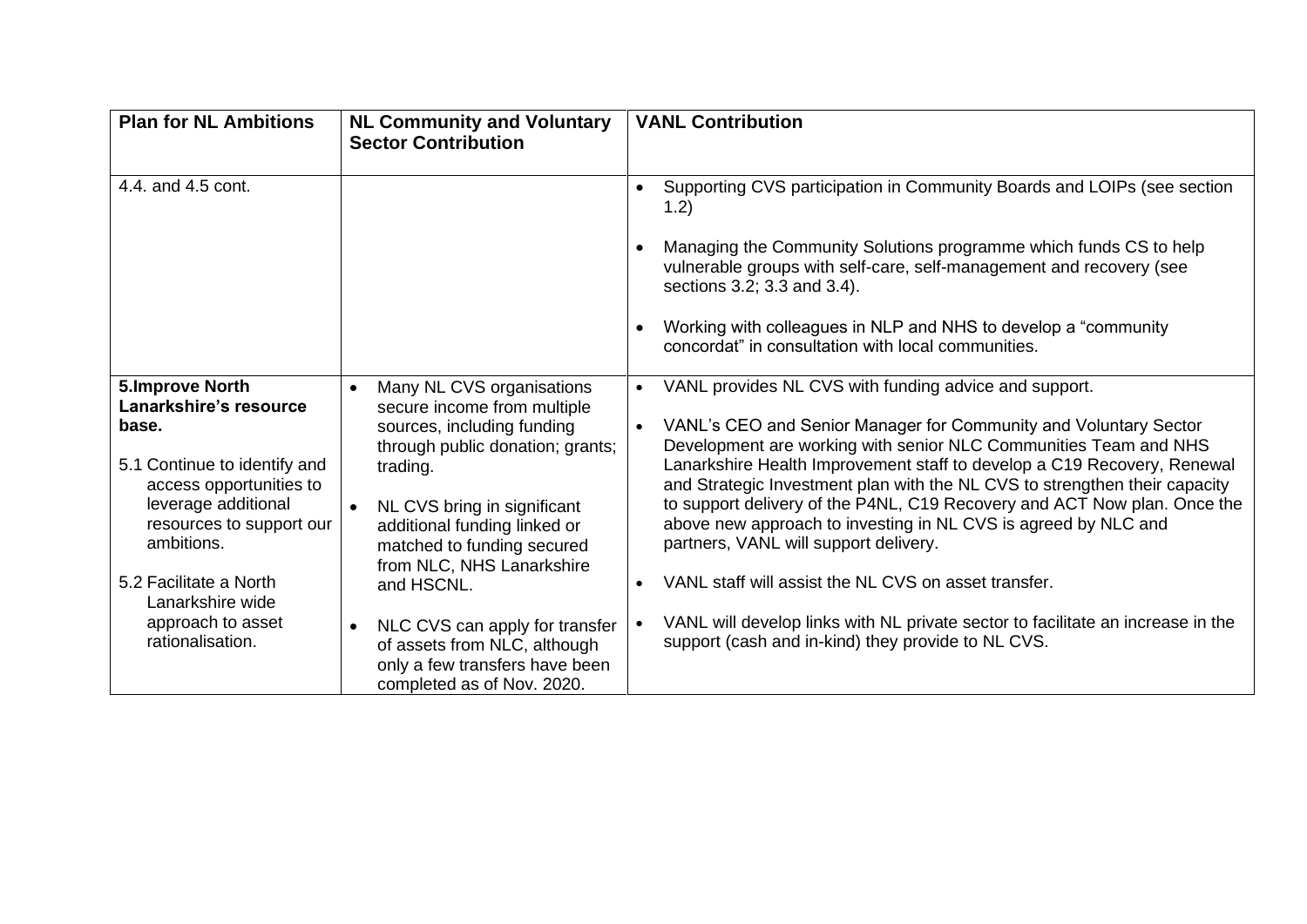| <b>Plan for NL</b>                                                                                                                                          | <b>NL Community and</b>                                                                                                                                                                                                                                                                                                                                   | <b>VANL Contribution</b>                                                                                                                                                                                                                                                                                                                                                                                                                                                                                                                                                                                                                                                                                                                                                                                                                                                                                                                                                                                                                                                                                                                                                                                                                                                                                                                                                                                                                                                                                                                                                                                                                                                                                                                                                                                                                                                                                                                                                                                                                                                                                                                                |
|-------------------------------------------------------------------------------------------------------------------------------------------------------------|-----------------------------------------------------------------------------------------------------------------------------------------------------------------------------------------------------------------------------------------------------------------------------------------------------------------------------------------------------------|---------------------------------------------------------------------------------------------------------------------------------------------------------------------------------------------------------------------------------------------------------------------------------------------------------------------------------------------------------------------------------------------------------------------------------------------------------------------------------------------------------------------------------------------------------------------------------------------------------------------------------------------------------------------------------------------------------------------------------------------------------------------------------------------------------------------------------------------------------------------------------------------------------------------------------------------------------------------------------------------------------------------------------------------------------------------------------------------------------------------------------------------------------------------------------------------------------------------------------------------------------------------------------------------------------------------------------------------------------------------------------------------------------------------------------------------------------------------------------------------------------------------------------------------------------------------------------------------------------------------------------------------------------------------------------------------------------------------------------------------------------------------------------------------------------------------------------------------------------------------------------------------------------------------------------------------------------------------------------------------------------------------------------------------------------------------------------------------------------------------------------------------------------|
| <b>Ambitions</b>                                                                                                                                            | <b>Voluntary Sector</b>                                                                                                                                                                                                                                                                                                                                   |                                                                                                                                                                                                                                                                                                                                                                                                                                                                                                                                                                                                                                                                                                                                                                                                                                                                                                                                                                                                                                                                                                                                                                                                                                                                                                                                                                                                                                                                                                                                                                                                                                                                                                                                                                                                                                                                                                                                                                                                                                                                                                                                                         |
|                                                                                                                                                             | <b>Contribution</b>                                                                                                                                                                                                                                                                                                                                       |                                                                                                                                                                                                                                                                                                                                                                                                                                                                                                                                                                                                                                                                                                                                                                                                                                                                                                                                                                                                                                                                                                                                                                                                                                                                                                                                                                                                                                                                                                                                                                                                                                                                                                                                                                                                                                                                                                                                                                                                                                                                                                                                                         |
| 5.3 Build a workforce for<br>the future capable of<br>delivering on our<br>priorities and shared<br>ambition including<br>with communities<br>and partners. | NL CVS have an<br>$\bullet$<br>extensive paid and<br>voluntary workforce<br>that enables delivery<br>of wide-ranging<br>support and services<br>to NL citizens and<br>communities.<br>Unpaid carers in NL<br>$\bullet$<br>are the largest part of<br>the care "workforce"<br>and need support to<br>deliver their<br>contribution as "equal<br>partners". | VANL plays the lead role in NL for supporting development of the volunteer workforce by:<br>promoting volunteering to the public and employers to increase the number of<br>$\circ$<br>volunteers<br>encouraging CVS and statutory organisations to increase their volunteering roles<br>$\circ$<br>helping with recruitment and matching of volunteers<br>$\circ$<br>helping with PVG checks<br>$\circ$<br>administration of the Saltire Awards for young people and managing a new Youth<br>$\circ$<br>Volunteering Project during 2021-22 as part of NLC's Youth Guarantee offer<br>supporting growth of green health volunteering opportunities<br>$\circ$<br>support and training and accreditation of volunteer-involving organisations,<br>$\Omega$<br>through Volunteer Friendly Awards<br>leading, convening and supporting the NL Volunteering Partnership to support<br>$\circ$<br>improved cross-sector volunteering development including a first NL Volunteering<br>Strategy<br>VANL also supports learning for the NL CVS paid and voluntary workforce. During autumn<br>$\bullet$<br>2020 VANL reviewed its approach to training support to the NL CVS, with its new<br>approach including joint working with partners to plan and deliver training; increasing<br>online learning opportunities; and supporting peer learning.<br>o VANL developed a NL CVS learning programme with New College Lanarkshire,<br>which is using the college's flexible workforce funding from the Scottish Govt. to<br>offer up to £150,000 worth of free training to NL CVS organisations. This<br>programme - "Skilling Up"- will go live from April 2021, with learning supported<br>remotely and then in person when safe.<br>From autumn 2021 VANL will<br>provide more online training support, including referral to curated training<br>$\circ$<br>resources from third party sources and access to specialist training for the CVS<br>developed with other Third Sector Interfaces (TSIs) using a special digital training<br>platform for all TSIs and the Scottish CVS<br>peer supported training including action learning sets.<br>$\circ$ |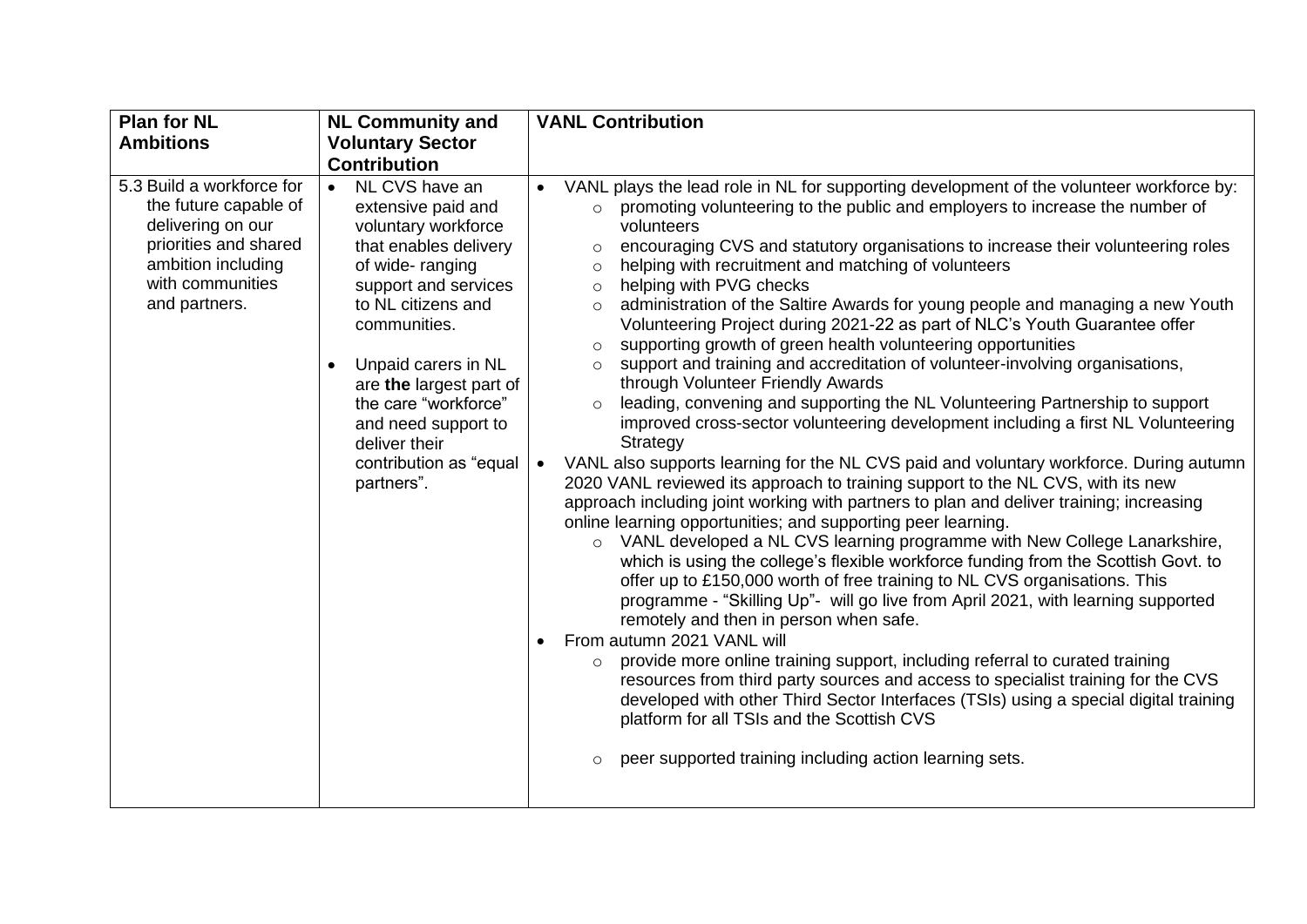### **Appendix Five: VANL Resources (in addition to NLC core grant)**

#### **1. Scottish Government Core Grant Funding for VANL**

1.1 The SG Third Sector Unit (TSU) provides VANL and the Third Sector Interfaces (TSIs) in the other 31 local authority areas with core annual funding as part of its commitment to support implementation of the Community Empowerment (Scotland) Act 2015; Social Enterprise Action Plan; and volunteering framework.

VANL's current annual core funding from the SG TSU is £253,600, which also supports delivery of VANL's strategic objectives and outcomes set out above in Appendix One and VANL's contribution to the delivery of the Plan for North Lanarkshire set out in Appendix Four.

1.2 VANL's annual funding from the SG has remained the same since 2010 when VANL was established following the merger of its two predecessor organisations (NL Volunteer Centre and NL Council for Voluntary Sector). Given inflation over this time, this is an effective cut in VANL funding in the region of 25%. In addition, the Scottish Government's funding formula for TSIs is based on historic funding allocations to TSI predecessor organisations in each local authority with no account of population or deprivation factors. On a per capita basis, VANL receives one of the lowest funding awards of all TSIs at £0.75 per person whilst Dumfries and Galloway for example receives £2.53 per person. In 2019 the TSI funding formula was reviewed by the SG TSU, however, the Communities Minister decided to retain the current allocation, despite this being structurally unequal.

#### **2. Programme and Project Grant Funding for VANL and for wider CVS through VANL**

#### **2.1 Community Solutions Programme Funding**

 2.1.1 VANL also hosts and manages the Health and Social Care NL (HSCNL) Community Solutions Programme, which includes distribution of nearly £1 million of grants to the NL CVS, which is managed by VANL. VANL receives funding from HSCNL to cover its programme management costs and also receives funding to deliver some project work directly.

2.1.2 The Community Solutions Programme has its own Strategy and objectives which are separate - albeit complementary - to VANL's Strategic Plan. VANL delivers its Strategic Plan and Community Solutions Strategy in a way which maximises synergy and impact of both and delivers value for money.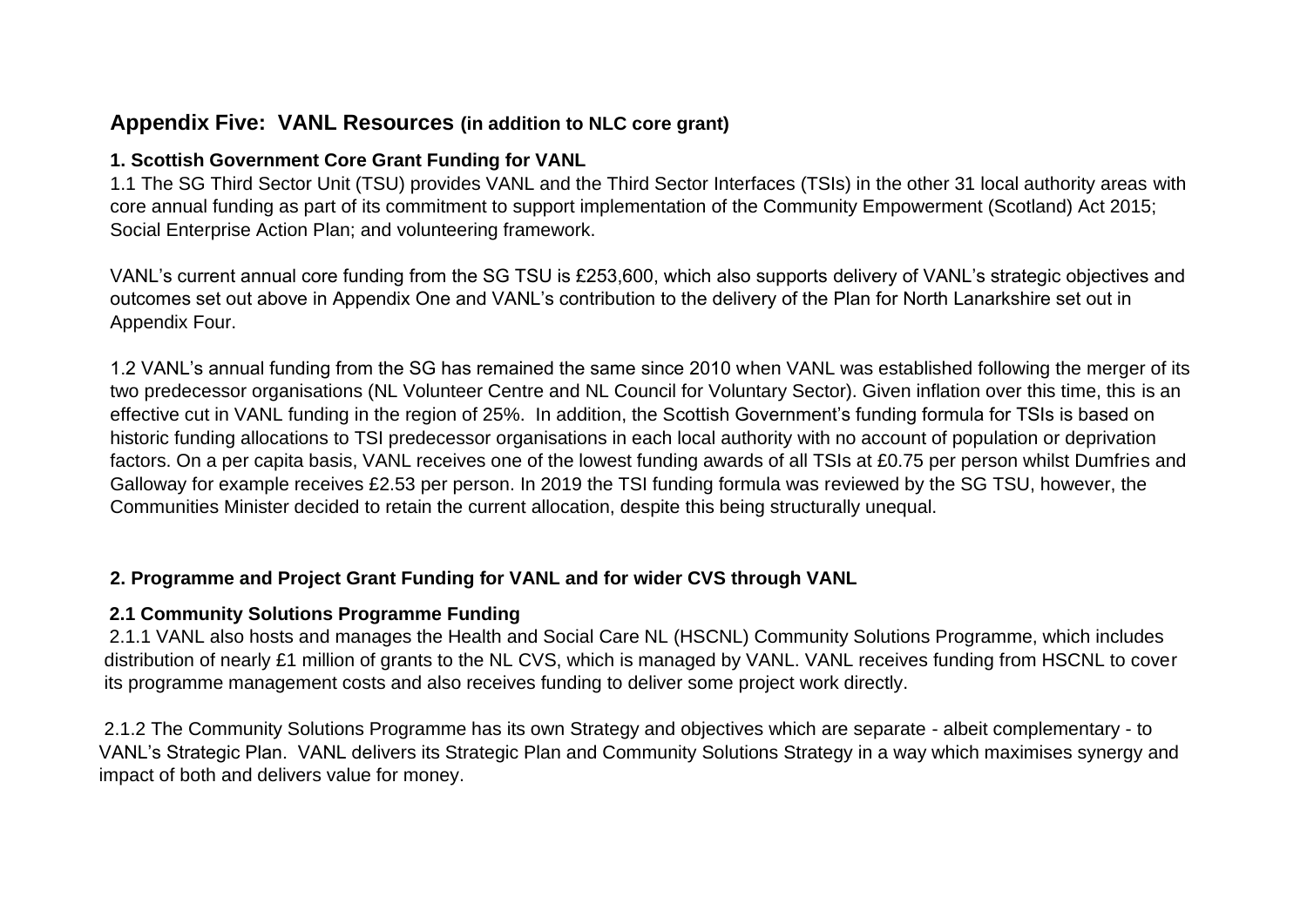#### **2.2 NLC Project Funding through VANL (through separate agreements)**

#### **2.2.1 ACT Now Project Assistant – hosted by VANL on behalf of the NLP Strategic Leadership Board**

Funding for VANL to employ a part-time graduate intern for 6-12 months.

**2.2.2 Children, Young People's Community Mental Health Support – grant funding for distribution via VANL to the NL CVS** Funding likely from April 2021 for 12 months to support continuation of this work with school clusters and CVS.

#### **2.2.3 Financial Insecurity Payments to Vulnerable People through NL CVS – managed by VANL**

VANL is facilitating transfer of funds to selected CVS organisations who are making payments to eligible vulnerable people. Some of this funding will be issued during April 2021.

#### **2.2.4 Syrian Refugee Resettlement Worker – post hosted by VANL**

VANL receives funding to cover the pay costs of a Support Worker for the Syrian Refugee Resettlement initiative in NL. Funding is from the UK Home Office through North Lanarkshire Council.

#### **2.2.5 Youth Volunteering Project – part of NLC's Youth Guarantee offer**

12 months funding for April 2021 to March 2022 for VANL to employ a part-time post and fund associated support for young people.

#### **3. Trading Income**

VANL currently earns very modest gross income each year from providing Independent Examinations of Accounts to smaller charities in NL (under £3K), however, this income is currently insufficient to cover the costs of providing this service.

From autumn 2021, VANL plans to pilot low-cost finance, HR and ICT support services to the NL CVS with the aim of improving our service offer as well as generating sufficient trading to at least cover direct costs and, if possible, generate a modest annual net surplus within a few years to cover VANL's staff training expenditure and cost-of-living awards, which are not currently covered through our grant funding.